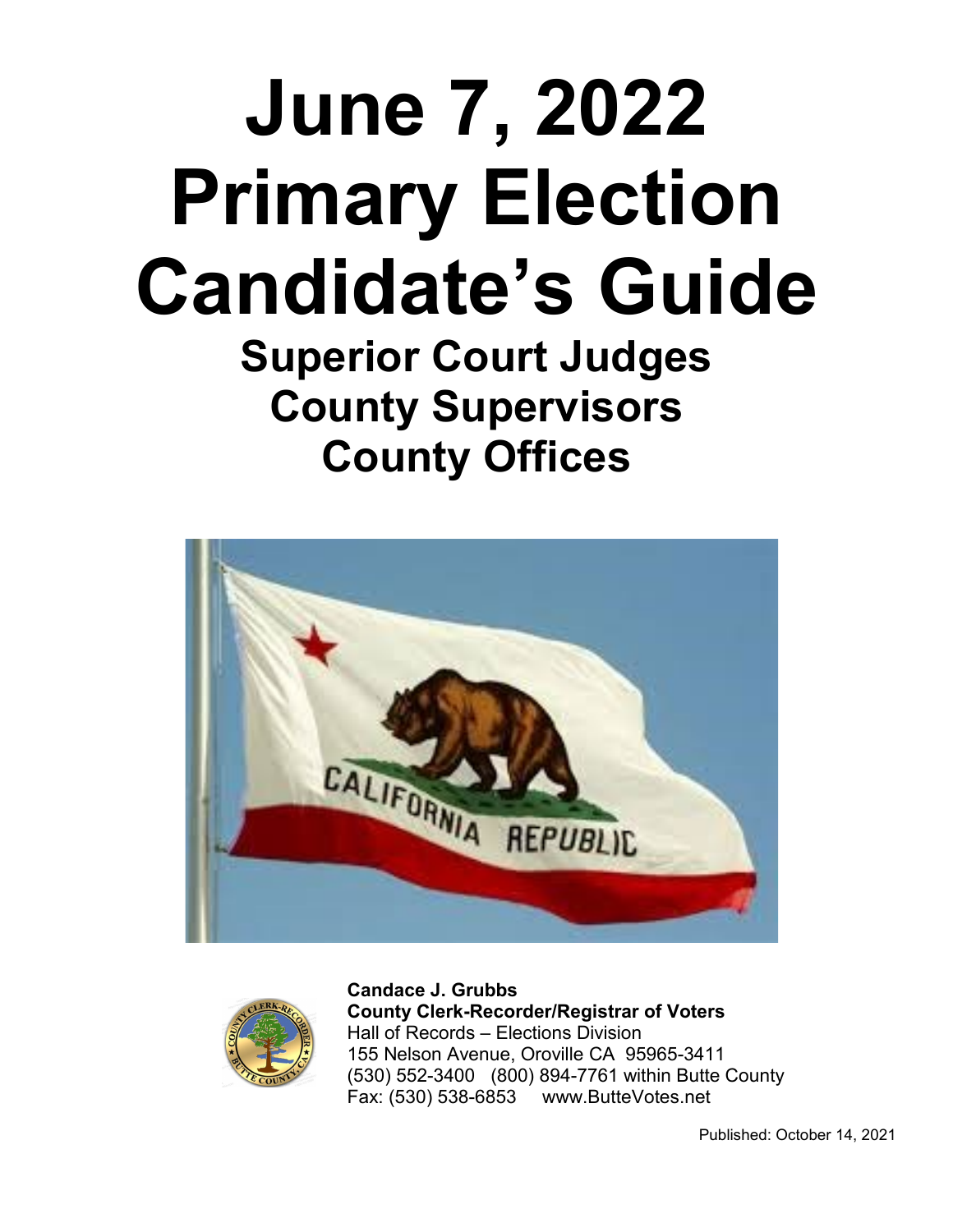# **Table of Contents**

| Petition in Lieu and Nomination Paper Tips Regarding Petition Signers and Circulators16 |  |
|-----------------------------------------------------------------------------------------|--|
|                                                                                         |  |
|                                                                                         |  |
|                                                                                         |  |
|                                                                                         |  |
|                                                                                         |  |
|                                                                                         |  |
|                                                                                         |  |
|                                                                                         |  |
|                                                                                         |  |
|                                                                                         |  |
|                                                                                         |  |
|                                                                                         |  |
|                                                                                         |  |
|                                                                                         |  |

This guide was developed in an effort to provide information regarding running for elective public office. It is for general information only and does not have the force and effect of law, regulation or rule. Any reference to "Election Code" or "Government Code" applies to California state law.

In the case of conflict, the law, regulation or rule will apply. It is distributed with the understanding that the County Clerk-Recorder/Registrar of Voters is not rendering legal advice and, therefore, this guide is not to be a substitute for legal counsel for the individual, organization or committee using it.

Persons using this guide must bear full responsibility to make their own determinations as to all legal standards and duties. For information regarding municipal offices, please contact your City/Town Clerk's Office.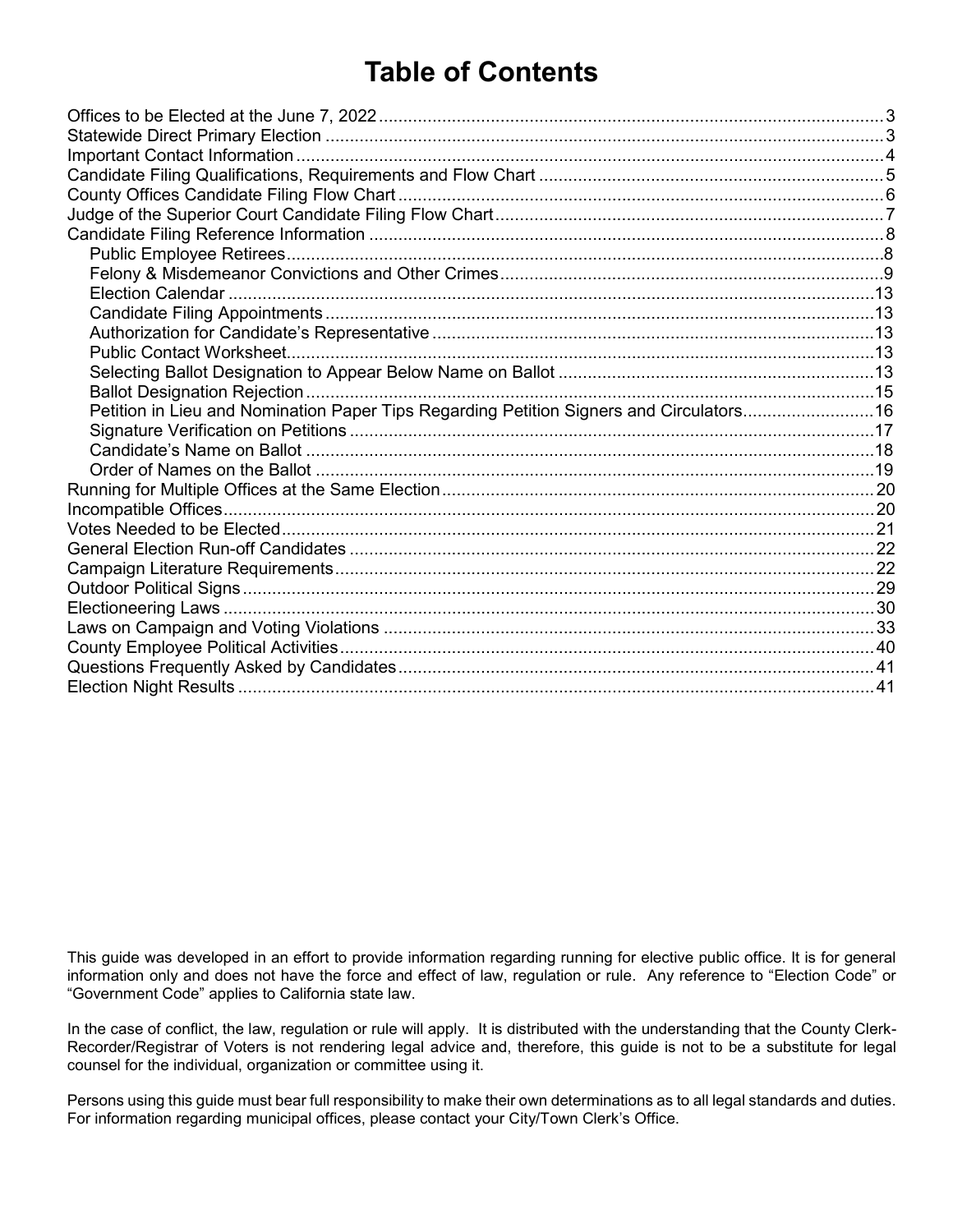# <span id="page-2-1"></span>**Offices to be Elected at the June 7, 2022 Statewide Direct Primary Election**

#### <span id="page-2-0"></span>**OFFICE TITLE CURRENT**

# **OFFICEHOLDER**

| <b>FEDERAL</b>                                           |                      |
|----------------------------------------------------------|----------------------|
| <b>United States Senator</b>                             | Alex Padilla         |
| <b>United States Representative</b>                      | Doug LaMalfa         |
| 1 <sup>st</sup> Congressional District                   |                      |
| <b>STATE CONSTITUTIONAL</b>                              |                      |
| Governor                                                 | Gavin Newsom         |
| <b>Lieutenant Governor</b>                               | Eleni Kounalakis     |
| <b>Secretary of State</b>                                | Shirley Weber        |
| <b>Controller</b>                                        | Betty T. Yee         |
| <b>Treasurer</b>                                         | Fiona Ma             |
| <b>Attorney General</b>                                  | Rob Bonta            |
| <b>Insurance Commissioner</b>                            | Ricardo Lara         |
| Member, State Board of Equalization                      | <b>Ted Gaines</b>    |
| 1st Equalization District                                |                      |
| <b>STATE LEGISLATIVE</b>                                 |                      |
| <b>Member of the State Assembly</b>                      | James Gallagher      |
| 3rd Assembly District                                    |                      |
| <b>JUDICIAL</b>                                          |                      |
| Judge of the Superior Court Judge                        | Tamara L. Mosbarger  |
| <b>Department 1</b>                                      |                      |
| Judge of the Superior Court Judge<br><b>Department 5</b> | Kimberly Merrifield  |
| Judge of the Superior Court Judge                        | Corie J. Caraway     |
| <b>Department 9</b>                                      |                      |
| Judge of the Superior Court Judge                        | Clare Keithley       |
| <b>Department 11</b>                                     |                      |
| <b>SCHOOL</b>                                            |                      |
| <b>State Superintendent of Public Instruction</b>        | <b>Tony Thurmond</b> |
| <b>County Superintendent of Schools</b>                  | Mary Sakuma          |
| <b>COUNTY OFFICES</b>                                    |                      |
| <b>County Supervisor</b>                                 | Debra Lucero         |
| 2 <sup>nd</sup> Supervisor District                      |                      |
| <b>County Supervisor</b>                                 | <b>Tami Ritter</b>   |
| 3rd Supervisor District                                  | Diane Brown          |
| <b>Assessor</b>                                          |                      |
| <b>Auditor-Controller</b>                                | Graciela Gutierrez   |
| <b>County Clerk-Recorder</b>                             | Candace J. Grubbs    |
| <b>District Attorney</b>                                 | Michael L. Ramsey    |
| <b>Sheriff-Coroner</b>                                   | Kory L. Honea        |
| <b>Treasurer-Tax Collector</b>                           | <b>Troy Kidd</b>     |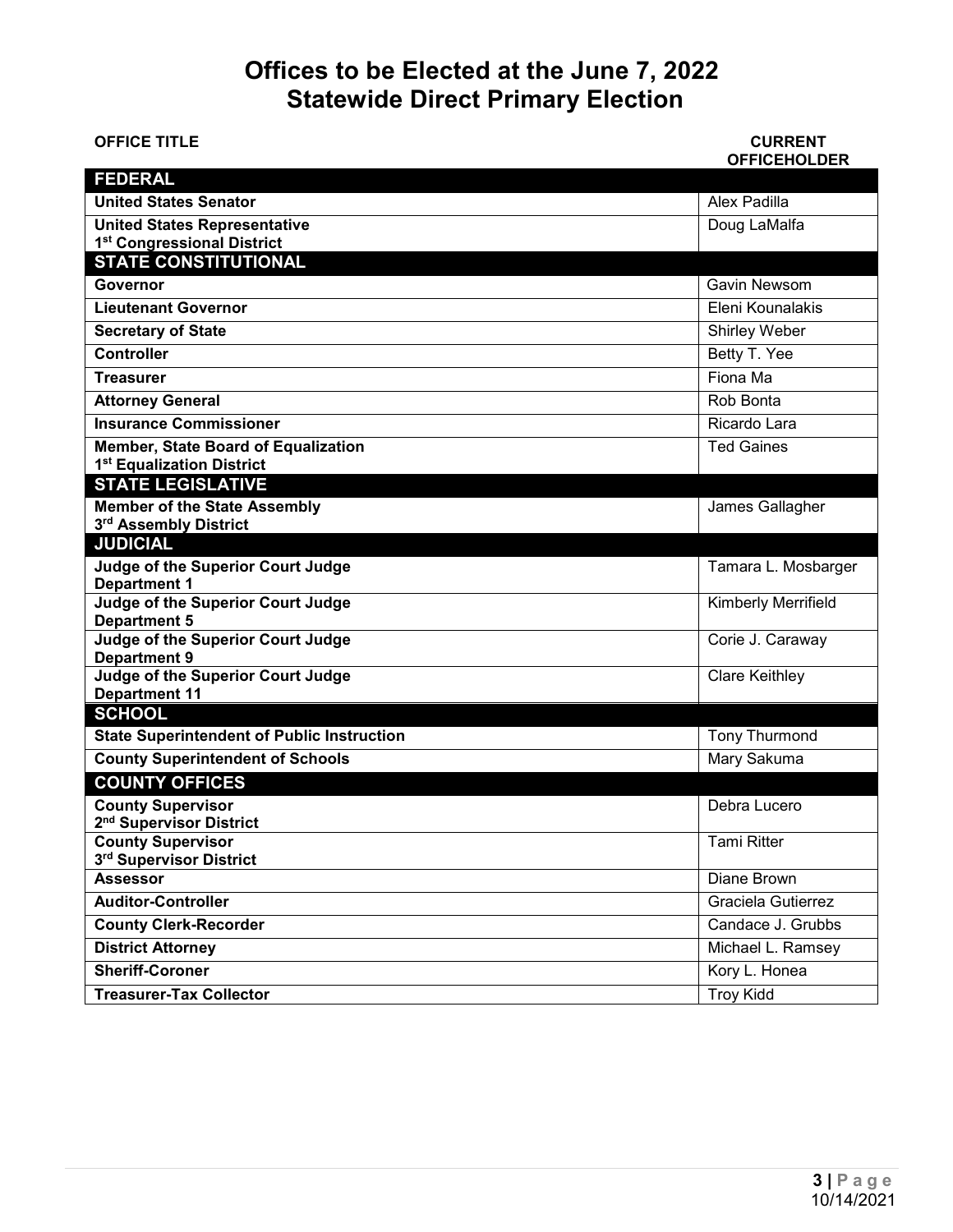<span id="page-3-0"></span>

| <b>Important Contact Information</b>                                                                                                                                          |                                    |                                  |                               |  |  |  |
|-------------------------------------------------------------------------------------------------------------------------------------------------------------------------------|------------------------------------|----------------------------------|-------------------------------|--|--|--|
| <b>Office</b>                                                                                                                                                                 | <b>Phone Number</b>                | <b>Fax Number</b>                | <b>Website Address</b>        |  |  |  |
| <b>County</b>                                                                                                                                                                 |                                    |                                  |                               |  |  |  |
| <b>Butte County Clerk-Recorder</b><br>Hall of Records - Elections Division<br>155 Nelson Avenue<br>Oroville CA 95965-3411                                                     | (530) 552-3400<br>(800) 894-7761   | (530) 538-6853                   | www.ButteVotes.net            |  |  |  |
| <b>Butte County District Attorney</b><br>25 County Center Drive, Suite 245<br>Oroville, CA 95965-3370                                                                         | (530) 538-7411                     | (530) 538-7071                   | http://buttecounty.net/da     |  |  |  |
| <b>City</b>                                                                                                                                                                   |                                    |                                  |                               |  |  |  |
| <b>City of Biggs</b><br>465 C Street / P.O. Box 307<br>Biggs, CA 95917                                                                                                        | (530) 868-5493                     | (530) 868-5239                   | http://www.biggs-ca.gov       |  |  |  |
| <b>City of Chico</b><br>411 Main Street Chico, CA 95928<br>P.O. Box 3420, Chico, CA 95927-3420                                                                                | (530) 896-7250                     | (530) 896-7298                   | http://www.ci.chico.ca.us     |  |  |  |
| <b>City of Gridley</b><br>685 Kentucky Street<br>Gridley, CA 95948                                                                                                            | (530) 846-5695                     | (530) 846-3229                   | http://www.gridley.ca.us      |  |  |  |
| <b>City of Oroville</b><br>1735 Montgomery Street<br>Oroville, CA 95965                                                                                                       | (530) 538-2401                     | (530) 538-2468                   | http://www.cityoforoville.org |  |  |  |
| <b>Town of Paradise</b><br>5555 Skyway<br>Paradise, CA 95969                                                                                                                  | (530) 872-6291                     | (530) 877-5059                   | http://www.townofparadise.com |  |  |  |
| <b>State</b>                                                                                                                                                                  |                                    |                                  |                               |  |  |  |
| <b>Secretary of State's Office</b><br><b>Election Division</b><br>1500 11th Street<br>Sacramento, CA 95814                                                                    | $(916)$ 657-2166<br>(800) 345-VOTE | (916) 653-3214<br>(916) 653-5045 | http://www.sos.ca.gov         |  |  |  |
| <b>Election Fraud Investigation Unit</b>                                                                                                                                      | (800) 345-VOTE                     |                                  |                               |  |  |  |
| <b>Political Reform Division</b>                                                                                                                                              | (916) 653-6224                     |                                  |                               |  |  |  |
| <b>Attorney General</b><br>P.O. Box 944255<br>Sacramento, CA 94244-2550                                                                                                       | (800) 952-5225                     | $(916)$ 323-5341                 | http://oag.ca.gov             |  |  |  |
| <b>State Department of Transportation</b><br><b>Division of Traffic Operations</b><br><b>Outdoor Advertising Branch</b><br>P.O. Box 942874, MS-36<br>Sacramento, CA 94274-001 | (916) 654-6473                     | (916) 651-9359                   | http://www.dot.ca.gov/oda     |  |  |  |
| <b>Fair Political Practices Commission</b><br>428 J Street, Suite 620<br>Sacramento, CA 95814                                                                                 | (866) 275-3772                     | (916) 322-0886                   | http://www.fppc.ca.gov        |  |  |  |
| <b>Federal</b>                                                                                                                                                                |                                    |                                  |                               |  |  |  |
| <b>State Franchise Tax Board</b>                                                                                                                                              | (800) 338-0505                     |                                  | http://www.ftb.ca.gov         |  |  |  |
| <b>Internal Revenue Service</b>                                                                                                                                               | (800) 829-1040                     |                                  | http://www.irs.gov            |  |  |  |
| <b>Federal Elections Commission</b><br>999 E Street, NW<br>Washington, D.C. 20463                                                                                             | (800) 424-9530<br>(202) 624-1000   |                                  | http://www.fec.gov            |  |  |  |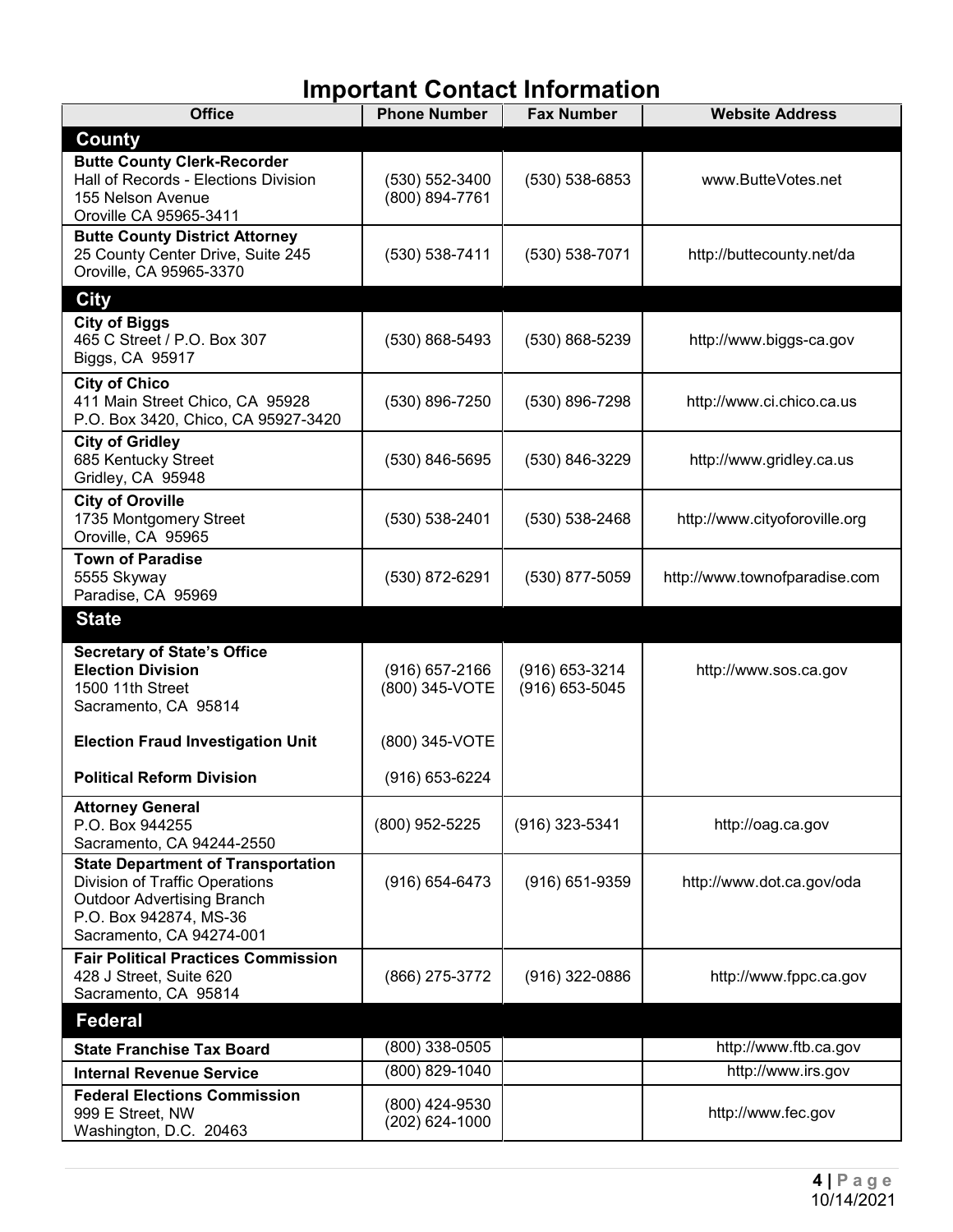# **Candidate Filing Qualifications, Requirements and Flow Chart**

<span id="page-4-0"></span>This candidate guide provides general reference information. Detailed information specific to each office is provided in the "Qualifications and Requirements" which is a separate document. The "Qualifications and Requirements" are posted on the County Clerk-Recorder Elections Division website-- buttevotes.net and are available in the office.

Most candidate filing documents are available to the public. The list provided below details whether the document is available for public viewing and/or purchase.

| <b>Public Contact Worksheet</b>     | View/Purchase | GC 6254.21             |
|-------------------------------------|---------------|------------------------|
| Petitions in Lieu of Filing Fee     | View          | EC 17100               |
| <b>Nomination Paper</b>             | View          | EC 17100               |
| Declaration of Candidacy            | View          | EC 17100               |
| <b>Ballot Designation Worksheet</b> | View/Purchase | Ca. Code Regs 20711(b) |

A flow chart on the candidate filing process for County Offices and Judge of the Superior Court follow this information page for your reference. Additionally, candidates are encouraged to review to the general "candidate filing reference information" and detail attachment on retirees, felonies and crimes.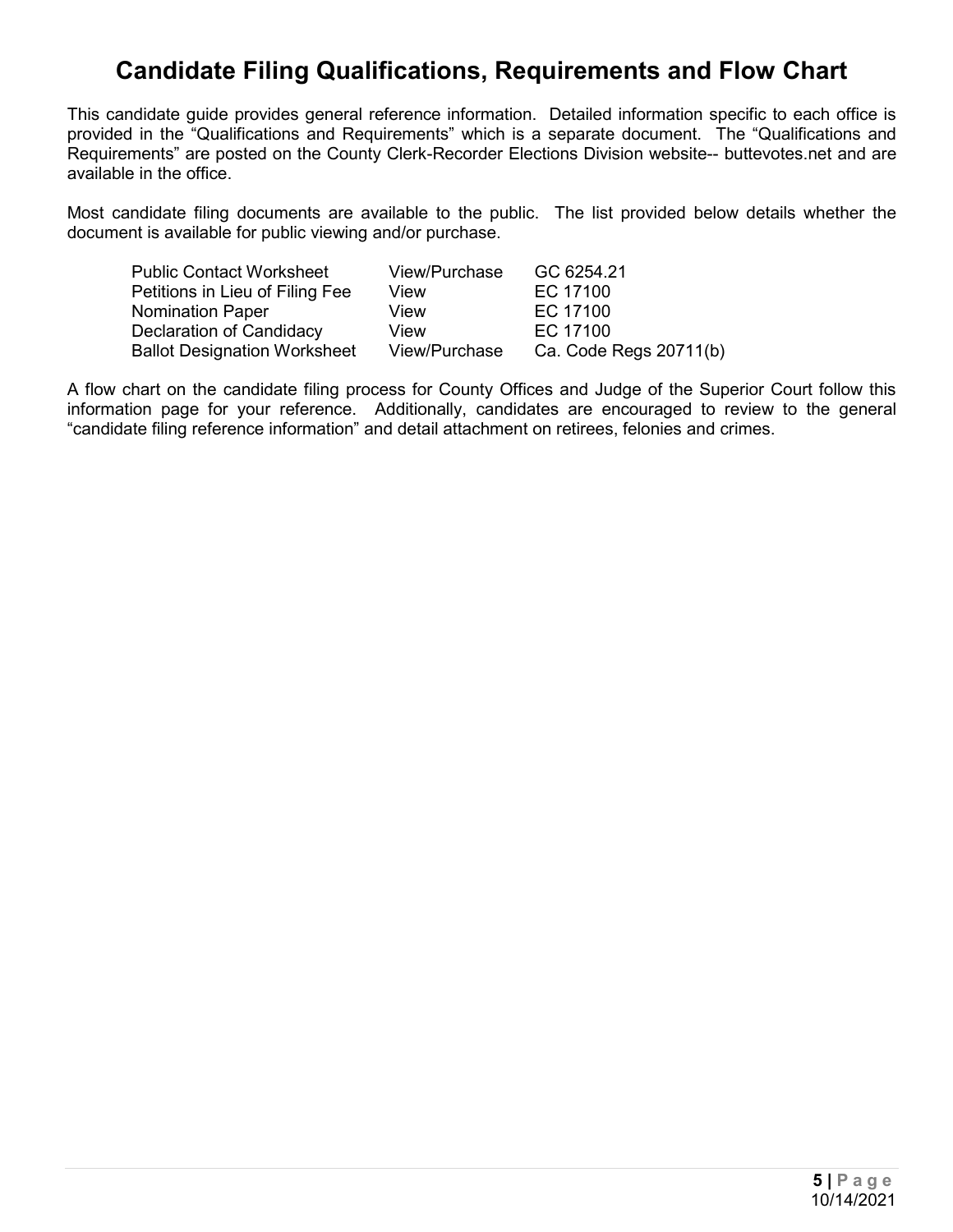# **County Offices Candidate Filing Flow Chart**

<span id="page-5-0"></span>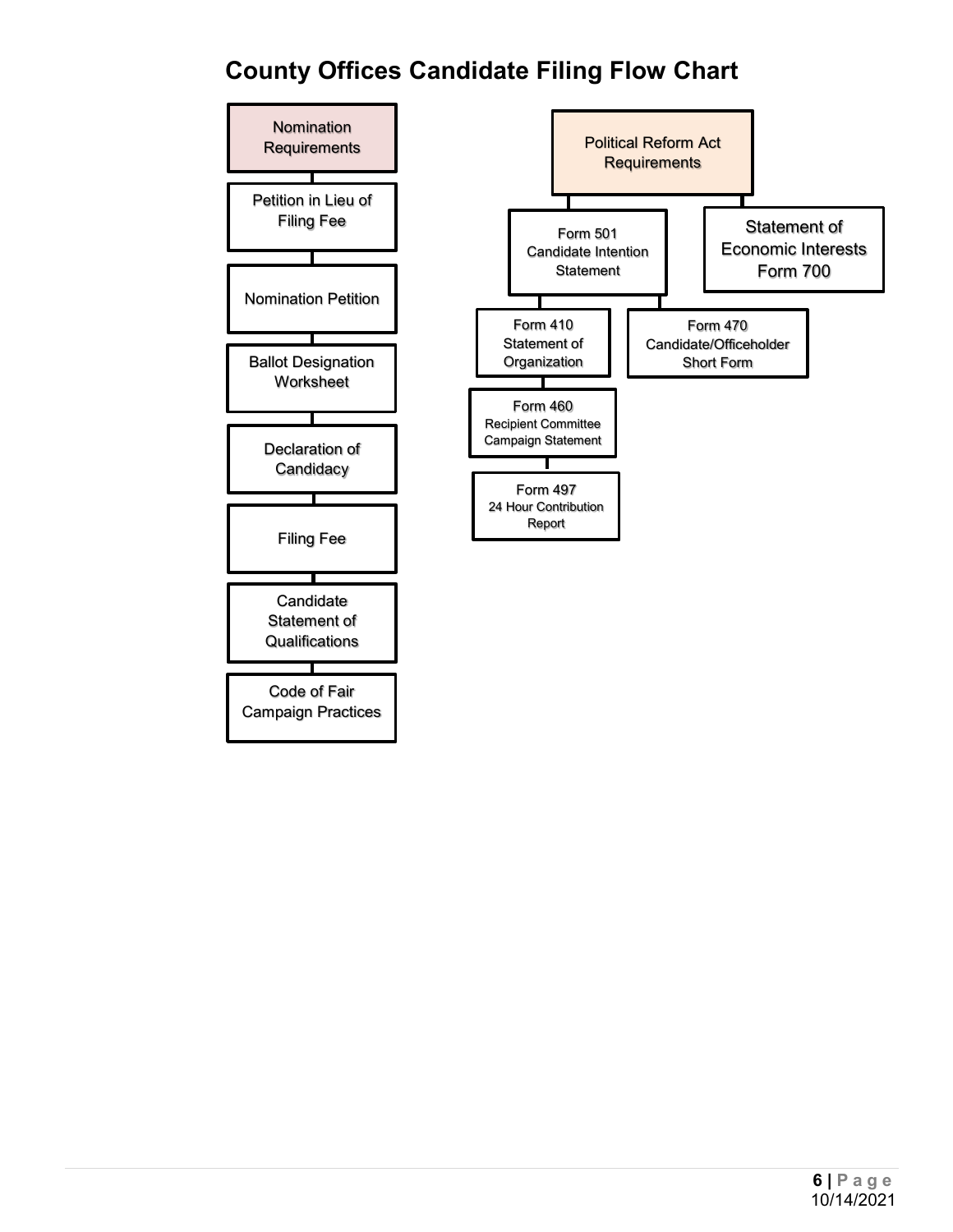# <span id="page-6-0"></span>**Judge of the Superior Court Candidate Filing Flow Chart**

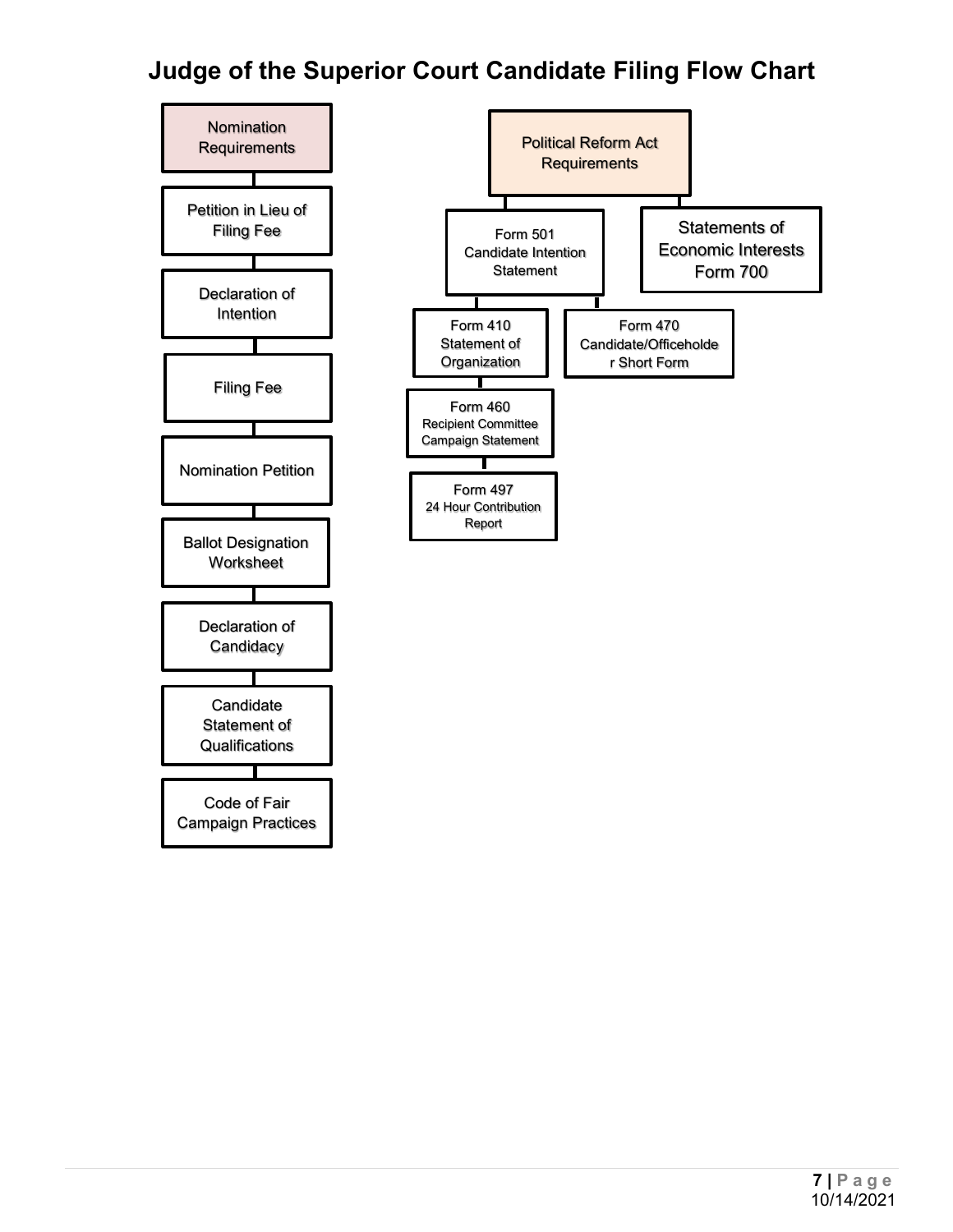# **Candidate Filing Reference Information**

<span id="page-7-0"></span>Refer to the qualifications for the specific office you are seeking. Additional information may be covered in this portion of the guide that may be general to all candidates.

All documents are available from the Butte County Clerk-Recorder Elections Division "County". Only the official forms prepared or issued by the County may be used. Candidates, or their authorized agents, will be given instructions on the procedures to complete the candidate filing.

## **Public Employee Retirees**

<span id="page-7-1"></span>Government Code sections 21221 and 21222 specify the applicable laws pertaining to public employee retirees:

Government Code § 21221

A retired person may serve without reinstatement from retirement or loss or interruption of benefits provided by this system, as follows:

(a) As a member of any board, commission, or advisory committee, upon appointment by the Governor, the Speaker of the Assembly, the President pro Tempore of the Senate, director of a state department, or the governing board of the contracting agency. However, the appointment shall not be deemed employment within the meaning of Division 4 (commencing with Section 3200) and Division 4.5 (commencing with Section 6100) of the Labor Code, and shall not provide a basis for the payment of workers' compensation to a retired state employee or to his or her dependents.

(b) As a school crossing guard.

(c) As a juror or election officer.

(d) As an elective officer on and after September 15, 1961. However, all rights and immunities which may have accrued under Section 21229 as it read prior to that section's repeal during the 1969 Regular Session of the Legislature are hereby preserved.

(e) As an appointive member of the governing body of a contracting agency. However, the compensation for that office shall not exceed one hundred dollars (\$100) per month.

(f) Upon appointment by the Legislature, or either house, or a legislative committee to a position deemed by the appointing power to be temporary in nature.

(g) Upon employment by a contracting agency to a position found by the governing body, by resolution, to be available because of a leave of absence granted to a person on payroll status for a period not to exceed one year and found by the governing body to require specialized skills. The temporary employment shall be terminated at the end of the leave of absence. Appointments under this section shall be reported to the board and shall be accompanied by the resolution adopted by the governing body.

(h) Upon interim appointment by the governing body of a contracting agency to a vacant position during recruitment for a permanent appointment and deemed by the governing body to require specialized skills or during an emergency to prevent stoppage of public business. A retired person shall only be appointed once to this vacant position. These appointments, including any made concurrently pursuant to Section 21224 or 21229, shall not exceed a combined total of 960 hours for all employers each fiscal year. The compensation for the interim appointment shall not exceed the maximum monthly base salary paid to other employees performing comparable duties as listed on a publicly available pay schedule for the vacant position divided by 173.333 to equal an hourly rate. A retired person appointed to a vacant position pursuant to this subdivision shall not receive any benefits, incentives, compensation in lieu of benefits, or any other forms of compensation in addition to the hourly rate. A retired annuitant appointed pursuant to this subdivision shall not work more than 960 hours each fiscal year regardless of whether he or she works for one or more employers.

(i) Upon appointment by the Administrative Director of the Courts to the position of Court Security Coordinator, a position deemed temporary in nature and requiring the specialized skills and experience of a retired professional peace officer.

#### Government Code §21222

Notwithstanding Section 21221, if a retired person serves without reinstatement from retirement in an elective office and part or all of his or her retirement allowance is based on service in that elective office, the portion of the allowance based on service in that elective office shall be suspended during incumbency in that elective office. The entire retirement allowance shall be paid for time on and after the person vacates the elective office in the monthly amount payable had the allowance not been suspended. The governing body of every employer other than the state shall cause immediate notice to be given to this system of the election of any retired person to an office of the employer.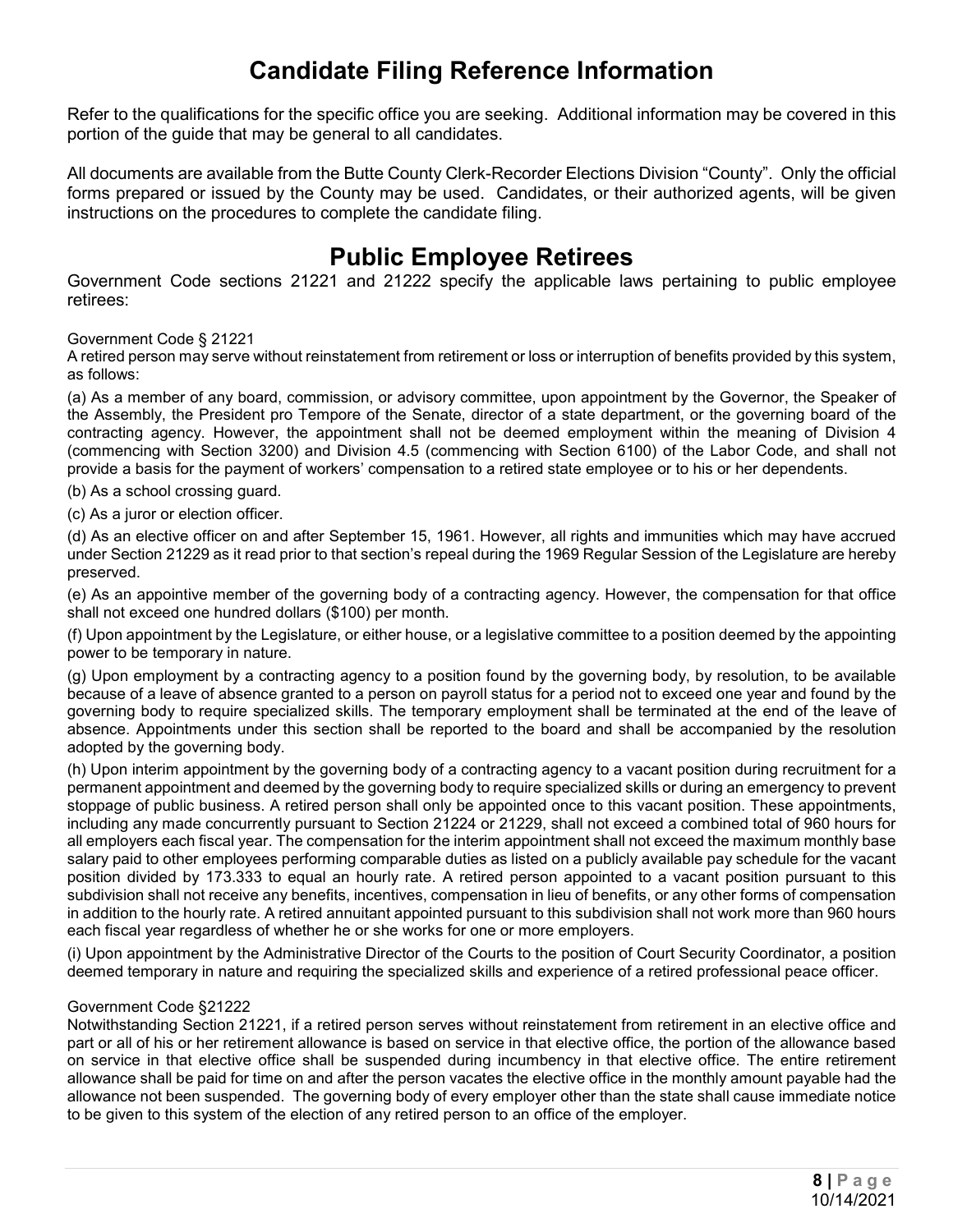# **Felony & Misdemeanor Convictions and Other Crimes**

<span id="page-8-0"></span>There are various election codes and government codes that detail the laws regarding persons running for office that have been convicted of crimes, please refer to "Attachment A".

#### Elections Code §20

(a) A person shall not be considered a candidate for, and is not eligible to be elected to, any state or local elective office if the person has been convicted of a felony involving accepting or giving, or offering to give, any bribe, the embezzlement of public money, extortion or theft of public money, perjury, or conspiracy to commit any of those crimes.

(b) For purposes of this section, "conviction of a felony" includes a conviction of a felony in this state and a conviction under the laws of any other state, the United States, or any foreign government or country of a crime that, if committed in this state, would be a felony, and for which the person has not received a pardon from the Governor of this state, the governor or other officer authorized to grant pardons in another state, the President of the United States, or the officer of the foreign government or country authorized to grant pardons in that foreign jurisdiction.

#### Government Code §91002

No person convicted of a misdemeanor under this title shall be a candidate for any elective office or act as a lobbyist for a period of four years following the date of the conviction unless the court at the time of sentencing specifically determines that this provision shall not be applicable. A plea of nolo contendere shall be deemed a conviction for purposes of this section. Any person violating this section is guilty of a felony.

#### Government Code §1021

A person is disqualified from holding any office upon conviction of designated crimes as specified in the Constitution and laws of the State.

#### Government Code §1021.5

(a) If a public employee is convicted of any felony involving accepting or giving, or offering to give, any bribe, the embezzlement of public money, extortion or theft of public money, perjury, or conspiracy to commit any of those crimes arising directly out of his or her official duties as a public employee, he or she shall be disqualified for five years from any public employment, including, but not limited to, employment with a city, county, district, or any other public agency of the state.

(b) The five-year disqualification period described in subdivision (a) shall begin on the later of either of the following:

- (1) The date of final conviction.
- (2) The date on which the public employee is released from any incarceration.

(c) For purposes of this section, "public employee" means any person employed at will for the purposes of providing services to an elected public officer who takes public office, or is reelected to public office, on or after January 1, 2013.

#### Government Code §1022

Other provisions respecting disqualification for particular offices are contained in the Constitution and in the laws concerning the various offices.

#### Government Code §1023

A person is ineligible to hold office or employment of any kind under the State, any county, city, district or other political or governmental unit of the State if he, while either a citizen or resident of the United States, has by oath bound himself to support, maintain or further the military or political activities or policies of any foreign government or of any official thereof or society or association therein or to obey the orders or directions of any foreign government or of any official thereof.

#### Government Code §1024

Any person who holds any office or employment under the state or any county, city, district or other political or governmental unit of the state and who has taken any oath described in Section 1023 is relieved of ineligibility to office or employment if he or she petitions any superior court for leave to renounce all promises or obligations assumed by him or her under that oath, and renounces all those promises or obligations before a judge of that court.

Any other person who has taken or hereafter takes any such oath may at any time be relieved of ineligibility by petitioning any superior court and renouncing all such promises or obligations in like manner.

#### Government Code §1026

Every person who exercises the duties of any office in violation of the provisions of this article relative to oaths, and every person who knowingly appoints to office a person ineligible by reason of the provisions of this article relative to oaths, is guilty of a felony.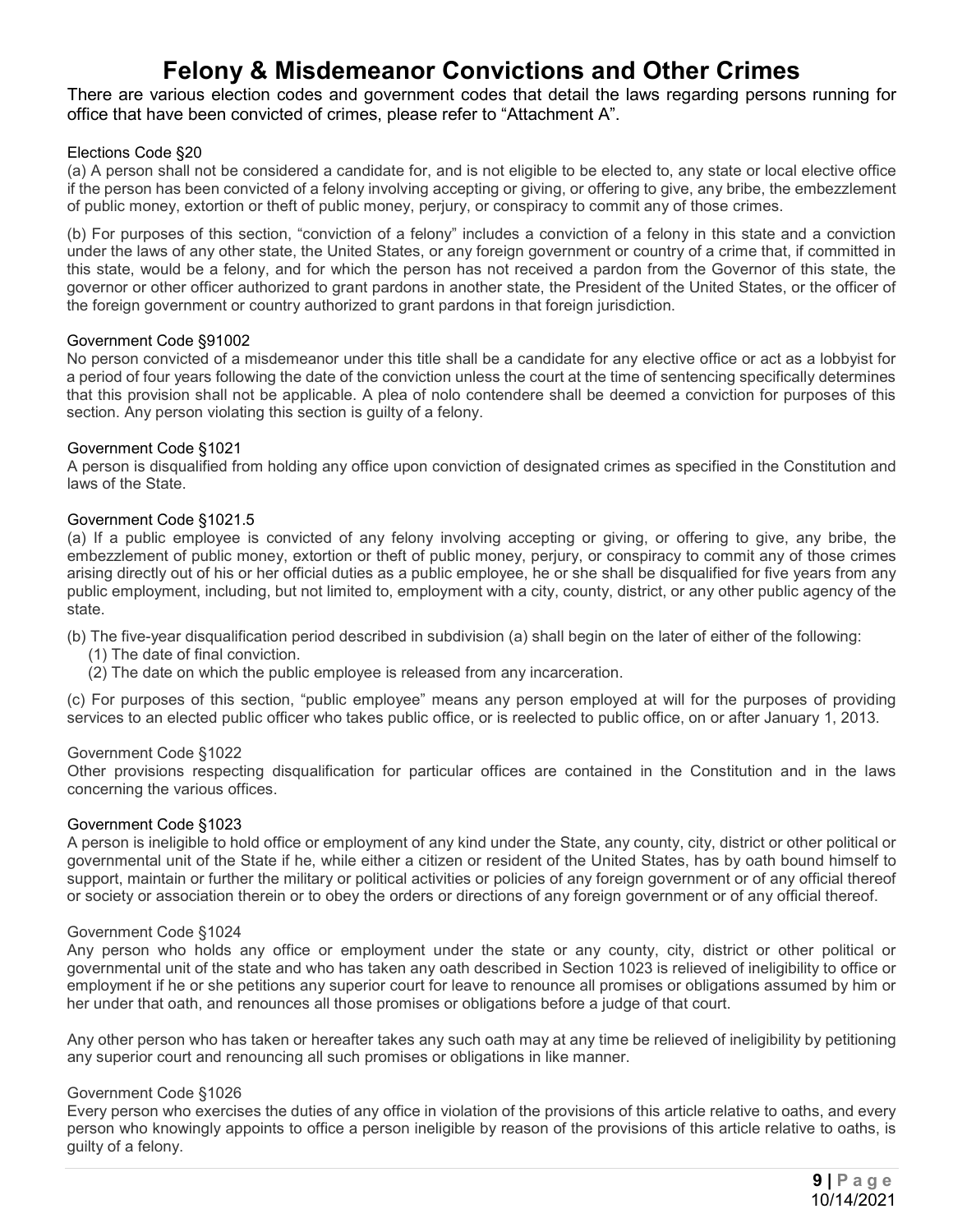#### Government Code §1027

Every person who exercises the duties of any employment in violation of the provisions of this article relative to oaths, and every person who knowingly employs a person ineligible by reason of the provisions of this article relative to oaths, is guilty of a misdemeanor.

Government Code §1027.5

The Legislature of the State of California finds that:

(a)There exists a world-wide revolutionary movement to establish a totalitarian dictatorship based upon force and violence rather than upon law.

(b)This world-wide revolutionary movement is predicated upon and it is designed and intended to carry into execution the basic precepts of communism as expounded by Marx, Lenin, and Stalin.

(c)Pursuant to the objectives of the world communism movement, in numerous foreign countries the legally constituted governments have been overthrown and totalitarian dictatorships established therein against the will of the people, and the establishment of similar dictatorships in other countries is imminently threatening. The successful establishment of totalitarian dictatorships has consistently been aided, accompanied, or accomplished by repeated acts of treachery, deceit, teaching of false doctrines, teaching untruth, together with organized confusion, insubordination, and disloyalty, fostered, directed, instigated, or employed by communist organizations and their members in such countries.

(d)Within the boundaries of the State of California there are active disciplined communist organizations presently functioning for the primary purpose of advancing the objectives of the world communism movement, which organizations promulgate, advocate, and adhere to the precepts and the principles and doctrines of the world communism movement. These communist organizations are characterized by identification of their programs, policies, and objectives with those of the world communism movement, and they regularly and consistently cooperate with and endeavor to carry into execution programs, policies and objectives substantially identical to programs, policies, and objectives of such world communism movement.

(e)One of the objectives of the world communism movement is to place its members in state and local government positions and in state supported educational institutions. If this objective is successful, propaganda can be disseminated by the members of these organizations among pupils and students by those members who would have the opportunity to teach them and to whom, as teachers, they would look for guidance, authority, and leadership. The members of such groups would use their positions to advocate and teach their doctrines and teach the prescribed Communist Party line group dogma or doctrine without regard to truth or free inquiry. This type of propaganda is sufficiently subtle to escape detection.

There is a clear and present danger, which the Legislature of the State of California finds is great and imminent, that in order to advance the program, policies and objectives of the world communism movement, communist organizations in the State of California and their members will engage in concerted effort to hamper, restrict, interfere with, impede, or nullify the efforts of the State and the public agencies of the State to comply with and enforce the laws of the State of California and their members will infiltrate and seek employment by the State and its public agencies.

#### Government Code §1028

It shall be sufficient cause for the dismissal of any public employee when such public employee advocates or is knowingly a member of the Communist Party or of an organization which during the time of his membership he knows advocates overthrow of the Government of the United States or of any state by force or violence.

#### Government Code §1028.1

It shall be the duty of any public employee who may be subpoenaed or ordered by the governing body of the state or local agency by which such employee is employed, to appear before such governing body, or a committee or subcommittee thereof, or by a duly authorized committee of the Congress of the United States or of the Legislature of this State, or any subcommittee of any such committee, to appear before such committee or subcommittee, and to answer under oath a question or questions propounded by such governing body, committee or subcommittee, or a member or counsel thereof, relating to:

(a)Present personal advocacy by the employee of the forceful or violent overthrow of the Government of the United States or of any state.

(b)Present knowing membership in any organization now advocating the forceful or violent overthrow of the Government of the United States or of any state.

(c)Past knowing membership at any time since October 3, 1945, in any organization which, to the knowledge of such employee, during the time of the employee's membership advocated the forceful or violent overthrow of the Government of the United States or of any state.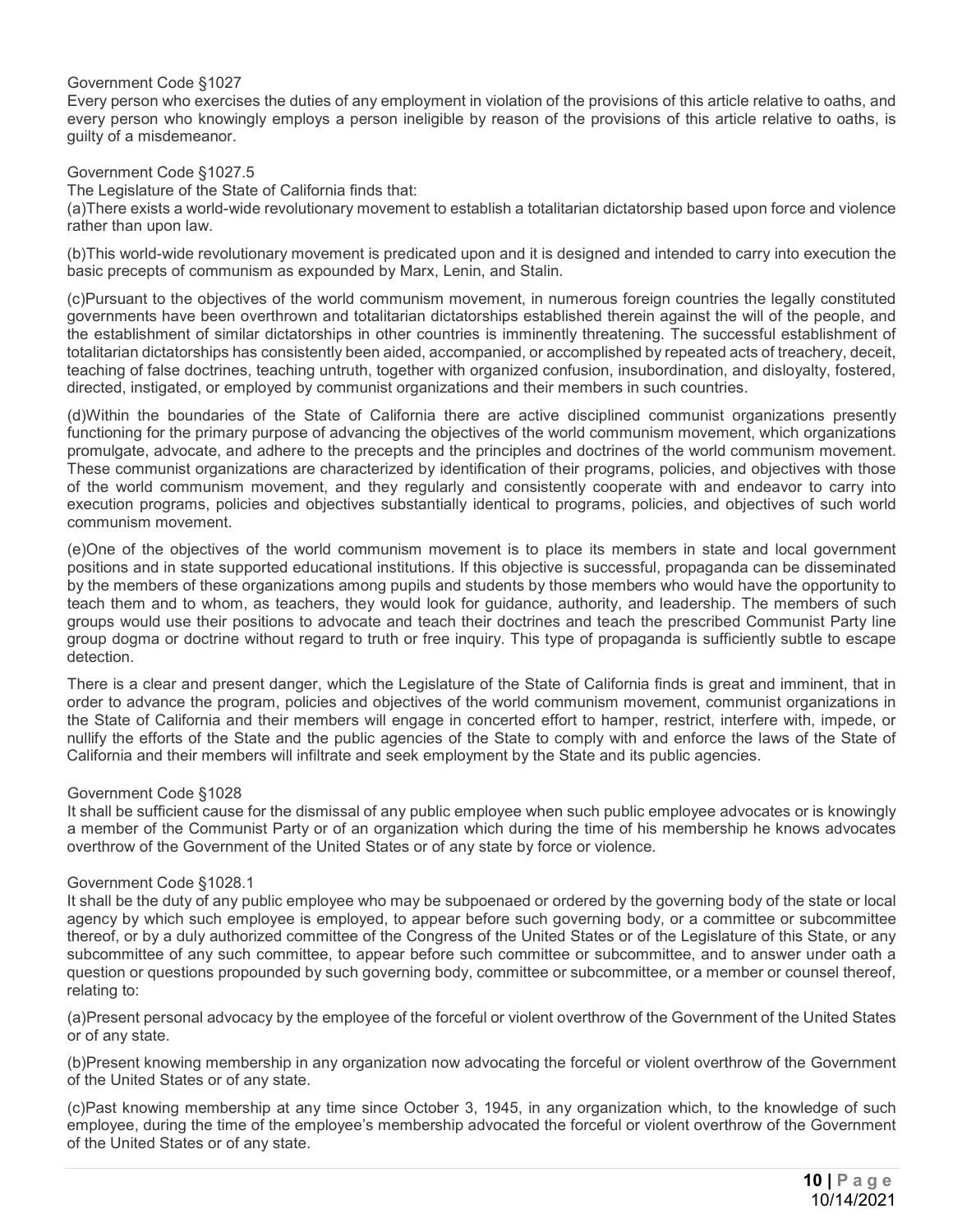(d)Questions as to present knowing membership of such employee in the Communist Party or as to past knowing membership in the Communist Party at any time since October 3, 1945.

(e)Present personal advocacy by the employee of the support of a foreign government against the United States in the event of hostilities between said foreign government and the United States.

Any employee who fails or refuses to appear or to answer under oath on any ground whatsoever any such questions so propounded shall be guilty of insubordination and guilty of violating this section and shall be suspended and dismissed from his employment in the manner provided by law.

#### Government Code §1028.2

Sections 1027.5, 1028.1, and 1028, added by Chapter 1418 of the Statutes of 1947, are not applicable to school district employees. It is the intent of the Legislature that the Education Code shall apply to such employees.

#### Government Code §1029

(a)Except as provided in subdivision (b), (c), or (d), each of the following persons is disqualified from holding office as a peace officer or being employed as a peace officer of the state, county, city, city and county or other political subdivision, whether with or without compensation, and is disqualified from any office or employment by the state, county, city, city and county or other political subdivision, whether with or without compensation, which confers upon the holder or employee the powers and duties of a peace officer:

(1) Any person who has been convicted of a felony.

(2) Any person who has been convicted of any offense in any other jurisdiction which would have been a felony if committed in this state.

(3) Any person who, after January 1, 2004, has been convicted of a crime based upon a verdict or finding of guilt of a felony by the trier of fact, or upon the entry of a plea of guilty or nolo contendere to a felony. This paragraph shall apply regardless of whether, pursuant to subdivision (b) of Section 17 of the Penal Code, the court declares the offense to be a misdemeanor or the offense becomes a misdemeanor by operation of law.

(4) Any person who has been charged with a felony and adjudged by a superior court to be mentally incompetent under Chapter 6 (commencing with Section 1367) of Title 10 of Part 2 of the Penal Code.

(5) Any person who has been found not guilty by reason of insanity of any felony.

(6) Any person who has been determined to be a mentally disordered sex offender pursuant to Article 1 (commencing with Section 6300) of Chapter 2 of Part 2 of Division 6 of the Welfare and Institutions Code.

(7) Any person adjudged addicted or in danger of becoming addicted to narcotics, convicted, and committed to a state institution as provided in Section 3051 of the Welfare and Institutions Code.

(b) (1) A plea of guilty to a felony pursuant to a deferred entry of judgment program as set forth in Sections 1000 to 1000.4, inclusive, of the Penal Code shall not alone disqualify a person from being a peace officer unless a judgment of guilty is entered pursuant to Section 1000.3 of the Penal Code.

(2) A person who pleads guilty or nolo contendere to, or who is found guilty by a trier of fact of, an alternate felonymisdemeanor drug possession offense and successfully completes a program of probation pursuant to Section 1210.1 of the Penal Code shall not be disqualified from being a peace officer solely on the basis of the plea or finding if the court deems the offense to be a misdemeanor or reduces the offense to a misdemeanor.

(c) Any person who has been convicted of a felony, other than a felony punishable by death, in this state or any other state, or who has been convicted of any offense in any other state which would have been a felony, other than a felony punishable by death, if committed in this state, and who demonstrates the ability to assist persons in programs of rehabilitation may hold office and be employed as a parole officer of the Department of Corrections or the Department of the Youth Authority, or as a probation officer in a county probation department, if he or she has been granted a full and unconditional pardon for the felony or offense of which he or she was convicted. Notwithstanding any other provision of law, the Department of Corrections or the Department of the Youth Authority, or a county probation department, may refuse to employ that person regardless of his or her qualifications.

(d) Nothing in this section shall be construed to limit or curtail the power or authority of any board of police commissioners, chief of police, sheriff, mayor, or other appointing authority to appoint, employ, or deputize any person as a peace officer in time of disaster caused by flood, fire, pestilence or similar public calamity, or to exercise any power conferred by law to summon assistance in making arrests or preventing the commission of any criminal offense.

(e) Nothing in this section shall be construed to prohibit any person from holding office or being employed as a superintendent, supervisor, or employee having custodial responsibilities in an institution operated by a probation department, if at the time of the person's hire a prior conviction of a felony was known to the person's employer, and the class of office for which the person was hired was not declared by law to be a class prohibited to persons convicted of a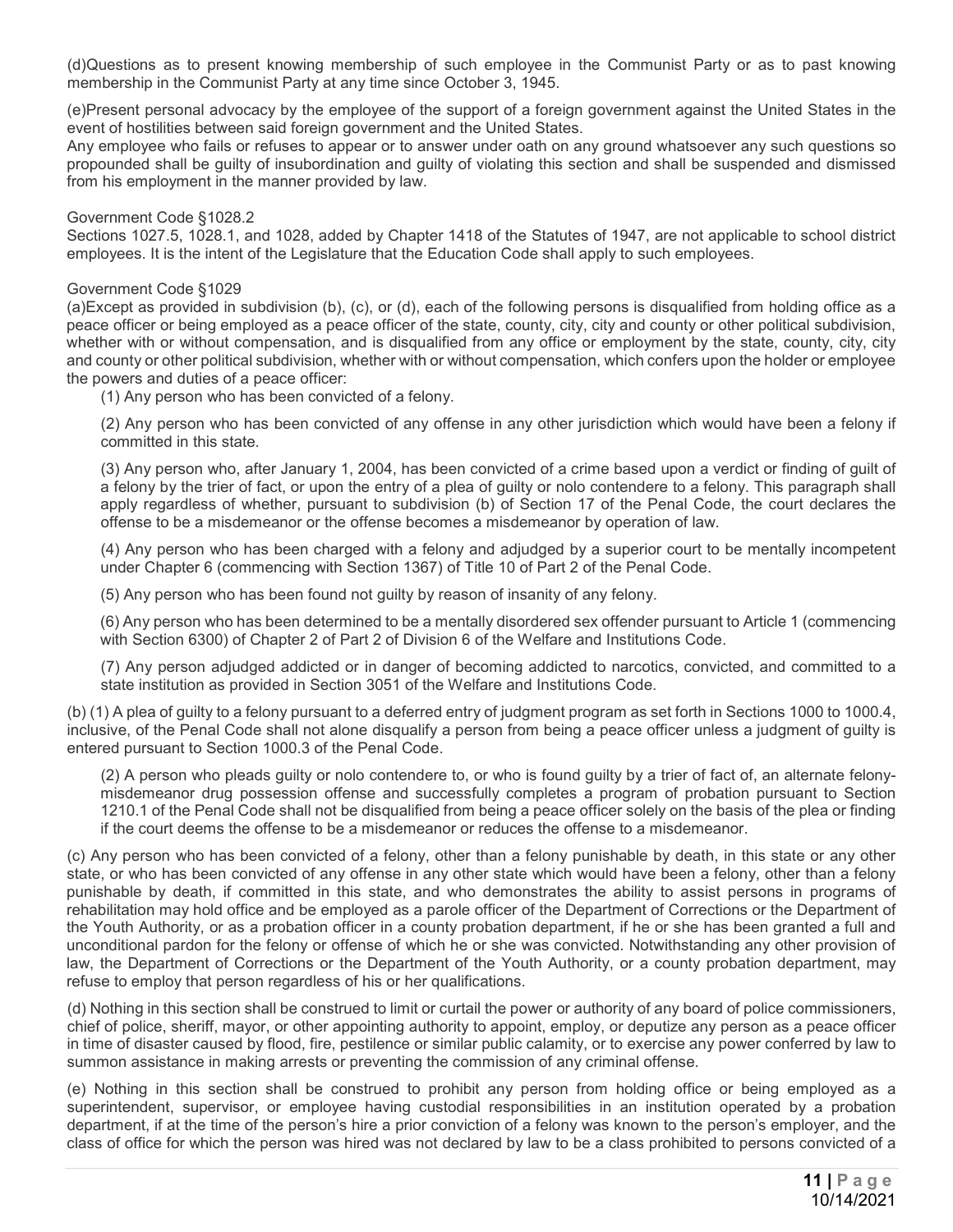felony, but as a result of a change in classification, as provided by law, the new classification would prohibit employment of a person convicted of a felony.

Government Code §1029.1 The Department of Corrections and the Department of the Youth Authority shall complete a background investigation, using as guidelines standards defined by the Commission on Peace Officer Standards and Training, of any applicant for employment as a peace officer before the applicant may be employed or begin training as a peace officer. In order to reduce potential duplication of effort by individual institutions, investigations shall be accomplished by each department on a centralized or regional basis to the extent administratively feasible.

Government Code §1030 A classifiable set of the fingerprints of every person who is now employed, or who hereafter becomes employed, as a peace officer of the state, or of a county, city, city and county or other political subdivision, whether with or without compensation, shall be furnished to the Department of Justice and to the Federal Bureau of Investigation by the sheriff, chief of police or other appropriate appointing authority of the agency by whom the person is employed. This section shall not apply to any currently employed peace officer whose appointment antedates the effective date of this section and whose fingerprints have already been submitted by his appointing authority to the Department of Justice and to the Federal Bureau of Investigation.

Government Code §1031 Each class of public officers or employees declared by law to be peace officers shall meet all of the following minimum standards:

(a) Be a citizen of the United States or a permanent resident alien who is eligible for and has applied for citizenship, except as provided in Section 2267 of the Vehicle Code.

(b) Be at least 18 years of age.

(c) Be fingerprinted for purposes of search of local, state, and national fingerprint files to disclose a criminal record.

(d) Be of good moral character, as determined by a thorough background investigation.

(e) Be a high school graduate, pass the General Education Development Test or other high school equivalency test approved by the State Department of Education that indicates high school graduation level, pass the California High School Proficiency Examination, or have attained a two-year, four-year, or advanced degree from an accredited college or university. The high school shall be either a United States public school, an accredited United States Department of Defense high school, or an accredited or approved public or nonpublic high school. Any accreditation or approval required by this subdivision shall be from a state or local government educational agency using local or state government approved accreditation, licensing, registration, or other approval standards, a regional accrediting association, an accrediting association recognized by the Secretary of the United States Department of Education, an accrediting association holding full membership in the National Council for Private School Accreditation (NCPSA), an organization holding full membership in Advanced an organization holding full membership in the Council for American Private Education (CAPE), or an accrediting association recognized by the National Federation of Nonpublic School State Accrediting Associations (NFNSSAA).

(f) Be found to be free from any physical, emotional, or mental condition that might adversely affect the exercise of the powers of a peace officer.

- (1) Physical condition shall be evaluated by a licensed physician and surgeon.
- (2) Emotional and mental condition shall be evaluated by either of the following:

(A) A physician and surgeon who holds a valid California license to practice medicine, has successfully completed a postgraduate medical residency education program in psychiatry accredited by the Accreditation Council for Graduate Medical Education, and has at least the equivalent of five full-time years of experience in the diagnosis and treatment of emotional and mental disorders, including the equivalent of three full-time years accrued after completion of the psychiatric residency program.

(B) A psychologist licensed by the California Board of Psychology who has at least the equivalent of five full-time years of experience in the diagnosis and treatment of emotional and mental disorders, including the equivalent of three full-time years accrued postdoctorate. The physician and surgeon or psychologist shall also have met any applicable education and training procedures set forth by the California Commission on Peace Officer Standards and Training designed for the conduct of preemployment psychological screening of peace officers.

(g) This section shall not be construed to preclude the adoption of additional or higher standards, including age.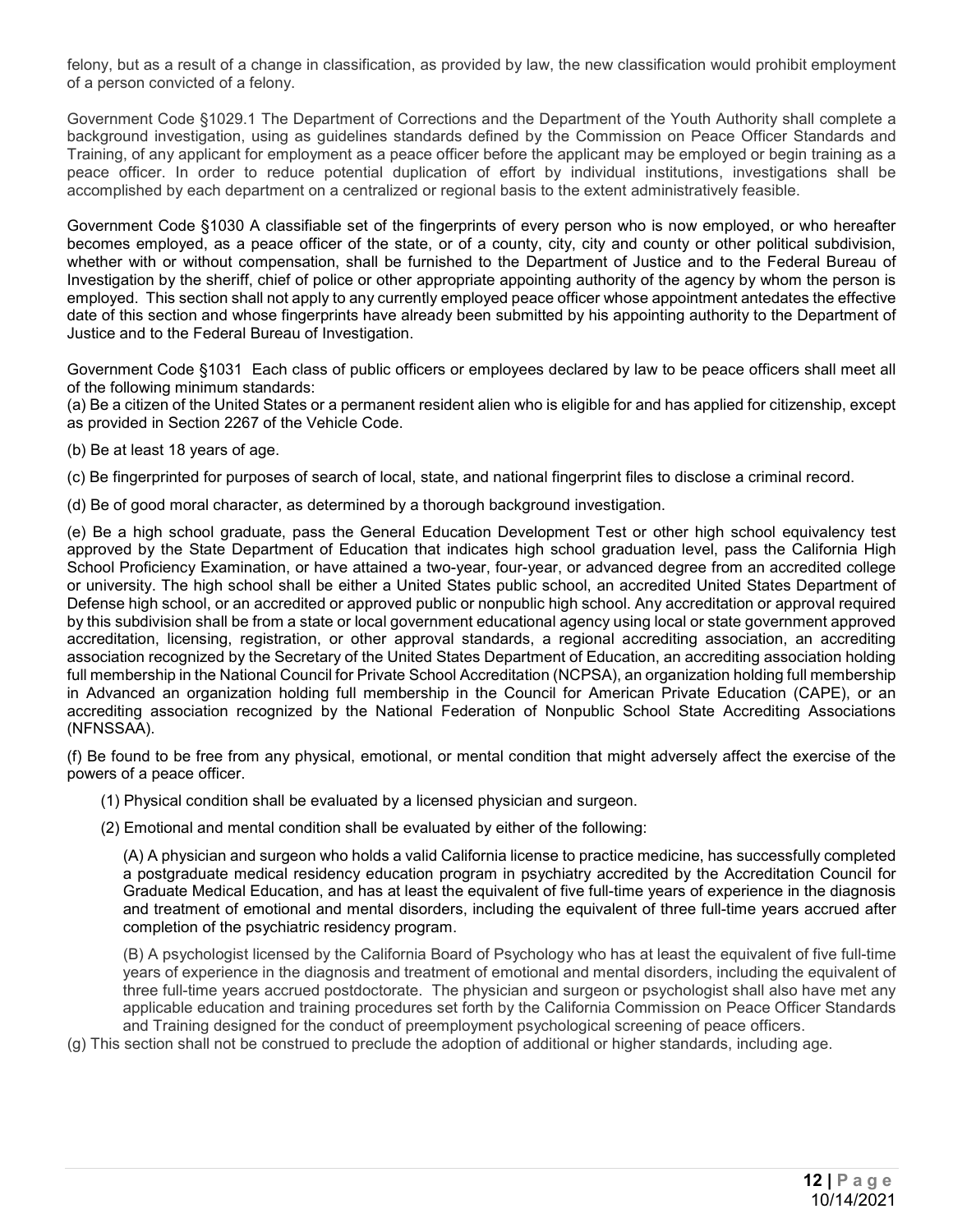# **Election Calendar**

<span id="page-12-0"></span>The Election Calendar that provides all important dates and deadlines for the election and is available on the website at [www.ButteVotes.net.](http://www.buttevotes.net/) Filing deadlines are rigid during the candidate filing process, we strongly urge you to review this calendar.

# **Candidate Filing Appointments**

<span id="page-12-1"></span>Candidates are encouraged to make appointments and file early. Call the Elections Division at 530-552-3400 or 800-894-7761 within Butte County to schedule your appointment.

# **Authorization for Candidate's Representative**

<span id="page-12-2"></span>In the case where a candidate may not be able to appear in person at the County, they may designate someone to appear on their behalf. A candidate may, in a written statement signed and dated by the candidate, designate a person to receive candidate filing documents including petition in-lieu, nomination petition, and declaration of candidacy and deliver it to the candidate. The statement shall include language indicating that the candidate is aware that the declaration of candidacy must be properly executed and delivered to the County by the 88<sup>th</sup> day prior to the election. Elections Code section 8028(b).

Any person may file petitions in lieu of filing fee without a letter of authorization from the candidate.

# **Public Contact Worksheet**

<span id="page-12-3"></span>All candidates are required to complete this worksheet to authorize release of contact information for the public and media during the election.

Key elements to consider are:

- 1. Candidate Name on Ballot. Refer to "Candidate's Name on Ballot" in this guide.
- 2. Phonetic name pronunciation. This is very important. An audio ballot is produced for visually impaired voters. We need to know how to phonetically pronounce your name so an accurate audio recording can be produced.
- 3. Contact information that you would like made public. Please be aware this will be posted on our website and made available to public and media inquiries.

# **Selecting Ballot Designation to Appear Below Name on Ballot**

<span id="page-12-4"></span>The ballot designation describes the current profession, vocation, occupation or incumbency status of the candidate that will appear under the candidate's name.

Ballot Designations:

- 1. The listing of a designation on the ballot is optional.
- 2. A Ballot Designation Worksheet must be completed and filed at the time the Declaration of Candidacy is executed.
- 3. Ballot designations cannot be changed after the final date to file nomination documents.

Only one of the following categories is allowed:

1. **Elective Office Title:** Words describing an elective office title may be used IF the candidate holds the office at the time nomination documents are filed and the office was filled by a vote of the people.

**Example A:** Governing Board Member **Example B:** Governing Board Member, XYZ School District

2. **Incumbent:** The word Incumbent may be used IF the candidate is seeking re-election to the same office and was elected to that office by a vote of the people or was appointed as a nominated candidate in lieu of an election. (Elections Code section 13107(a)(2))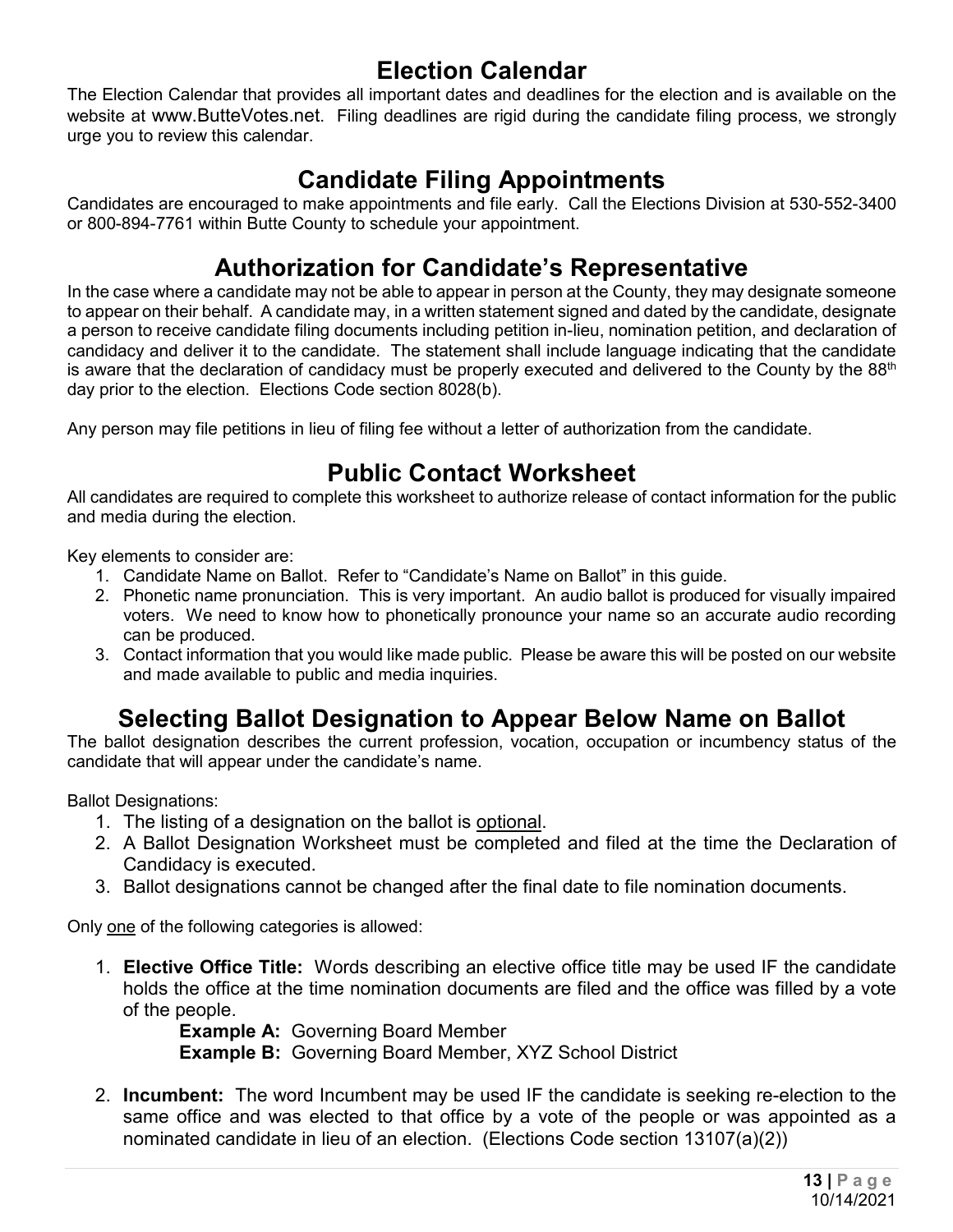3. **Appointed Incumbent:** The words Appointed Incumbent must be used IF the candidate was appointed to the office and is seeking election to that office.

Exception: Candidates appointed to office in lieu of an election do not have to use the word appointed. (Elections Code section 13107(a)(4))

4. **Principal Occupation:** No more than three words can be used to describe the current principal professions, vocations or occupations of the candidate, or the principal professions, vocations or occupations of the candidate during the calendar year immediately preceding the filing of nomination documents.

**Example A:** High School Teacher **Example B:** Attorney/Educator/Rancher **Example C:** CEO/Councilmember

- 5. **Community Volunteer:** A Community Volunteer shall constitute a valid principal vocation or occupation engaged in, or of service for, or on behalf of, without profiting monetarily, one or more of the following:
	- a. A charitable, educational, or religious organization as defined by the U,S. Code section 501(c)(3);
	- b. A governmental agency; or
	- c. An educational institution.

The vocation or occupation is subject to the following conditions:

- a. A candidate's community volunteer activities constitute his or her principal profession, vocation or occupation.
- b. A candidate may not use the designation of "Community Volunteer" in combination with any other principal profession, vocation or occupation.
- c. A candidate is not engaged concurrently in another principal profession, vocation or occupation.
- 6. **No Ballot Designation:** If no ballot designation is requested, write the words "No Ballot Designation". You will be required to initial on the line next to the ballot designation on the Declaration of Candidacy to acknowledge that you are requesting no designation to be printed next to your name.

(Elections Code section 13107 et seq.)

- 7. **Judge of the Superior Court Candidates:** one of the following designations may be used by the candidate:
	- a. Words designating the city, county, district, state or federal office held by the candidate at the time of filing nomination documents;
	- b. "Incumbent", if the candidate is a candidate for the same office that they held at the time of filing nomination documents;
	- c. No more than three words designating either the current principal professions, vocations or occupations of the candidate, or the principal professions, vocations or occupations of the candidate during the calendar year immediate preceding the filing of nomination documents;
	- d. A candidate who is an active member of the state bar and employed by a city, county, district, state or by the United States the designation shall appear as one of the following: or; three words the cover the principal profession, vocation, occupation of the candidate, or; actual job title followed by city, county, district, state or United States, or;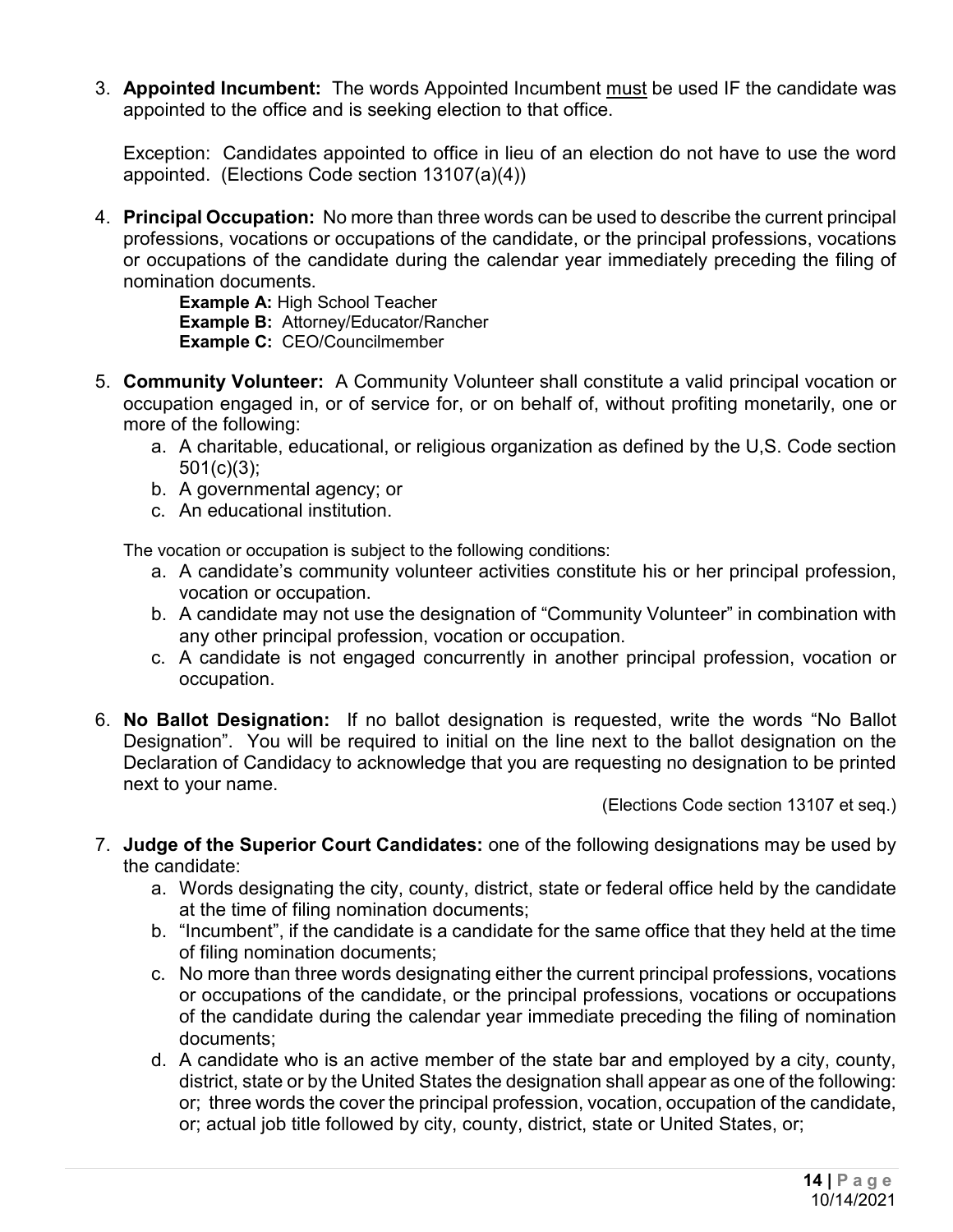- i. Words designating the actual job title, as defined by statute, charter, or other governing instrument.
- ii. One of the following ballot designations: "Attorney," "Attorney at Law," "Lawyer," or "Counselor at Law." The designations "Attorney" and "Lawyer" may be used in combination with one other current principal profession, vocation, or occupation of the candidate, or the principal profession, vocation, or occupation of the candidate during the calendar year immediately preceding the filing of nomination documents.
- e. A candidate for superior court judge who is an active member of the State Bar and practices law as one of his or her principal professions shall use one of the following ballot designations as his or her ballot designation: "Attorney," "Attorney at Law," "Lawyer," or "Counselor at Law." The designations "Attorney" and "Lawyer" may be used in combination with one other current principal profession, vocation, or occupation of the candidate, or the principal profession, vocation, or occupation of the candidate during the calendar year immediately preceding the filing of nomination documents.

# **Ballot Designation Rejection**

<span id="page-14-0"></span>If, upon checking the ballot designation worksheet, the elections official finds the designation to be a violation of any of the restrictions set forth in the Ballot Designation Regulations, they shall notify the candidate by certified mail return receipt requested. (Elections Code section 13107(f))

The candidate shall, within three days, excluding Saturday, Sunday, and state holidays, from the date the notice is received, appear at the Butte County Clerk-Recorder Elections Division and provide a ballot designation that complies with the Ballot Designation Regulations. (Elections Code section 13107(f)(1))

Failure of a candidate to respond in the timeframe provided will mean no ballot designation shall be printed on the ballot. (Elections Code section 13107(f)(2))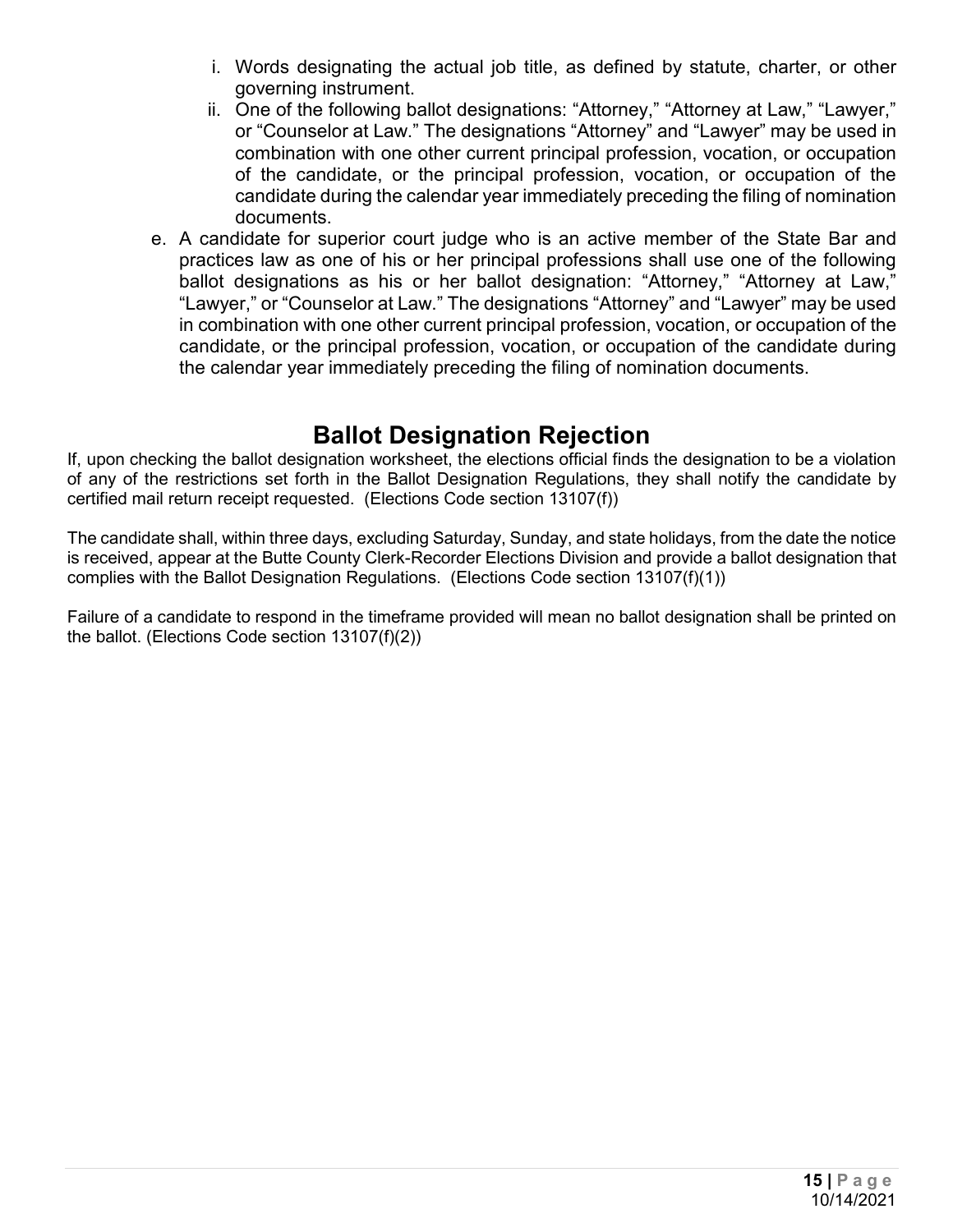# **Petition in Lieu and Nomination Paper Tips Regarding Petition Signers and Circulators**

#### <span id="page-15-0"></span>**Signers**

- Signers shall be a registered voter and resident in the same jurisdiction as the candidate whose petition is being circulated.
- Signers must clearly print their physical residence address. They should include apartment, space or unit numbers, if applicable.
	- o Business addresses are not acceptable; the signature cannot be counted.
	- o Mailing addresses are not acceptable; the signature cannot be counted.
	- o PO Boxes are not acceptable; the signature cannot be counted.
	- o If no residence address is indicated, the signature cannot be counted.
- Signers may not use a pre-printed address label or stamper. This information must be handwritten.
- A registered voter who has legally qualified under Elections Code section 354.5 may use an authorized signature stamp.
- If the signer is not registered, or has moved, they must complete a new voter registration card. The voter registration card must be dated on or before the date of signing the petition.

#### **Circulators**

- The circulator must be 18 years of age or older.
- The circulator must complete the "Affidavit of Circulator" located on the back of the petition. An incomplete or unsigned Affidavit of Circulator will invalidate all signatures on the petition page.
- Circulators may not use a pre-printed address label or stamper. This information must be handwritten.

#### **Voter Registration**

- If a person registers to vote on the same day as signing the petition, verify that the voter registration card is complete. There are instances when missing information or a missing signature can invalidate the signature on the petition because the voter registration card was not properly completed.
- Return voter registration card within 72 hours by USPS mail or In Person to the Butte County Clerk-Recorder Elections Division
- Voters may register online at the Secretary of State's website http://registertovote.ca.gov

#### **Additional Information Regarding Petitions:**

Counties are not required to verify the party preference of voters who have signed petitions for voternominated offices.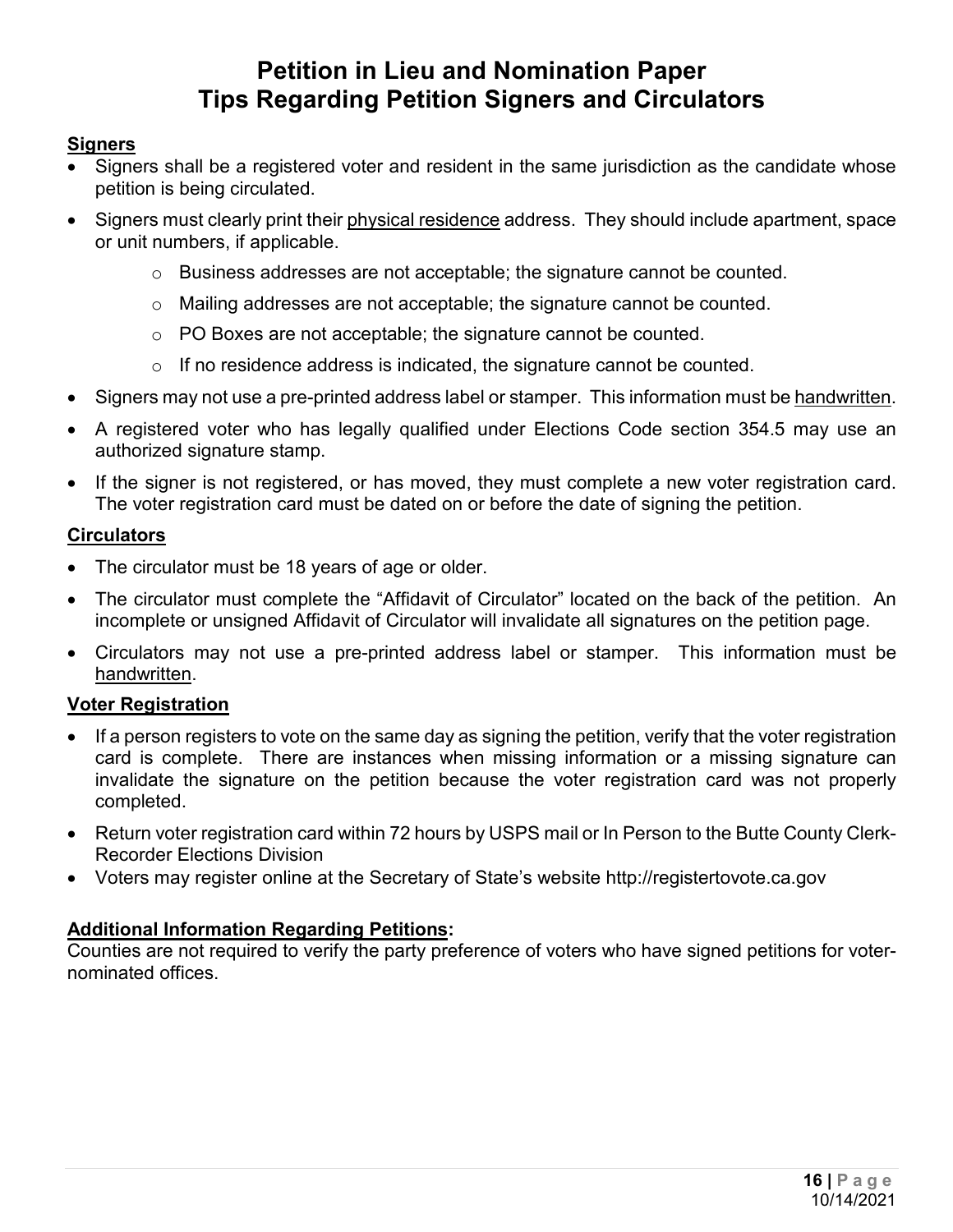# **Signature Verification on Petitions**

#### <span id="page-16-0"></span>**Location for Filing of Forms**

Butte County Clerk-Recorder Elections Division during normal business hours.

#### **No Fee Charged for Signature Verification**

No fee or charge shall be made or collected by any officer for verifying any nomination document or circulator's affidavit. (Elections Code section 8080)

#### **Petition Receipt**

Upon the receipt of an executed petition forms, the county elections official shall give the person delivering the document a receipt, properly dated, indicating that the document was delivered to the county elections official. (Elections Code section 8020(c))

#### **Signature Verification**

The county elections official shall verify the signatures and the political preferences, if required, of the signers on the nomination paper with the registration affidavits on file in the office of the county elections official. The county elections official shall mark "not sufficient" any signature that does not appear in the same handwriting as appears on the affidavit of registration in his or her office, or that is accompanied by a declaration of party preference that is not in accordance with the declaration of party preference in the affidavit of registration. The county elections official may cease to verify signatures once the minimum requisite number of signatures has been verified. (Elections Code section 8081)

#### **Random Sample Verification**

If the number of signatures affixed to an in-lieu filing fee petition filed pursuant to section 8106 is 100 or more, the county elections official may use a random sampling technique for verification of the signatures. If a random sampling technique is used, and the number of signatures on a petition is 100 or more but less than 2,000, the random sampling shall include an examination of 100 signatures. If the number of signatures on a petition is 2,000 or more, the random sampling shall include an examination of 5 percent of the signatures. Upon completion of the verification of signatures in the sample, the percentage of signatures which are valid shall be applied and projected to the total number of signatures submitted. (Elections Code section 8084)

## **Certification of Valid Number of Signatures**

Upon verification of signatures, the County Elections Official shall issue a "Statement of Number of Signers" on the number of valid signatures on the nomination document. The candidate will be provided a copy of the document. (Elections Code section 8083)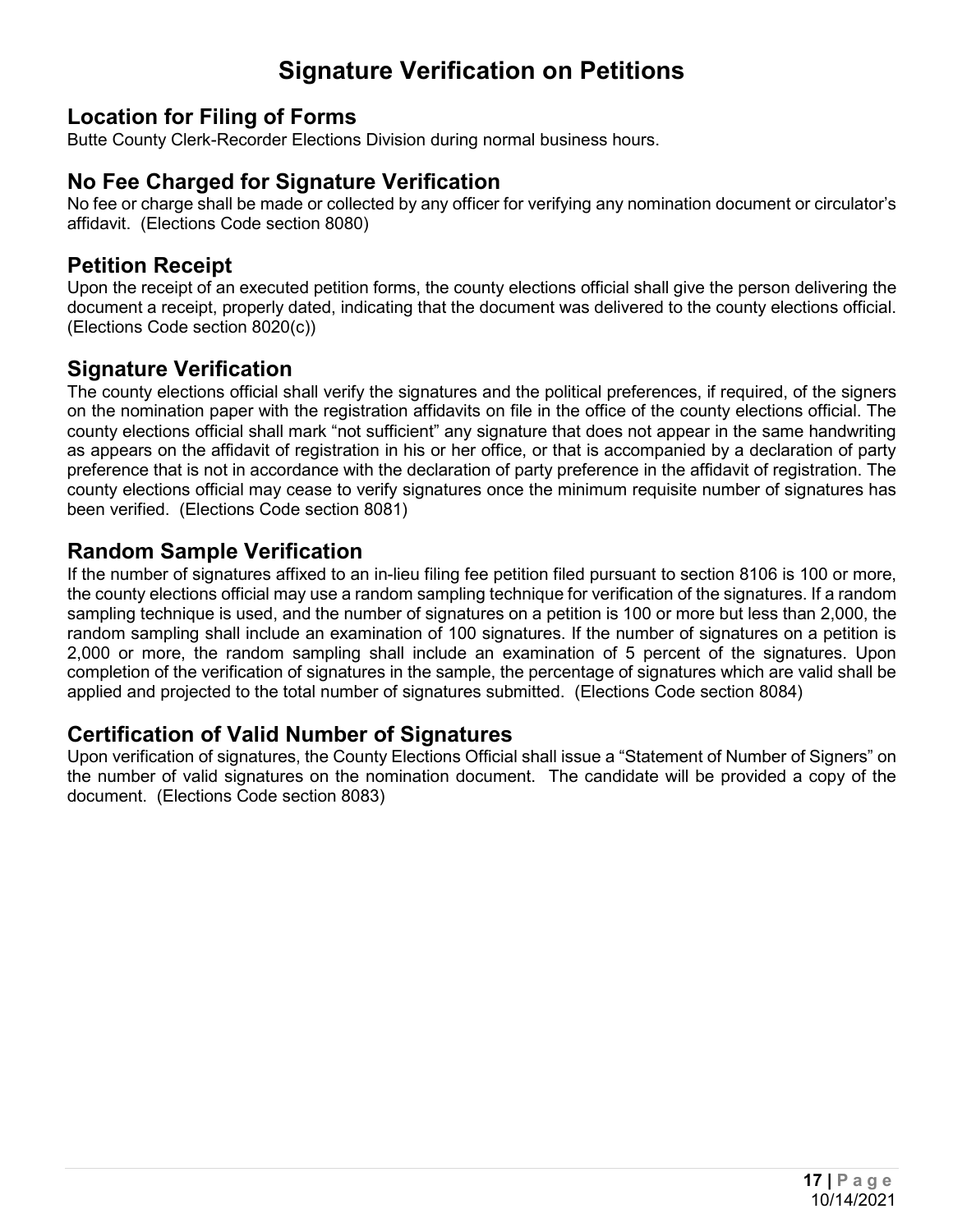# **Candidate's Name on Ballot**

<span id="page-17-0"></span>The **ballot name** is the way you want your name to appear on the ballot.

It may be designated as follows:

- First, middle, and last name;
- Initials only and last name:
- A nickname may be included but must be in quotation marks " ";
- A familiar or common short version of the first name such as "Bill" for William or "Becky" for Rebecca, etc.

A candidate may use a nickname in addition to his legal name provided his candidacy has been declared under such name on the declaration of candidacy. (A.G. Ops. 50-87, 5/27/80)

The candidate's name as shown on the Declaration of Candidacy is the manner in which it will appear on the ballot; it cannot be changed after the document is filed. (Elections Code section 8040)

## **No title or degree**

No title or degree such as "Miss", "Mrs.", "Mr.", "Dr.", "Ph.D", shall appear on the same line on a ballot as a candidate's name, either before or after the candidate's name. (Elections Code section 13106)

## **Candidate change of name**

If a candidate changes his or her name within one year of any election, the new name shall not appear upon the ballot unless the change was made by either of the following:

- (a) Marriage.
- (b) Decree of any court of competent jurisdiction. (Elections Code section 13104)

## **Printing of candidate's name**

The names of the candidates shall be printed on the ballot, without indentation, in roman capital, boldface type not smaller than eight-point. (Elections Code section 13211)

#### **Candidates with same name**

The following rules apply when a person who is a candidate for any office believes that another person with a name that is so similar that it may be confused with his or her name has filed or will file a nomination paper for the same office:

(a) The candidate may, at the time of filing his or her nomination paper, or within five days after the time for filing nomination papers has expired, file with the elections official a statement that shall be in substance as follows:

"I delieve that another person, whose name is so similar to mine that it may be confused with mine, has filed or will file a nomination paper for the same office for which I have filed a nomination paper, and I therefore request and direct that the elections official assign a number to each candidate with a similar name to be printed on the ballot as a distinguishing mark.

Name

Candidate for the office

of " (b) The distinguishing mark shall be a number, commencing with the number "1" and continuing in numerical sequence until each candidate with a similar name has been assigned a distinguishing number, and shall be printed at the right of the name on the ballot.

(c) The first candidate who filed his or her nomination papers shall have the number "1" and each subsequent candidate, based on the time of filing his or her nomination papers, shall be assigned the next number in numerical sequence.

(d) In addition to the designated numbers that the elections official shall place on the ballot when the above conditions are met, he or she shall place on the ballot, immediately preceding the names of the candidates to be voted upon, the following warning: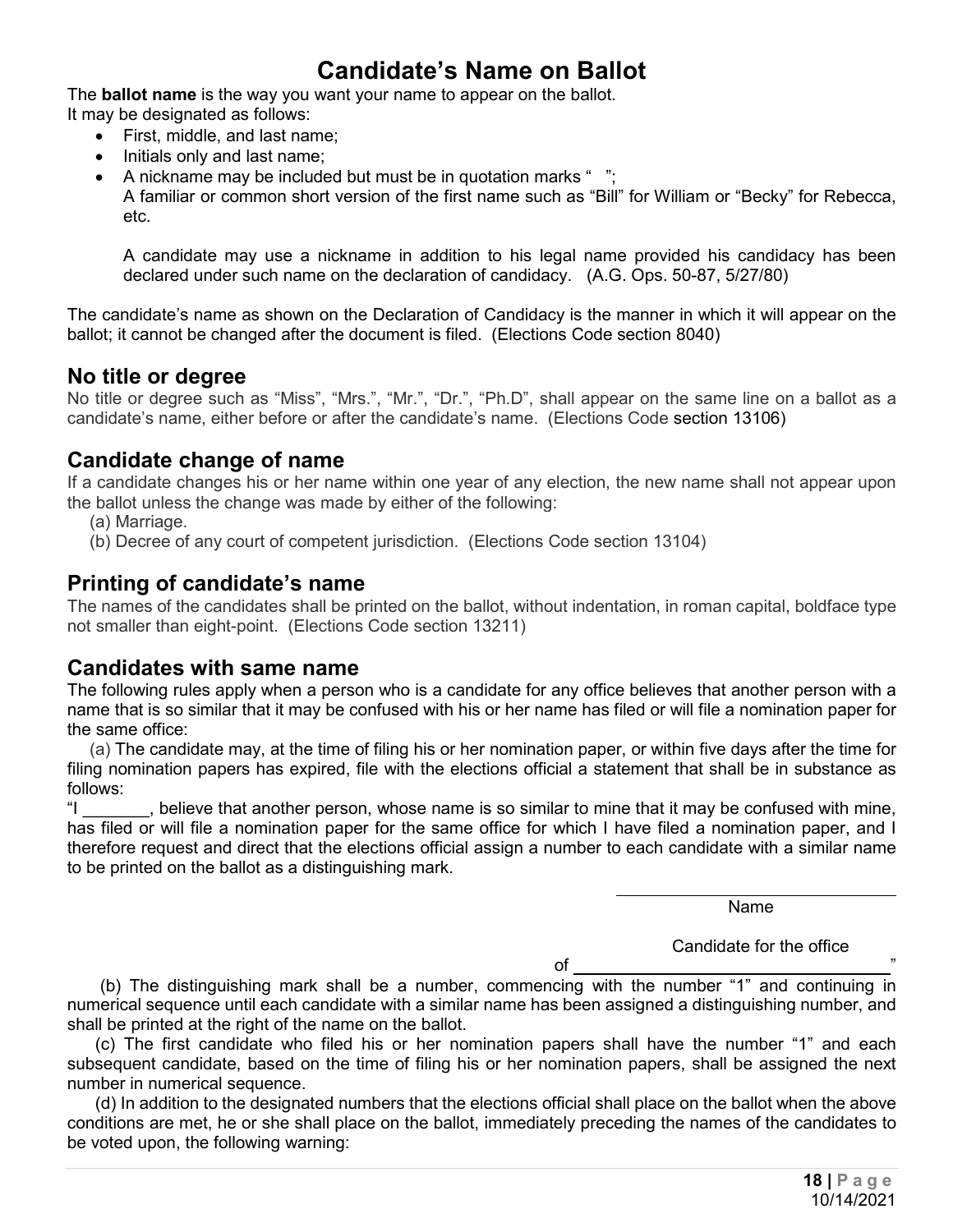"Warning! There are two (or applicable number) candidates for this office with identical names."

This warning shall also be included, in a prominent manner, on any sample ballot, ballot pamphlet, or other mailing sent by the elections official, prior to the election, to persons eligible to vote for this office.

(a) To determine the order on the ballot for the candidates with similar names, the elections official shall conduct a drawing of the numbers assigned to the candidates in a similar manner as provided for in Section 13112. (Elections Code section 13118)

# **Order of Names on the Ballot**

<span id="page-18-0"></span>Elections Code section 13109 specifies the order of precedence of offices on the ballot. The order in which candidates' names shall be placed on the ballot is specified in Elections Code section 13111 and 13112.

#### **Rules for printing candidates on ballot**

Candidates for each office shall be printed on the ballot as follows (Elections Code section 13111):

#### **Statewide office**

The Secretary of State shall arrange the names of the candidates for the office in accordance with the randomized alphabet as provided for in section 13112 for the First Assembly District. Thereafter, for each succeeding Assembly district, the name appearing first in the last preceding Assembly district shall be placed last, the order of the other names remaining unchanged.

## **Representatives in Congress and State Board of Equalization**

The Secretary of State shall arrange the names of candidates for the office in accordance with the randomized alphabet as provided for in section 13112 for that Assembly district that has the lowest number of all the Assembly districts in which candidates are to be voted on. Thereafter, for each succeeding Assembly district in which the candidates are to be voted on, the names appearing first in the last preceding Assembly district shall be placed last, the order of the other names remaining unchanged.

#### **County Supervisor**

If the office is to be voted upon wholly within, but not throughout, one county, as in the case of county supervisor, the official responsible for conducting the election shall determine the order of names in accordance with the randomized alphabet as provided for in section 13112.

## **Countywide offices**

If the office is to be voted on throughout a single county, the county elections official shall determine the order of names in accordance with the randomized alphabet as provided for in section 13112 for the first supervisorial district. Thereafter, for each succeeding supervisorial district, the name appearing first for each office in the last preceding supervisorial district shall be placed last, the order of the other names remaining unchanged.

## **State Senate and State Assembly (multiple counties)**

Except as provided in subdivision (d) of section 13112, State Senator or Member of the Assembly and the district includes more than one county, the county elections official in each county shall conduct a drawing of the letters of the alphabet, pursuant to the same procedures specified in section 13112. The results of the drawing shall be known as a county randomized drawing.

#### **Random alphabet drawing**

The Secretary of State shall conduct a drawing of the letters of the alphabet, the result of which shall be known as a randomized alphabet. The procedure shall be as follows:

(a) Each letter of the alphabet shall be written on a separate slip of paper, each of which shall be folded and inserted into a capsule. The capsules shall be placed in a container, which shall be shaken in order to mix the capsules thoroughly. The container then shall be opened and the capsules removed at random one at a time. As each is removed, it shall be opened and the letter on the slip of paper read aloud and written down. The resulting random order of letters constitutes the randomized alphabet, which is to be used in the same manner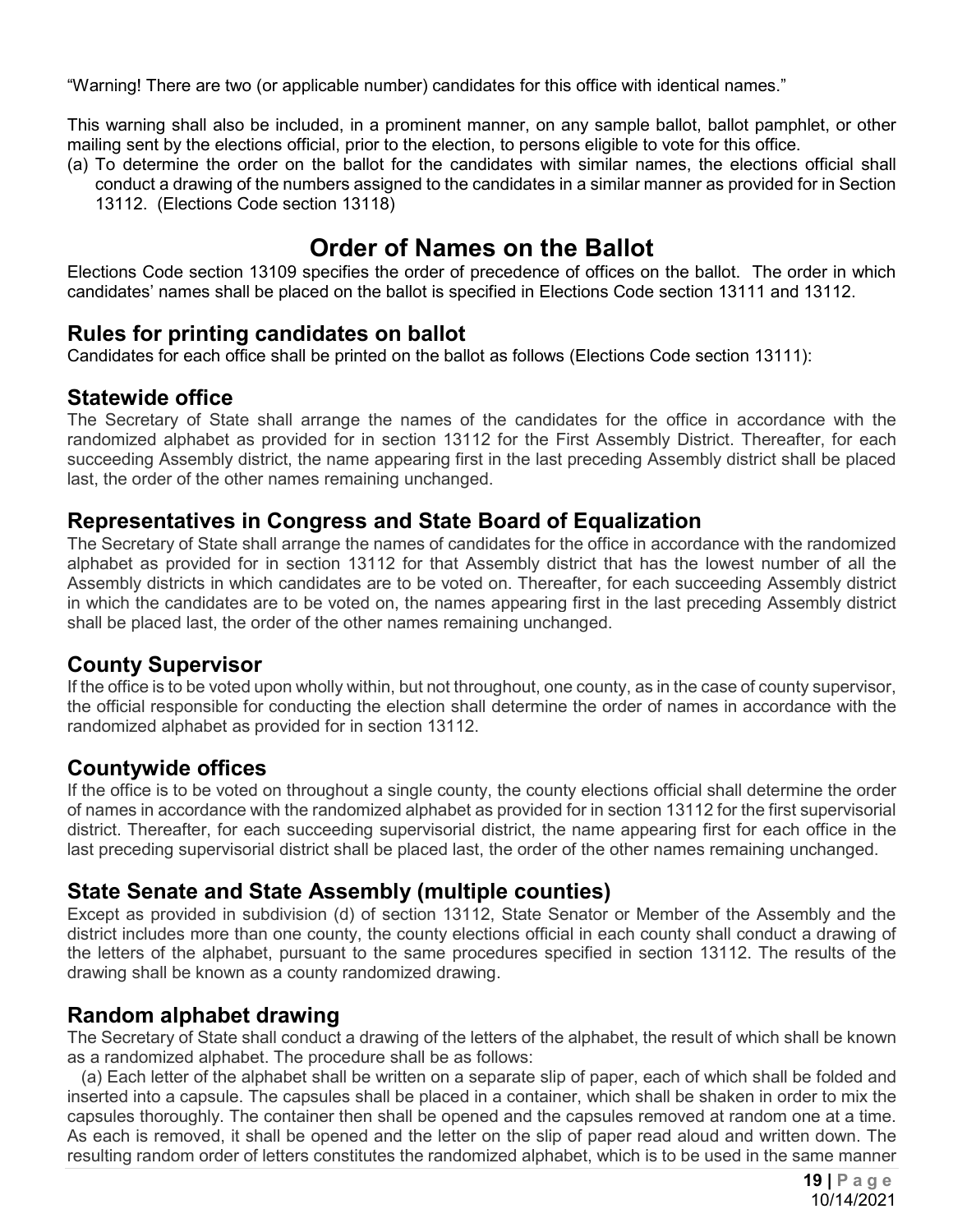as the conventional alphabet in determining the order of all candidates in all elections. For example, if two candidates with the surnames Campbell and Carlson are running for the same office, their order on the ballot will depend on the order in which the letters M and R were drawn in the randomized alphabet drawing.

(b) (1) There shall be six drawings, three in each even-numbered year and three in each odd-numbered year. Each drawing shall be held at 11 a.m. on the date specified in this subdivision. The results of each drawing shall be mailed immediately to each county elections official responsible for conducting an election to which the drawing is applicable, who shall use it in determining the order on the ballot of the names of the candidates for office.

(B) The 2nd drawing shall take place on the 82nd day before the direct primary of an even-numbered year.

 $(C)$  (i) The 3<sup>rd</sup> drawing shall take place on the 82nd day before the November general election of an even-numbered year.

(ii) In the case of the primary and general election, the Secretary of State shall certify and transmit to each county elections official the order in which the names of federal and state candidates, with the exception of candidates for State Senate and Assembly-- the County Elections Official shall determine the order of the candidate names.

(c) Each randomized alphabet drawing shall be open to the public. At least 10 days prior to a drawing, the Secretary of State shall notify the news media and other interested parties of the date, time, and place of the drawing.

<span id="page-19-0"></span>(Elections Code section 13112)

# **Running for Multiple Offices at the Same Election**

This does not apply to:

- (a) Recall elections.
- (b) Presidential primary.
- (c) Nomination of officers of cities or counties whose charters provide a system for nominating candidates for those offices.
- (d) Nomination of officers for any district not formed for municipal purposes.
- (e) Nomination of officers for general law cities.
- (f) Nomination of school district officers. (Elections Code section 8000)

#### **Independent nomination of candidates**

This chapter does not prohibit the independent nomination of candidates under Part 2 (commencing with section 8300), subject to the following limitations:

(a) A candidate whose name has been on the ballot as a candidate of a party at the direct primary and who has been defeated for that party nomination is ineligible for nomination as an independent candidate. He is also ineligible as a candidate named by a party central committee to fill a vacancy on the ballot for a general election.

<span id="page-19-1"></span>(b) No person may file nomination papers for a party nomination and an independent nomination for the same office at the same election.<br>(Elections Code section 8003) office, or for more than one office at the same election.

## **Incompatible Offices**

The Political Reform Act does not prohibit any officeholder from holding multiple public offices or seeking more than one elective office. For example, a deputy district attorney can hold the office of city council member, or a water board director may also be elected to a park and recreation district. There are, however, instances of holding more than one office that are considered incompatible.

There is no single statute that defines "incompatible offices". The common law doctrine of incompatibility of offices, however, prevents an elected official from holding two offices simultaneously *if the offices have overlapping and conflicting public duties*.

The courts have defined this concept as follows: "One individual may not simultaneously hold two public offices where the functions of the offices concerned are inherently inconsistent, as where there are conflicting interests,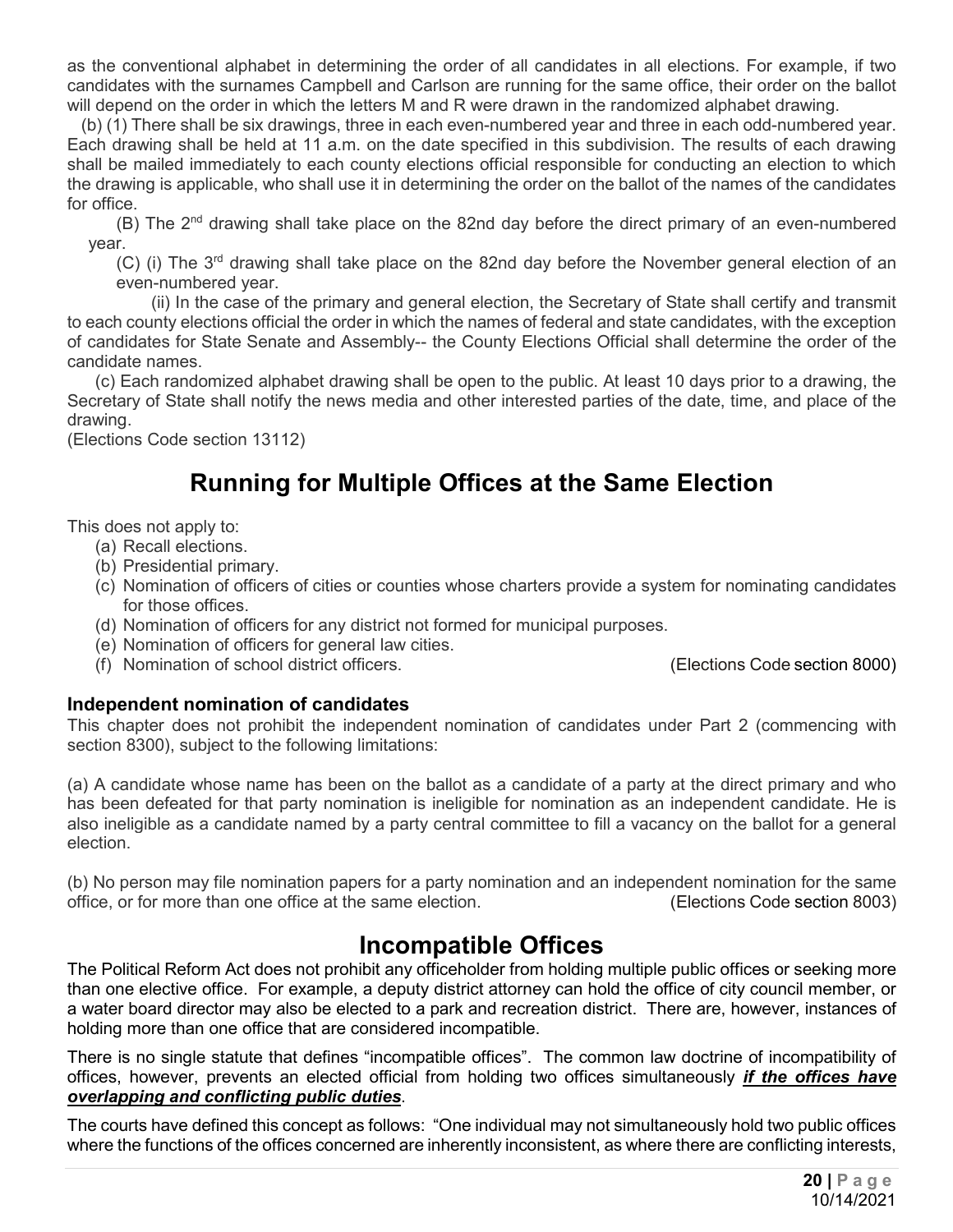or where the nature of the duties of the two offices is such as to render it improper due to considerations of public policy for one person to retain both."

The State of California Attorney General's Office has issued many opinions of particular compatibility questions. Here are six examples of incompatible offices:

- 1. City councilmember and school district board member where the city and the school district have territory in common;
- 2. Fire Chief of a county fire protection district and member, county board of supervisors of the same county;
- 3. High school district trustee and trustee of an elementary school district which is wholly within the geographic boundaries of the high school district;
- 4. Water district director and a city councilmember,
- 5. Water district director and a school district trustee having territory in common; and
- 6. Deputy sheriff and member, county board of supervisors.

<span id="page-20-0"></span>If you have a question about whether two public offices which you hold or are seeking election to would be considered incompatible, contact the Attorney General's office at (916) 324-5437 or visit their website, [www.oag.ca.gov.](http://www.oag.ca.gov/)

# **Votes Needed to be Elected**

#### **Candidates Elected at Primary Election**

The following offices will appear on the Primary Election Ballot. A candidate may be elected to this office if they receive the majority of the votes cast (50% + 1 vote).

| <b>Judge of the Superior Court</b> | <b>County Supervisor</b>       |
|------------------------------------|--------------------------------|
| <b>Assessor</b>                    | <b>Auditor-Controller</b>      |
| <b>County Clerk-Recorder</b>       | <b>District Attorney</b>       |
| <b>Sheriff-Coroner</b>             | <b>Treasurer-Tax Collector</b> |
|                                    |                                |

**County Superintendent of Schools**

## **Judicial Candidate Not Printed on Ballot Elected at General Election**

If the incumbent judge is the only candidate to file nomination papers, the name shall not appear on the primary election ballot unless a judicial write-in campaign is conducted. If no judicial write-in campaign is conducted for the General Election, the judicial candidate shall not appear on the ballot. The County Clerk-Recorder/Registrar of Voters shall, on the day of the General Election, declare the incumbent re-elected.

## **Nonpartisan Candidate Elected if Majority Received**

A candidate may be elected at the primary election if they receive a majority of votes cast (A majority vote is 50% + 1 vote).

Where a candidate has been elected to a nonpartisan office at the primary election, the office shall not appear on the ballot at the ensuing general election, notwithstanding the death, resignation, or other disqualification of the candidate at a time subsequent to the primary election. (Elections Code section 8140)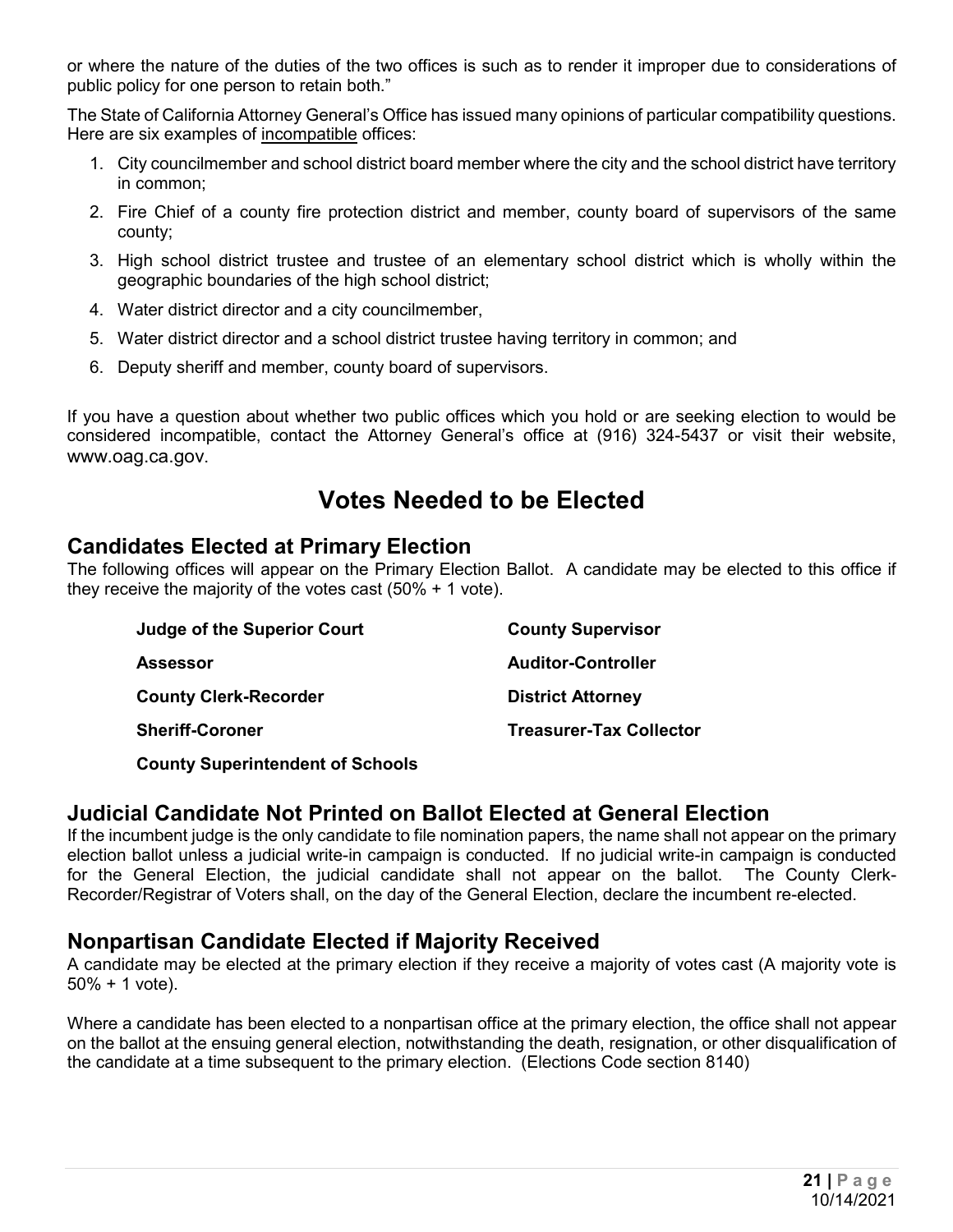## **No Candidate Elected to Nonpartisan Office**

<span id="page-21-0"></span>If no candidate receives a majority of votes cast in the race, the two candidates who receive the highest number of votes will have their names placed on the General Election ballot. (Elections Code section 8141)

# **General Election Run-off Candidates**

## **Ballot Designation Change for Run-Off Election**

The designation shall remain the same for all purposes of both primary and general elections, unless the candidate, at least 98 days prior to the general election, requests in writing a different designation which the candidate is entitled to use at the time of the request. (Elections Code section 13107(e))

#### **Candidate Statement of Qualifications for Run Off Election**

The Butte County Clerk-Recorder Elections Division will notify all candidates in writing of the option to have a Candidate Statement of Qualifications printed in the General Election Sample Ballot Booklet. The form for submitting the statement will be provided at that time.

<span id="page-21-1"></span>Candidates should refer to "Candidate Statement of Qualifications" and "Word Count Guidelines" in this guide.

# **Campaign Literature Requirements**

#### **Polling place information sent to the voters**

All registered voters receive a sample ballot booklet that contains their polling place location.

There have been select cases where a polling place location changed at the last minute due to unforeseen circumstances. Though we do not recommend that campaign literature be sent with the polling place location on it, any data files purchased prior to 30 days before the election must be confirmed by the Butte County Clerk-Recorder/Registrar of Voters that no last minute changes have been made. The purchaser may email [elections@buttecounty.net](mailto:elections@buttecounty.net) to receive confirmation.

## **Distribution of precinct polling place information; penalty**

Every person is guilty of a misdemeanor who knowingly causes to be mailed or distributed, or knowingly mails or distributes, literature to any voter that includes a designation of the voter's precinct polling place other than a precinct polling place listed for that voter in an official precinct polling list that constituted the latest official precinct polling list at some time not more than 30 days prior to the mailing or distribution. (Elections Code section 18302)

#### **Campaign advertising or communication definition**

"Campaign advertising or communication" means a communication authorized by a candidate or a candidate's controlled committee, as defined in section 82016 of the Government Code, or by a committee making independent expenditures, as defined in section 82031 of the Government Code, or by a committee formed primarily to support or oppose a ballot measure, as defined in section 82047.5 of the Government Code, for the purpose of advocating the election or defeat of a qualified candidate or ballot measure through any broadcasting station, newspaper, magazine, outdoor advertising facility, direct mailing, or any other type of general, public, political advertising.

## **Mass mailing**

Government Code section 82041.5. "Mass mailing" means over two hundred substantially similar pieces of mail, but does not include a form letter or other mail which is sent in response to an unsolicited request, letter or other inquiry.

#### **Mass mailing requirements**

Government Code section 84305. (a) (1) Except as provided in subdivision (b), a candidate, candidate controlled committee established for an elective office for the controlling candidate, or political party committee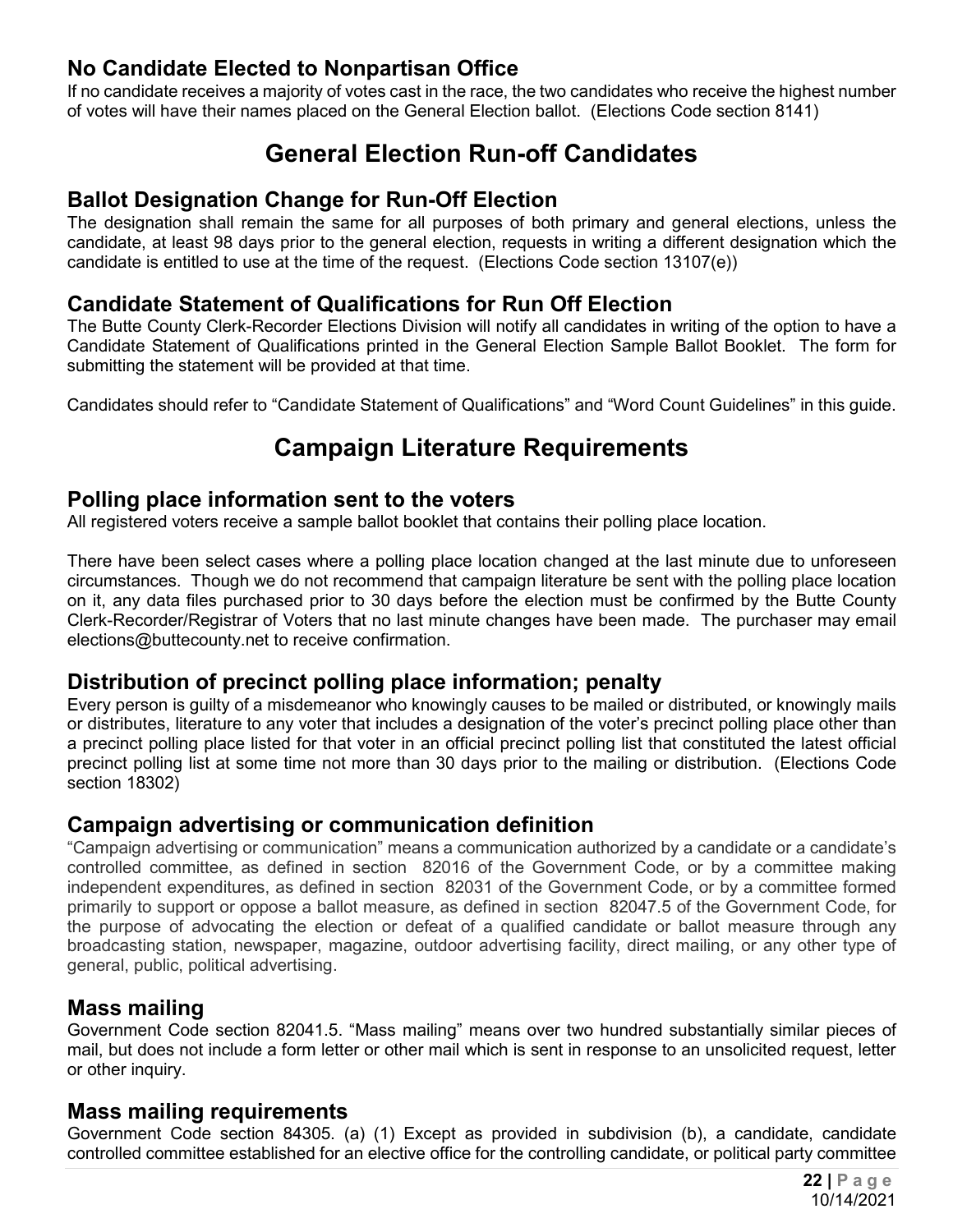shall not send a mass mailing unless the name, street address, and city of the candidate or committee are shown on the outside of each piece of mail in the mass mailing and on at least one of the inserts included within each piece of mail of the mailing in no less than 6-point type that is in a color or print that contrasts with the background so as to be easily legible. A post office box may be stated in lieu of a street address if the candidate's, candidate controlled committee established for an elective office for the controlling candidate's, or political party committee's address is a matter of public record with the Secretary of State.

(2) Except as provided in subdivision (b), a committee, other than a candidate controlled committee established for an elective office for the controlling candidate or a political party committee, shall not send a mass mailing that is not required to include a disclosure pursuant to Section 84502 unless the name, street address, and city of the committee is shown on the outside of each piece of mail in the mass mailing and on at least one of the inserts included within each piece of mail of the mailing in no less than 6-point type that is in a color or print that contrasts with the background so as to be easily legible. A post office box may be stated in lieu of a street address if the committee's address is a matter of public record with the Secretary of State.

(b) If the sender of the mass mailing is a single candidate or committee, the name, street address, and city of the candidate or committee need only be shown on the outside of each piece of mail.

(c) (1) A candidate, candidate controlled committee established for an elective office for the controlling candidate, or political party committee shall not send a mass electronic mailing unless the name of the candidate or committee is shown in the electronic mailing preceded by the words "Paid for by" in at least the same size font as a majority of the text in the electronic mailing.

(2) A committee, other than a candidate controlled committee established for an elective office for the controlling candidate or a political party committee, shall not send a mass electronic mailing that is not required to include a disclosure pursuant to Section 84502 or 84504.3 unless the name of the committee is shown in the electronic mailing preceded by the words "Paid for by" in at least the same size font as a majority of the text in the electronic mailing.

(d) If the sender of a mass mailing is a controlled committee, the name of the person controlling the committee shall be included in addition to the information required by subdivision (a).

(e) For purposes of this section, the following terms have the following meaning:

(1) Mass electronic mailing" means sending more than two hundred substantially similar pieces of electronic mail within a calendar month.

(2) "Sender" means the candidate, candidate controlled committee established for an elective office for the controlling candidate, or political party committee who pays for the largest portion of expenditures attributable to the designing, printing, and posting of the mailing which are reportable pursuant to Sections 84200 to 84217, inclusive.

(3) To "pay for" a share of the cost of a mass mailing means to make, to promise to make, or to incur an obligation to make, any payment: (A) to any person for the design, printing, postage, materials, or other costs of the mailing, including salaries, fees, or commissions, or (B) as a fee or other consideration for an endorsement or, in the case of a ballot measure, support or opposition, in the mailing.

(f) This section does not apply to a mass mailing or mass electronic mailing that is paid for by an independent expenditure.

#### **Mass mailing prohibitions**

Government Code section 89001. No newsletter or other mass mailing shall be sent at public expense.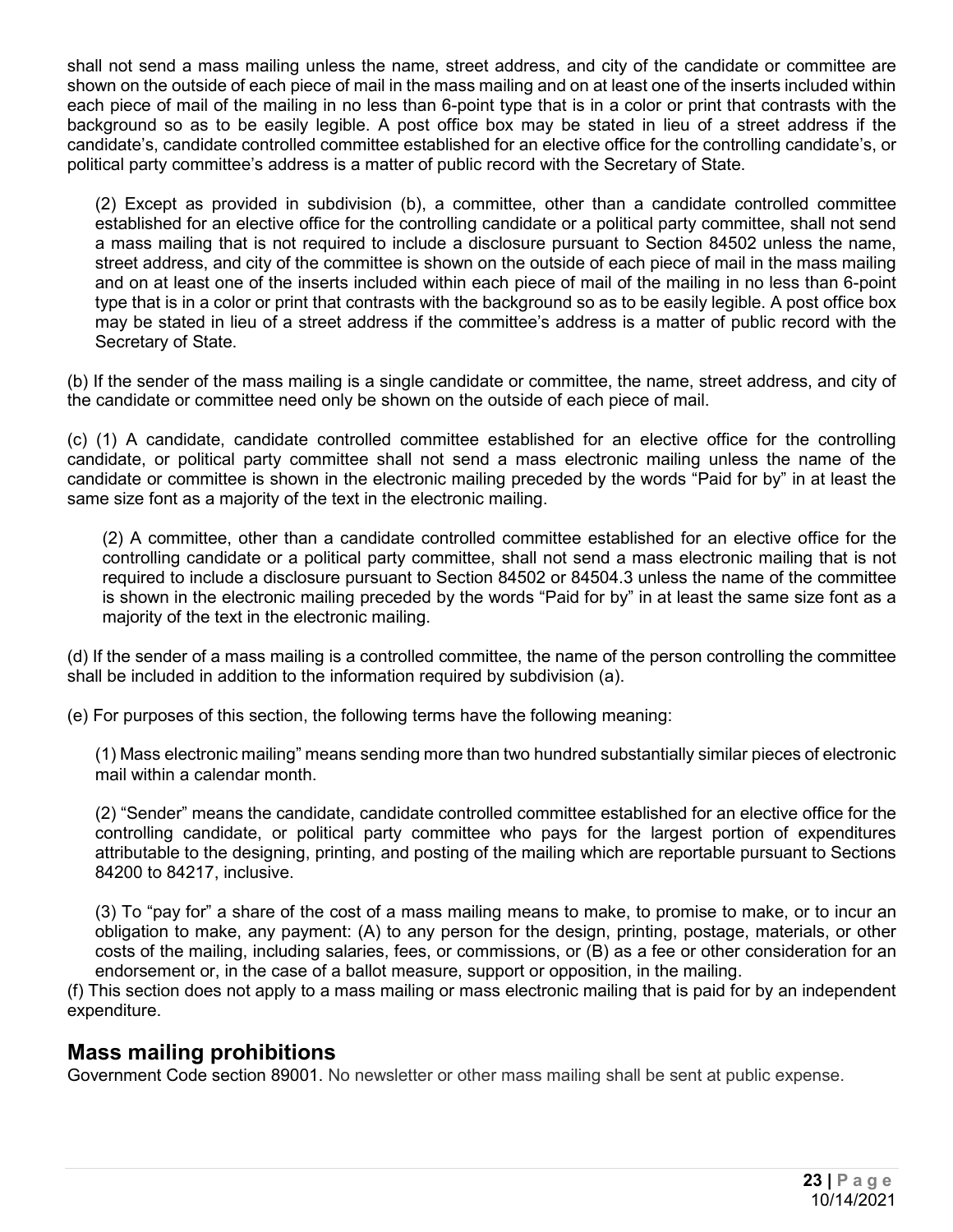## **Mass Mailing by Candidates on Ballot within 60 Days of Election**

Government Code section 89002. (a) Except as provided in subdivision (b), a mailing is prohibited by Section 89001 if all of the following criteria are met:

(1) An item sent is delivered, by any means, to the recipient at his or her residence, place of employment or business, or post office box. The item delivered to the recipient must be a tangible item, such as a videotape, record, or button, or a written document.

(2) The item sent either:

(A) Features an elected officer affiliated with the agency that produces or sends the mailing.

(B) Includes the name, office, photograph, or other reference to an elected officer affiliated with the agency that produces or sends the mailing, and is prepared or sent in cooperation, consultation, coordination, or concert with the elected officer.

(3) Any of the costs of distribution are paid for with public money or the costs of design, production, and printing exceeding fifty dollars (\$50) are paid with public moneys, and the design, production, or printing is done with the intent of sending the item other than as permitted by this section.

(4) More than 200 substantially similar items are sent in a single calendar month, excluding any item sent in response to an unsolicited request and any item described in subdivision (b).

(b) Notwithstanding subdivision (a), a mass mailing of the following items is not prohibited by Section 89001:

(1) An item in which the elected officer's name appears only in the letterhead or logotype of the stationery, forms, including "For Your Information" or "Compliments of" cards or stamps, and envelopes of the agency sending the mailing, or of a committee of the agency, or of the elected officer, or in a roster listing containing the names of all elected officers of the agency. For purposes of this section, the return address portion of a self-mailer is considered the envelope. In any such item, the names of all elected officers must appear in the same type size, typeface, type color, and location. The item shall not include the elected officer's photograph, signature, or any other reference to the elected officer, except as specifically permitted by this section. The item may, however, include the elected officer's office or district number and the elected officer's name or district number in his or her Internet Web site address or electronic mail address.

(2) A press release sent to members of the media.

(3) An item sent in the normal course of business from one governmental entity or officer to another governmental entity or officer, including all local, state, and federal officers or entities.

(4) An intra-agency communication sent in the normal course of business to employees, officers, deputies, and other staff.

(5) An item sent in connection with the payment or collection of funds by the agency sending the mailing, including tax bills, checks, and similar documents, in any instance in which use of the elected officer's name, office, title, or signature is necessary to the payment or collection of the funds. The item shall not include the elected officer's photograph, signature, or any other reference to the elected officer, except as specifically permitted by this section.

(6) Any item sent by an agency responsible for administering a government program, to persons subject to that program, in any instance in which the mailing of the item is essential to the functioning of the program, the item does not include the elected officer's photograph, and use of the elected officer's name, office, title, or signature is necessary to the functioning of the program.

(7) Any legal notice or other item sent as required by law, court order, or order adopted by an administrative agency pursuant to the Administrative Procedure Act (Chapter 3.5 (commencing with Section 11340) of Part 1 of Division 3 of Title 2), and in which use of the elected officer's name, office, title, or signature is necessary in the notice or other mailing. For purposes of this paragraph, inclusion of an elected officer's name on a ballot as a candidate for elective office, and inclusion of an elected officer's name and signature on a ballot argument, shall be considered necessary to that notice or other item.

(8) A telephone directory, organization chart, or similar listing or roster which includes the names of elected officers as well as other individuals in the agency sending the mailing, in which the name of each elected officer and individual listed appears in the same type size, typeface, and type color. The item shall not include an elected officer's photograph, name, signature, or any other reference to an elected officer, except as specifically permitted by this section.

(9) (A) An announcement of any meeting or event of either of the following:

(i) An announcement sent to an elected officer's constituents concerning a public meeting that is directly related to the elected officer's incumbent governmental duties, is to be held by the elected officer, and that the elected officer intends to attend.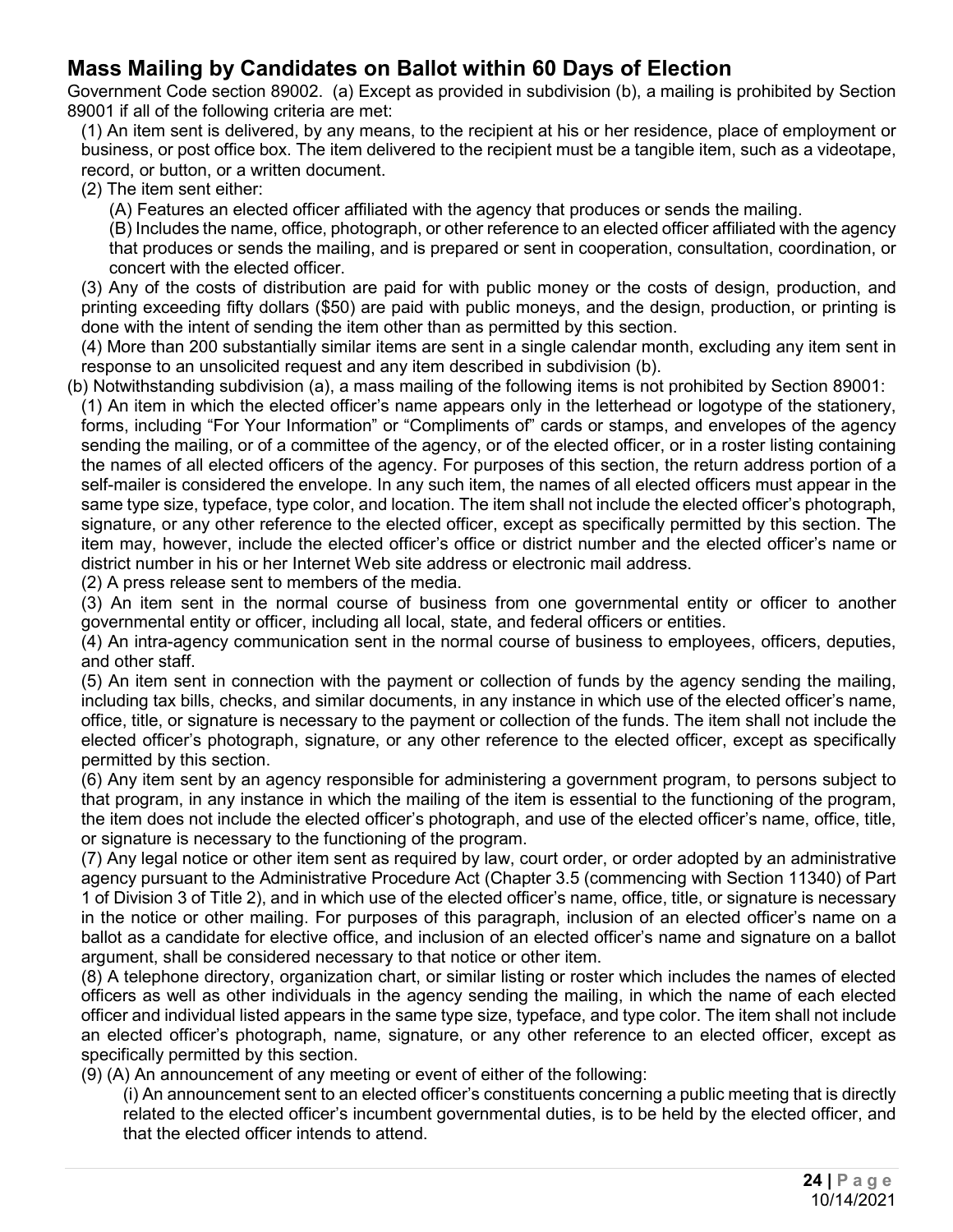(ii) An announcement of any official agency event or events for which the agency is providing the use of its facilities or staff or other financial support.

(B) Any announcement provided for in this paragraph shall not include the elected officer's photograph or signature and may include only a single mention of the elected officer's name except as permitted elsewhere in this section.

(10) An agenda or other writing that is required to be made available pursuant to Sections 11125.1 and 54957.5, or a bill, file, history, journal, committee analysis, floor analysis, agenda of an interim or special hearing of a committee of the Legislature, or index of legislation, published by the Legislature.

(11) A business card that does not contain the elected officer's photograph or more than one mention of the elected officer's name.

(c) For purposes of this section, the following terms have the following meanings:

(1) "Elected officer affiliated with the agency" means an elected officer who is a member, officer, or employee of the agency, or of a subunit thereof such as a committee, or who has supervisory control over the agency or appoints one or more members of the agency.

(2) "Features an elected officer" means that the item mailed includes the elected officer's photograph or signature or singles out the elected officer by the manner of display of his or her name or office in the layout of the document, such as by headlines, captions, type size, typeface, or type color.

(3) Substantially similar" is defined as follows:

(A) Two items are "substantially similar" if any of the following applies:

(i) The items are identical, except for changes necessary to identify the recipient and his or her address. (ii) The items are intended to honor, commend, congratulate, or recognize an individual or group, or individuals or groups, for the same event or occasion, are intended to celebrate or recognize the same holiday, or are intended to congratulate an individual or group, or individuals or groups, on the same type of event, such as birthdays or anniversaries.

(iii) Both of the following apply to the items mailed:

(I) Most of the bills, legislation, governmental action, activities, events, or issues of public concern mentioned in one item are mentioned in the other.

(II) Most of the information contained in one item is contained in the other.

(B) Enclosure of the same informational materials in two items mailed, such as copies of the same bill, public document, or report, shall not, by itself, mean that the two items are "substantially similar." The informational materials shall not include the elected officer's name, photograph, signature, or any other reference to the elected officer except as permitted elsewhere in this section.

(C) An item is only considered substantially similar to other items sent by the same official, not to items sent by other officials in the same agency.

(4) Unsolicited request" is defined as follows:

(A) A written or oral communication, including a petition, that specifically requests a response and is not requested or induced by the recipient elected officer or by any third person acting at his or her behest. However, an unsolicited oral or written communication, including a petition, that does not contain a specific request for a response shall be deemed to constitute an unsolicited request for a single written response. (B) An unsolicited request for continuing information on a subject shall be deemed an unsolicited request for multiple responses directly related to that subject for a period of time not to exceed 24 months. An unsolicited request to receive a regularly published agency newsletter shall be deemed an unsolicited request for each issue of that newsletter.

(C) A previously unsolicited request to receive an agency newsletter or mass mailing on an ongoing basis shall not be deemed to have become solicited by the sole fact that the requestor responds to an agency notice indicating that, in the absence of a response, his or her name will be purged from the mailing list for that newsletter or mass mailing. A notice in the following language shall be deemed to meet this standard: "The law does not permit this office to use public funds to keep you updated on items of interest unless you specifically request that it do so."

Inclusion of a similar notice in other items does not constitute a solicitation under this section.

(D) A communication sent in response to an elected officer's participation at a public forum or press conference, or to his or her issuance of a press release, shall be deemed an unsolicited request.

(E) A person who subscribes to newspapers or other periodicals published by persons other than elected officers shall be deemed to have made unsolicited requests for materials published in those subscription publications.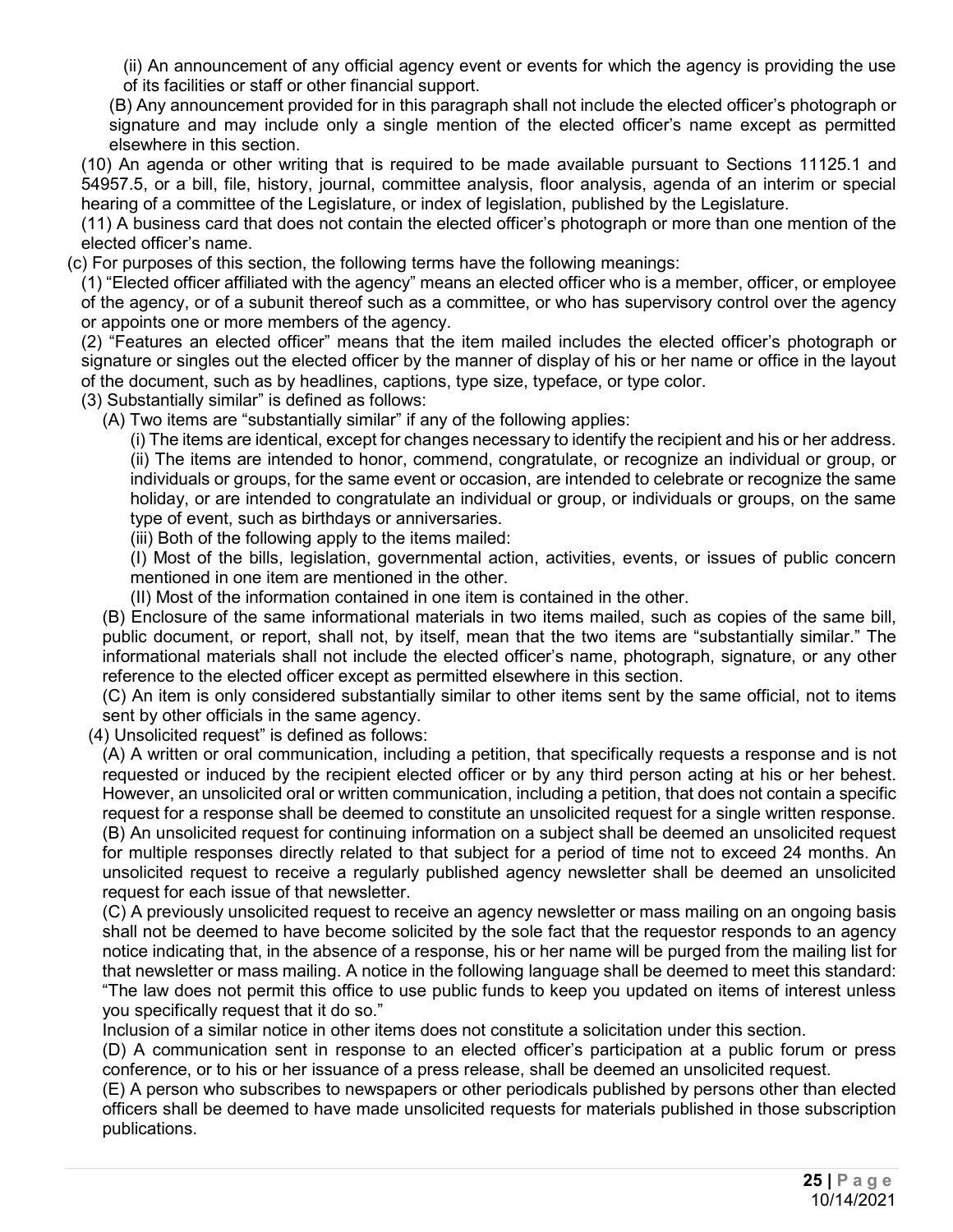Government Code section 89003.Notwithstanding subdivision (b) of Section 89002, a mass mailing, as defined in Section 82041.5, that meets the criteria of subdivision (a) of Section 89002 shall not be sent within the 60 days preceding an election by or on behalf of a candidate whose name will appear on the ballot at that election, except as provided in paragraphs (2) to (8), inclusive, and paragraph (10) of subdivision (b) of Section 89002.

## **Mass mailing penal provisions**

Elections Code section 18303. Every person who violates section 84305 of the Government Code relating to mass mailing is subject to the penal provisions set forth in Chapter 11 (commencing with section 91000) of Title 9 of the Government Code.

#### **Political advertisement requirements**

Elections Code section 20008. Any paid political advertisement that refers to an election or to any candidate for state or local elective office and that is contained in or distributed with a newspaper, shall bear on each surface or page thereof, in type or lettering at least half as large as the type or lettering of the advertisement or in 10-point roman type, whichever is larger, the words "Paid Political Advertisement." The words shall be set apart from any other printed matter.

As used in this section "paid political advertisement" shall mean and shall be limited to, published statements paid for by advertisers for purposes of supporting or defeating any person who has filed for an elective state or local office.

#### **Political advertisement; penalty**

Penal Code section 115.2. (a) No person shall publish or cause to be published, with actual knowledge, and intent to deceive, any campaign advertisement containing false or fraudulent depictions, or false or fraudulent representations, of official public documents or purported official public documents.

(b) For purposes of this section, "campaign advertisement" means any communication directed to voters by means of a mass mailing as defined in section 82041.5 of the Government Code, a paid newspaper advertisement, an outdoor advertisement, or any other printed matter, if the expenditures for that communication are required to be reported by Chapter 4 (commencing with section 84100) of Title 9 of the Government Code.

(c) Any violation of this section is a misdemeanor punishable by imprisonment in the county jail, or by a fine not to exceed fifty thousand dollars (\$50,000), or both.

## **Phone Banks**

California Government Code section 84310 (a) A candidate, candidate controlled committee established for an elective office for the controlling candidate, political party committee, or slate mailer organization shall not expend campaign funds, directly or indirectly, to pay for telephone calls that are similar in nature and aggregate 500 or more in number, made by an individual, or individuals, or by electronic means and that advocate support of, or opposition to, a candidate, ballot measure, or both, unless during the course of each call the name of the candidate, candidate controlled committee established for an elective office for the controlling candidate, political party committee, or slate mailer organization that authorized or paid for the call is disclosed to the recipient of the call. Unless the organization that authorized the call and in whose name it is placed has filing obligations under this title, and the name announced in the call either is the full name by which the organization or individual is identified in any statement or report required to be filed under this title or is the name by which the organization or individual is commonly known, the candidate, candidate controlled committee established for an elective office for the controlling candidate, political party committee, or slate mailer organization that paid for the call shall be disclosed. This section does not apply to telephone calls made by the candidate, the campaign manager, or individuals who are volunteers.

(b) Campaign and ballot measure committees are prohibited from contracting with any phone bank vendor that does not disclose the information required to be disclosed by subdivision (a).

(c) A candidate, committee, or slate mailer organization that pays for telephone calls as described in subdivision (a) shall maintain a record of the script of the call for the period of time set forth in Section 84104. If any of the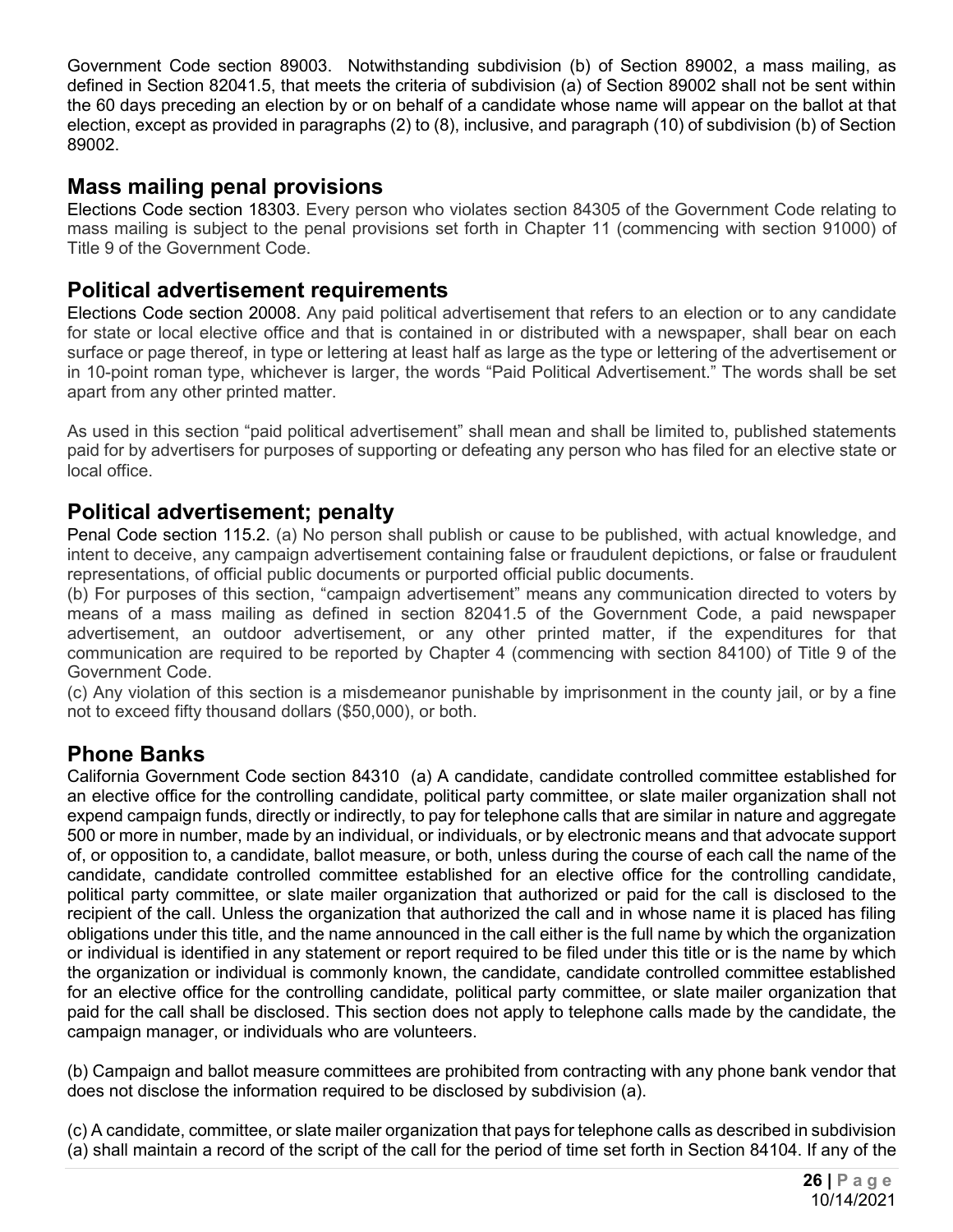calls qualifying under subdivision (a) were recorded messages, a copy of the recording shall be maintained for that period.

(d) This section does not apply to a telephone call that is paid for by an independent expenditure.

## **Slate mailers**

Government Code section 82048.3. "Slate mailer" means a mass mailing which supports or opposes a total of four or more candidates or ballot measures.

Government Code section 82048.4. (a) "Slate mailer organization" means, except as provided in subdivision (b), any person who, directly or indirectly, does all of the following:

(1) Is involved in the production of one or more slate mailers and exercises control over the selection of the candidates and measures to be supported or opposed in the slate mailers.

(2) Receives or is promised payments totaling five hundred dollars (\$500) or more in a calendar year for the production of one or more slate mailers.

(b) Notwithstanding subdivision (a), a slate mailer organization shall not include any of the following:

(1) A candidate or officeholder or a candidate's or officeholder's controlled committee.

- (2) An official committee of any political party.
- (3) A legislative caucus committee.

(4) A committee primarily formed to support or oppose a candidate, officeholder, or ballot measure.

(c) The production and distribution of slate mailers by a slate mailer organization shall not be considered making contributions or expenditures for purposes of subdivision (b) or (c) of section 82013. If a slate mailer organization makes contributions or expenditures other than by producing or distributing slate mailers, and it reports those contributions and expenditures pursuant to sections 84218 and 84219, no additional campaign reports shall be required of the slate mailer organization pursuant to section 84200 or 84200.5.

Government Code section 84305.5. (a) No slate mailer organization or committee primarily formed to support or oppose one or more ballot measures shall send a slate mailer unless:

(1) The name, street address, and city of the slate mailer organization or committee primarily formed to support or oppose one or more ballot measures are shown on the outside of each piece of slate mail and on at least one of the inserts included with each piece of slate mail in no less than 8-point roman type which shall be in a color or print which contrasts with the background so as to be easily legible. A post office box may be stated in lieu of a street address if the street address of the slate mailer organization or the committee primarily formed to support or oppose one or more ballot measure is a matter of public record with the Secretary of State's Political Reform Division.

(2) At the top or bottom of the front side or surface of at least one insert or at the top or bottom of one side or surface of a postcard or other self-mailer, there is a notice in at least 8-point roman boldface type, which shall be in a color or print which contrasts with the background so as to be easily legible, and in a printed or drawn box and set apart from any other printed matter. The notice shall consist of the following statement:

#### **NOTICE TO VOTERS**

THIS DOCUMENT WAS PREPARED BY (name of slate mailer organization or committee primarily formed to support or oppose one or more ballot measures), NOT AN OFFICIAL POLITICAL PARTY ORGANIZATION. Appearance in this mailer does not necessarily imply endorsement of others appearing in this mailer, nor does it imply endorsement of, or opposition to, any issues set forth in this mailer. Appearance is paid for and authorized by each candidate and ballot measure which is designated by an \*.

(3) The name, street address, and city of the slate mailer organization or committee primarily formed to support or oppose one or more ballot measures as required by paragraph (1) and the notice required by paragraph (2) may appear on the same side or surface of an insert.

(4) Each candidate and each ballot measure that has paid to appear in the slate mailer is designated by an \*. Any candidate or ballot measure that has not paid to appear in the slate mailer is not designated by an \*.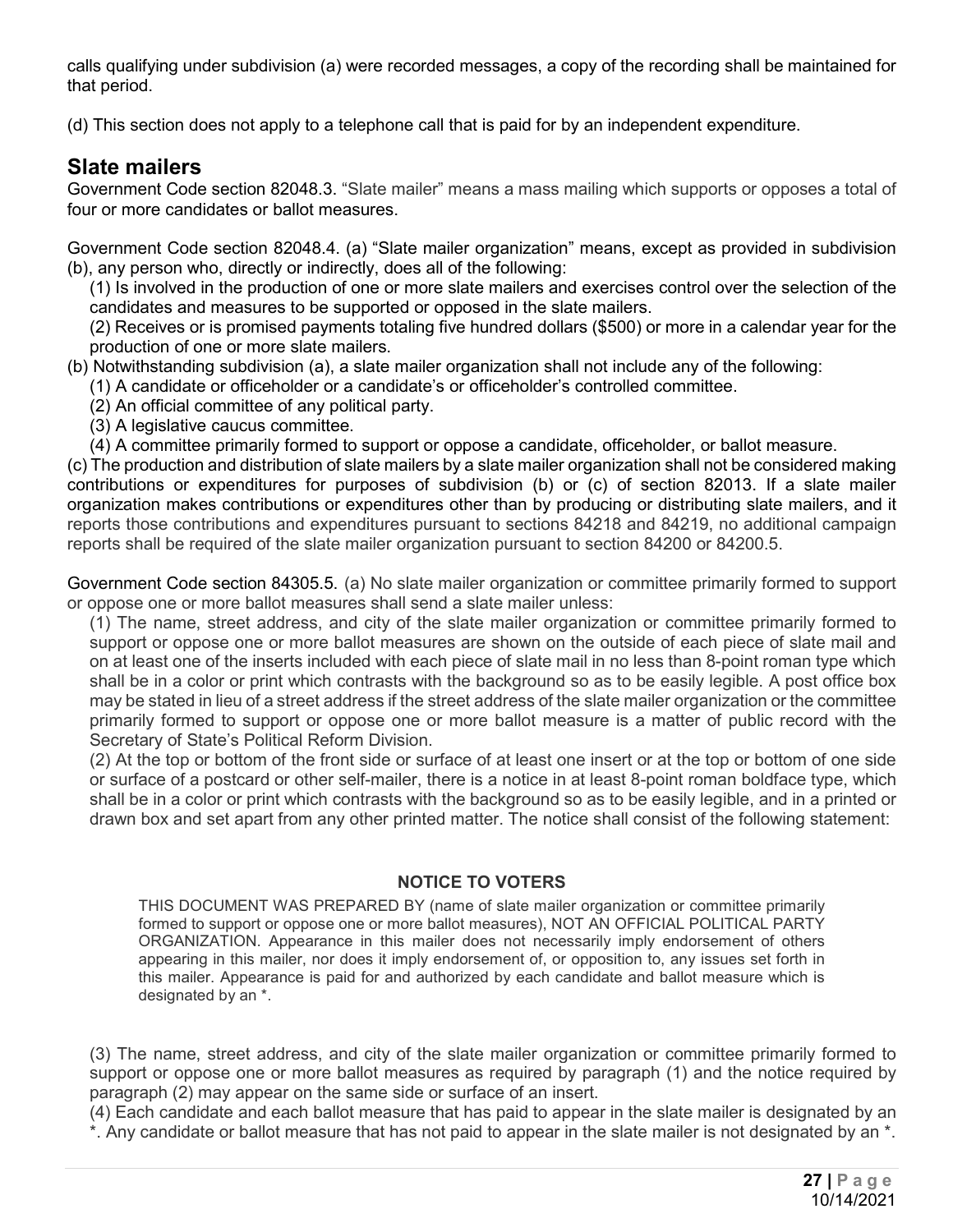The \* required by this subdivision shall be of the same type size, type style, color or contrast, and legibility as is used for the name of the candidate or the ballot measure name or number and position advocated to which the \* designation applies except that in no case shall the \* be required to be larger than 10-point boldface type. The designation shall immediately follow the name of the candidate, or the name or number and position advocated on the ballot measure where the designation appears in the slate of candidates and measures. If there is no slate listing, the designation shall appear at least once in at least 8-point boldface type, immediately following the name of the candidate, or the name or number and position advocated on the ballot measure.

(5) The name of any candidate appearing in the slate mailer who is a member of a political party differing from the political party which the mailer appears by representation or indicia to represent is accompanied, immediately below the name, by the party designation of the candidate, in no less than 9-point roman type which shall be in a color or print that contrasts with the background so as to be easily legible. The designation shall not be required in the case of candidates for nonpartisan office.

(b) For purposes of the designations required by paragraph (4) of subdivision (a), the payment of any sum made reportable by subdivision (c) of section 84219 by or at the behest of a candidate or committee, whose name or position appears in the mailer, to the slate mailer organization or committee primarily formed to support or oppose one or more ballot measures, shall constitute a payment to appear, requiring the \* designation. The payment shall also be deemed to constitute authorization to appear in the mailer.

## **Simulated ballot Requirements**

Elections Code section 20009. (a) Every simulated ballot or simulated sample ballot shall bear on each surface or page thereof, in type or lettering at least half as large as the type or lettering of the statement or words or in 10-point roman type, whichever is larger, in a printed or drawn box and set apart from any other printed matter, the following statement:

"NOTICE TO VOTERS "(Required by Law) "This is not an official ballot or an official sample ballot prepared by the county elections official or the Secretary of State. "This is an unofficial, marked ballot prepared by \_\_\_\_ (insert name and address of the person or organization responsible for preparation thereof)."

Nothing in this section shall be construed to require this notice in any editorial or other statement appearing in a regularly published newspaper or magazine other than a paid political advertisement.

(b) No simulated ballot or simulated sample ballot referred to in subdivision (a) shall bear any official seal or the insignia of any public entity, nor shall that seal or insignia appear upon the envelope in which it is mailed or otherwise delivered.

(c) The superior court, in any case brought before it by any registered voter, may issue a temporary or permanent restraining order or injunction against the publication, printing, circulation, posting, or distribution of any matter in violation of this section, and all cases of this nature shall be in a preferred position for purposes of trial and appeal, so as to assure the speedy disposition thereof.

## **Printing of simulated sample ballots**

Elections Code section 18301. In addition to any other penalty, any person who prints or otherwise duplicates, or causes to be printed or duplicated, a simulated ballot or simulated sample ballot that does not contain the statement required by section 20009 or that uses an official seal or insignia in violation thereof, is guilty of a misdemeanor.

#### **Truth In Endorsements Law**

Elections Code section 20000 et. seq. provides additional information regarding restrictions on endorsements, representation requirements, etc. A link is available for viewing the Elections Code Online on the Butte County Clerk-Recorder website: www.ButteVotes.net, or a copy of the applicable pages may be purchased in the Butte County Clerk-Recorder Elections Division for the standard copy fee.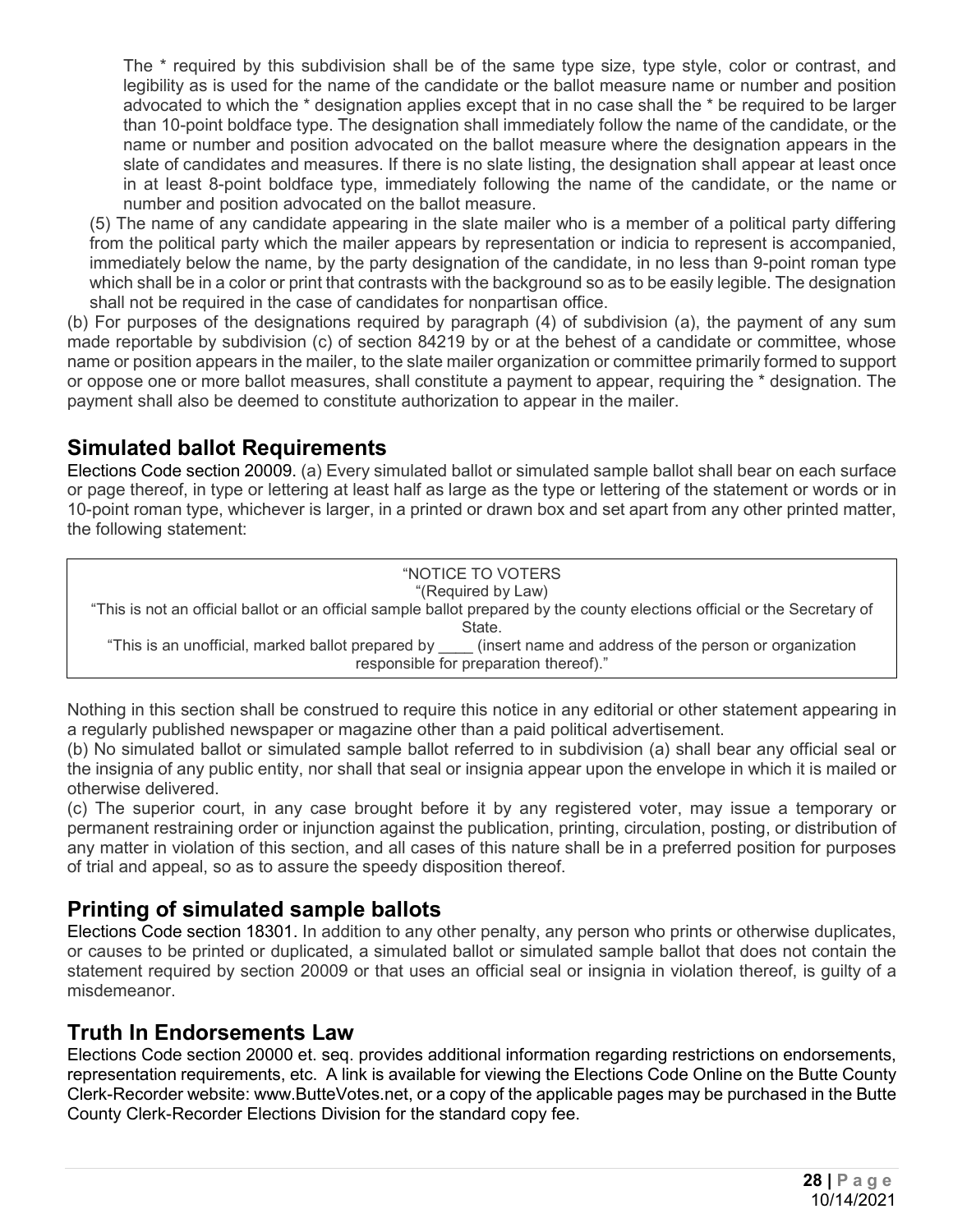# **Outdoor Political Signs**

#### <span id="page-28-0"></span>**General Information**

Nothing in this chapter, including, but not limited to, section 5405, shall prohibit the placing of temporary political signs, unless a federal agency determines that such placement would violate federal regulations. However, no such sign shall be placed within the right-of-way of any highway or within 660 feet of the edge of and visible from the right-of-way of a landscaped freeway.

A temporary political sign is a sign which:

(a) Encourages a particular vote in a scheduled election.

(b) Is placed not sooner than 90 days prior to the scheduled election and is removed within 10 days after that election.

(c) Is no larger than 32 square feet.

(d) Has had a statement of responsibility filed with the department certifying a person who will be responsible for removing the temporary political sign and who will reimburse the department for any cost incurred to remove it.

(Business and Professions Code section 5405.3)

#### **State Department of Transportation (CalTrans) Guidelines**

Each candidate will be furnished with a copy of the State Outdoor Political Advertising Guidelines and Statement of Responsibility. For questions contact: (916) 651-9327.

#### **Local Ordinances/Regulations**

#### **County of Butte:**

Butte County Code Chapter 24, Division 10 section 24-108

County code provides definition of temporary political signage. Such signage may be installed without obtaining an administrative permit from Butte County.

Political Signs must comply with the following:

- 1. Signs shall be installed no earlier than 90 days prior to the election and removed no later than 7 days following the election.
- 2. Signs shall be prohibited within the public right-of-way."

#### **City/Town Ordinances:**

Contact the City of Biggs, Chico, Gridley, Oroville and Town of Paradise regarding rules and regulations for placing outdoor political signs.

#### **Mobile Home Parks:**

Many mobile home parks have rules regarding outdoor political advertising. As a courtesy, please call the Park Manager for information.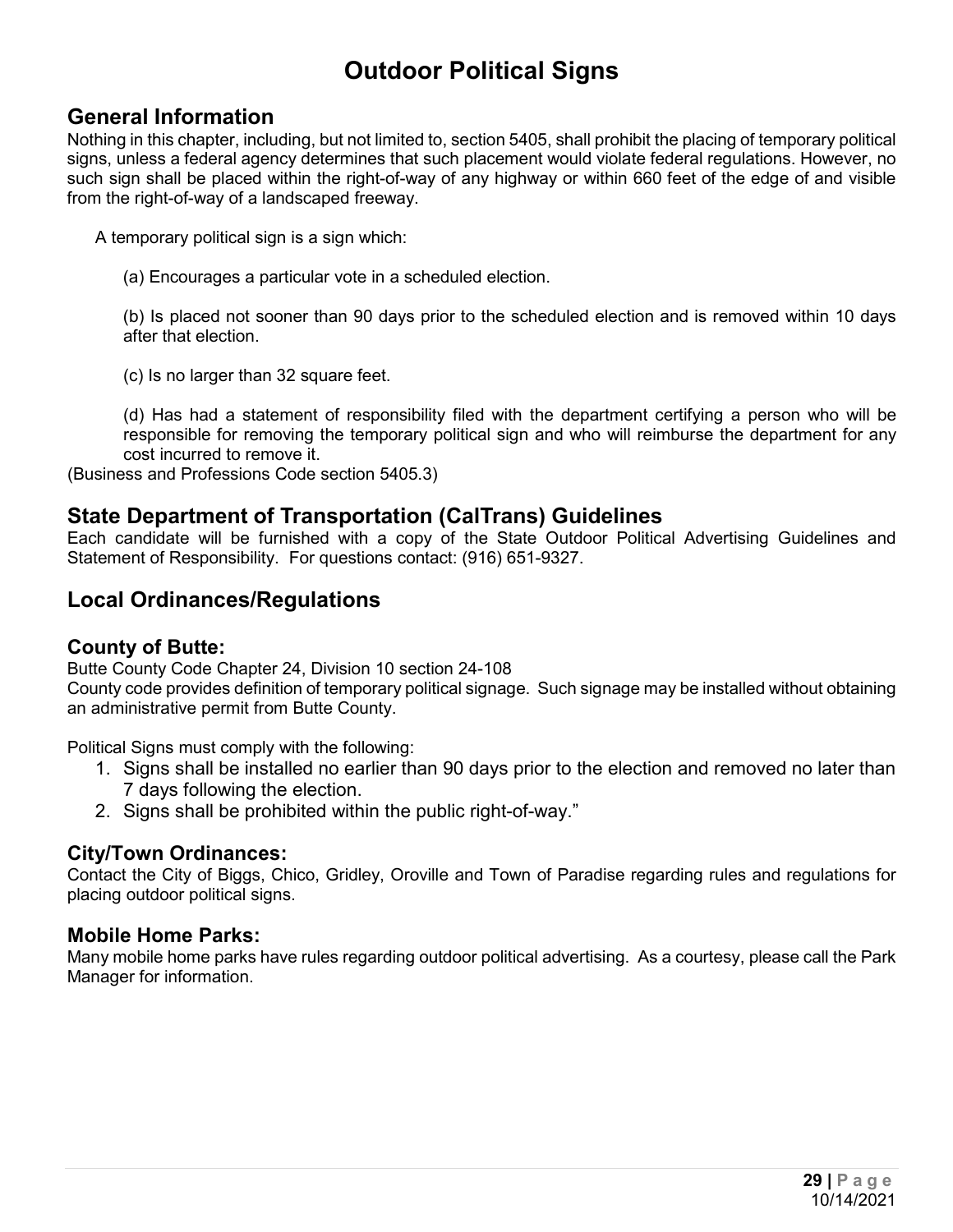#### **Homeowner Associations:**

Homeowner Associations may have rules and regulations regarding political outdoor advertising.

Listing of Homeowner Associations within the unincorporated county (note: this list may not be complete, there may be additional not covered on the list): Butte Creek Country Club, 175 Estates Dr, Chico CA 95928, 343-7979 Kelly Ridge Estates Owner's Association, P. O. Box 1893, Oroville CA 95965, 589-2665 Paradise Pines Property Owner's Association Inc., 14211 Wycliff Way, Magalia CA 95954, 873-1114

Hignell & Hignell Property Managers serve as a representative to the various Home/Land/Property Owner Associations listed below. For further information, please contact Hignell Incorporated, 1750 Humboldt Rd, Chico CA 95928, 894-0404.

The following properties are managed by Hignell & Hignell: California Park, Canyon Oaks, Country Club, Chateau East, Chico Oaks, Hollybrook, Lucas Ranch, Mission Ranch, Morseman Village, Mountain Oaks, Parque Estates, Pebblewood Pines, Philadelphia Square, Plantation, Plaza West, Ridgeview II, Sierra Lakeside, Sierra Sunrise, Stonebridge, Stoneridge, The Retreat, The Villas, Tierra Oaks, Upper Park, Village Square, Waterford, Windmill Falls, Woodcrest, Woodoak

## **Electioneering Laws**

#### <span id="page-29-0"></span>**"Electioneering" Definition**

"Electioneering" means the visible display or audible dissemination of information that advocates for or against any candidate or measure on the ballot within 100 feet of a polling place, an elections official's office, or a satellite location under section 3018. Prohibited electioneering information includes, but is not limited to, any of the following:

- (a) A display of a candidate's name, likeness, or logo.
- (b) A display of a ballot measure's number, title, subject, or logo.
- (c) Buttons, hats, pencils, pens, shirts, signs, or stickers containing electioneering information.
- (d) Dissemination of audible electioneering information. (Elections Code section 319.5)

#### **Electioneering within 100 feet of a polling place**

No person, on election day, or at any time that a voter may be casting a ballot, shall, within 100 feet of a polling place, a satellite location under section 3018, or an elections official's office:

- (a) Circulate an initiative, referendum, recall, or nomination petition or any other petition.
- (b) Solicit a vote or speak to a voter on the subject of marking his or her ballot.
- (c) Place a sign relating to voters' qualifications or speak to a voter on the subject of his or her qualifications except as provided in section 14240.
- (d) Do any electioneering as defined by section 319.5.

As used in this section, "100 feet of a polling place, or an elections official's office" means a distance 100 feet from the room or rooms in which voters are signing the roster and casting ballots.

Any person who violates any of the provisions of this section is guilty of a misdemeanor. (Elections Code section 18370)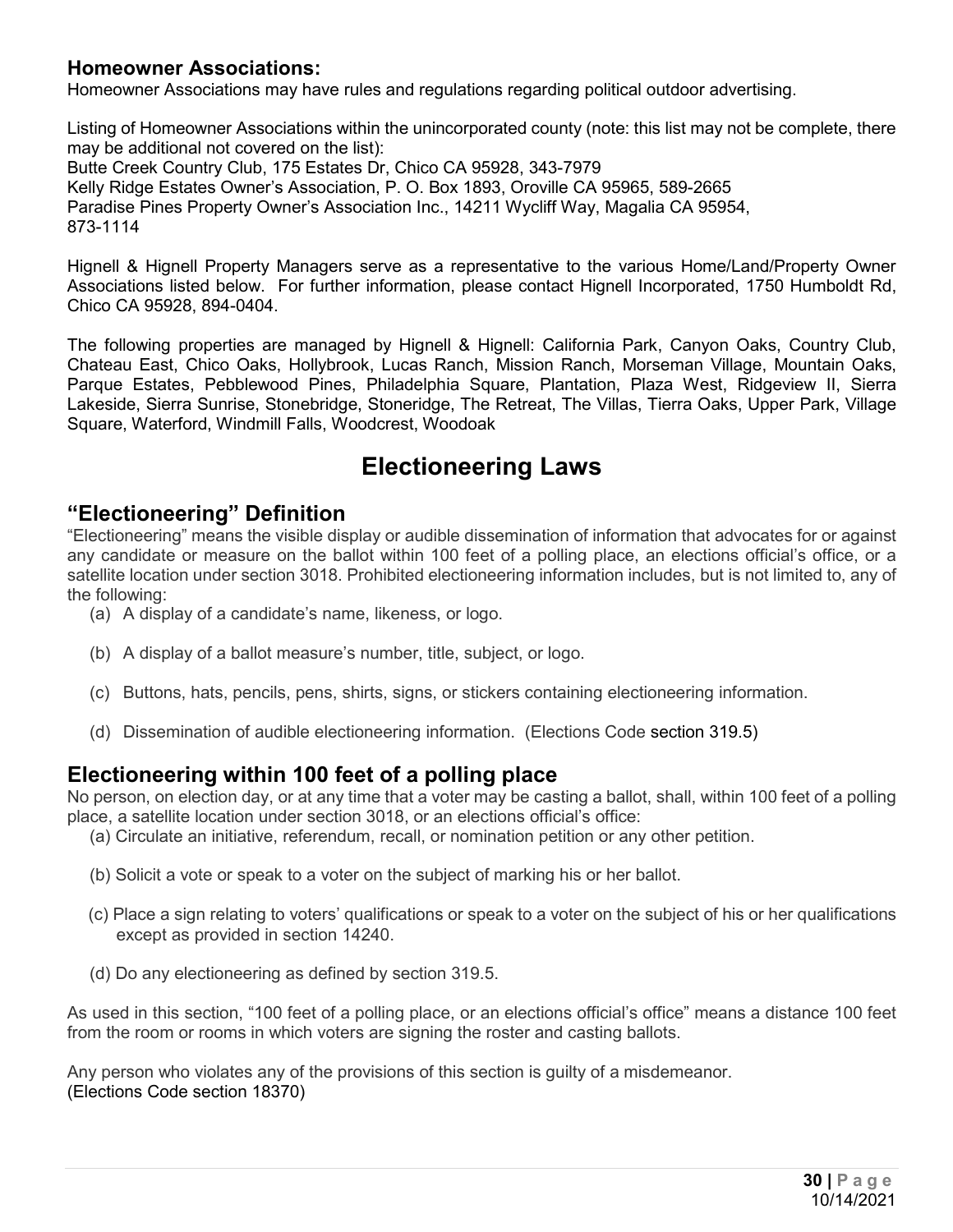## **Electioneering during vote by mail voting**

(a) No candidate or representative of a candidate, and no proponent, opponent, or representative of a proponent or opponent, of an initiative, referendum, or recall measure, or of a charter amendment, shall solicit the vote of a vote by mail voter, or do any electioneering, while in the residence or in the immediate presence of the voter, and during the time he or she knows the vote by mail voter is voting.

(b) Any person who knowingly violates this section is guilty of a misdemeanor.

(c) This section shall not be construed to conflict with any provision of the federal Voting Rights Act of 1965, as amended, nor to preclude electioneering by mail or telephone or in public places, except as prohibited by section 18370, or by any other provision of law. (Elections Code section 18371)

#### **Solicitation dissuading persons from voting**

(a) No person shall, with the intent of dissuading another person from voting, within 100 feet of a polling place, do any of the following:

(1) Solicit a vote or speak to a voter on the subject of marking his or her ballot.

(2) Place a sign relating to voters' qualifications or speak to a voter on the subject of his or her qualifications except as provided in section 14240.

(3) Photograph, video record, or otherwise record a voter entering or exiting a polling place.

(b) Any violation of this section is punishable by imprisonment in a county jail for not more than 12 months, or in the state prison. Any person who conspires to violate this section is guilty of a felony.

(c) For purposes of this section, 100 feet means a distance of 100 feet from the room or rooms in which voters are signing the roster and casting ballots. (Elections Code section 18541)

## **Exit polls**

Election Day is a big news day. There is always the possibility that the press will visit your polling place to get some camera footage, an interview or to conduct an "Exit Poll".

The California Secretary of State and the Attorney General have reviewed the Electioneering provisions and have determined that these provisions do not apply to the Press and Media conducting "Exit Polls." However, no one may interfere with the conduct of the election. Therefore, news media conducting "Exit Polls" have been advised to remain at least 25 feet from the entrance to the polls.

As a rule, the person conducting the "Exit Poll" has been advised of the 25-foot restriction and is more than willing to comply. Occasionally we have had problems, particularly in stormy weather. If you have any problems regarding members of the press or "Exit Polling", call the Butte County Clerk-Recorder Elections Division as soon as possible and request to speak with a Supervisor.

The Press and Media may take pictures or run a television camera inside the polling place providing they respect the voter's privacy and do not interfere with voting. They may speak to voters regarding how they are voting at a distance of 25 feet from the entrance to the polling place.

The Press and Media provide a valuable service to our community and we ask that you treat them courteously and with respect. If you have any questions regarding the activities of the Press and Media, please telephone the Butte County Clerk-Recorder Elections Division and ask to speak with a Supervisor.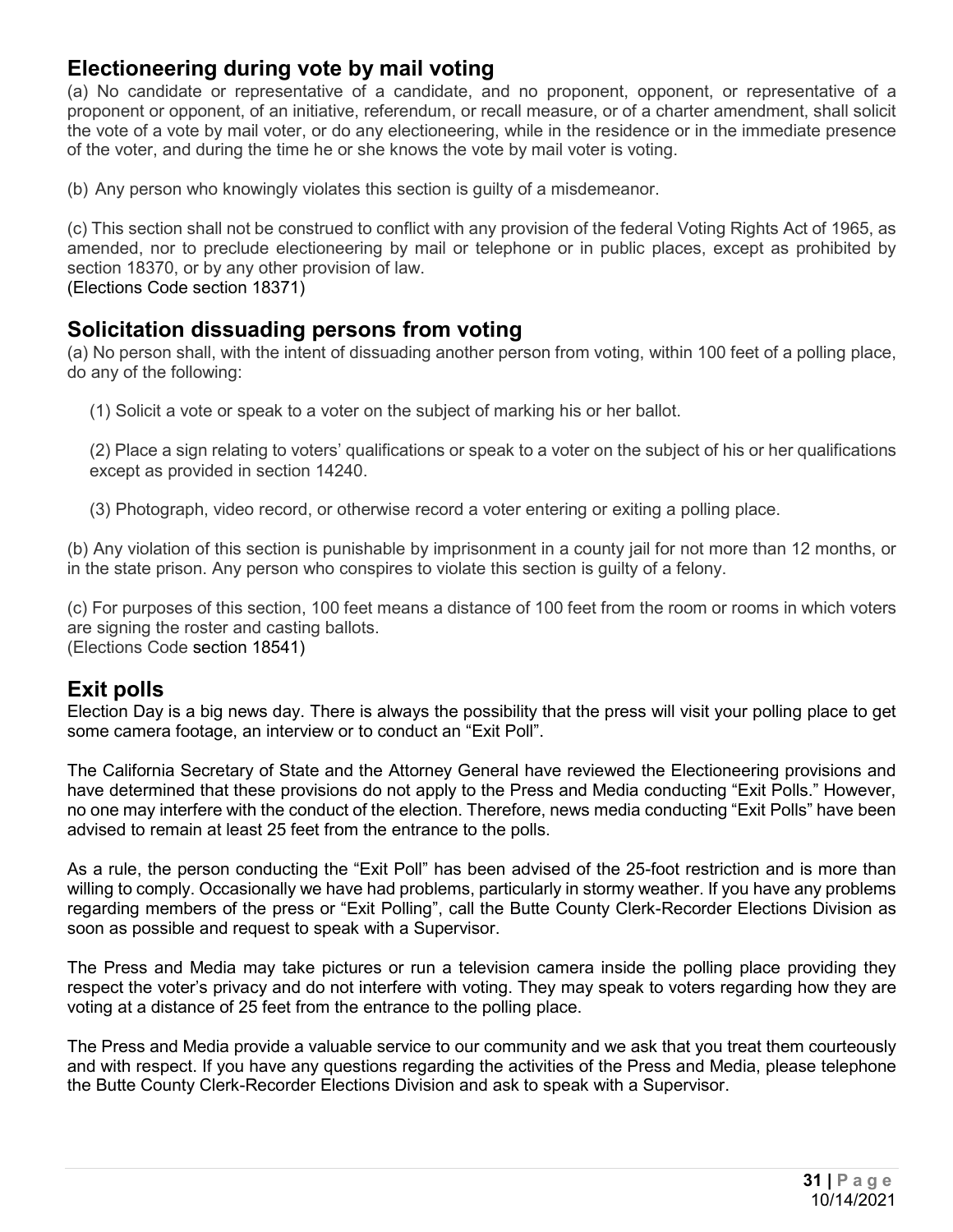## **Poll watchers**

Poll watchers are allowed at the polling place as long as they obey the rules set out in the California Elections Code.

A Poll Watcher may:

- Inspect the *"Roster of Voters*" or *"Master Precinct Street Index".* Any such inspection, however, must be done without impeding, interfering or interrupting the normal process of voting and counting.
- Inspect and write down information off the Indexes posted inside the polling place without removing them from the posted location.
- Observe all activities at the polling place (including activities after the polls close) providing there is no interference with the normal process.

A Poll Watcher may not:

- Engage in any electioneering (see "ELECTIONEERING") within 100 feet of the entrance to the polling place. This includes wearing campaign buttons, T-shirts, etc. This is a prohibited activity and will not be tolerated.
- Sit at the table used by the precinct board. Only members of the precinct board (and voters who are signing the Roster) are allowed to sit at the table used by the precinct board during the time the polls are open. Also, only members of the precinct board may sit at this table while they are in the process of closing the polls and packaging the ballots, supplies and equipment.
- Be within the immediate area of the voting booths while the polls are open.
- Remove the indexes posted at the entrance, inside the polling place.
- Disrupt or interfere with the process in any way.

If there is a Poll Watcher, observer or campaign worker who does not comply with these rules, you must inform this person that they may not continue the prohibited activity.

Be pleasant and reasonable (i.e. if there are not any voters in the polling place, and you are not using the *"Roster of Voters*" or *"Master Precinct Street Index*", it is available for inspection).

Remember that Poll Watchers may not sit at the table or interfere with the process.

If the person argues with you or persists with the activity, either telephone the Butte County Clerk-Recorder Elections Division and speak with a Supervisor or contact the appropriate police authorities directly.

Do not be intimidated by Poll Watchers, observers and campaign workers. They have been known to use false statements to intimidate precinct officers into allowing prohibited activities. If you have any questions, telephone the Butte County Clerk-Recorder Elections Division and speak with a Supervisor.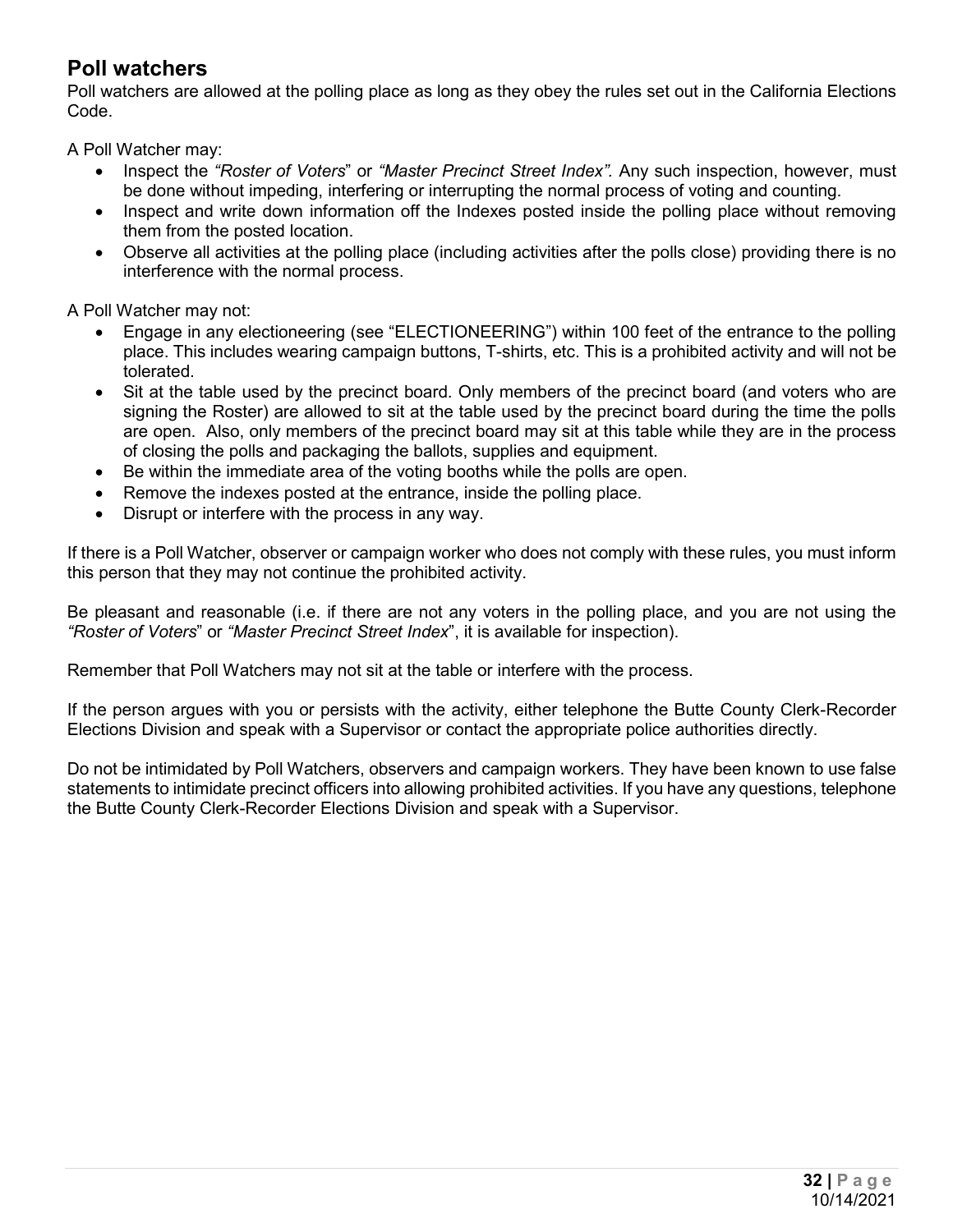# **Laws on Campaign and Voting Violations**

<span id="page-32-0"></span>It is strongly urged that candidates provide all campaign workers and volunteers with copies of the following penal provisions.

## **NOMINATION OF CANDIDATES**

#### **Fictitious name to nomination petition**

Every person who subscribes to any nomination petition a fictitious name, or who intentionally subscribes thereto the name of another, or who causes another to subscribe a fictitious name to a nomination petition, is guilty of a felony and is punishable by imprisonment pursuant to subdivision (h) of section 1170 of the Penal Code for 16 months or two or three years.

(Elections Code section 18200)

#### **Defacing or destroying a nomination paper**

Any person who falsely makes or fraudulently defaces or destroys all or any part of a nomination paper, is punishable by a fine not exceeding one thousand dollars (\$1,000) or by imprisonment pursuant to subdivision (h) of section 1170 of the Penal Code for 16 months or two or three years or by both that fine and imprisonment. (Elections Code section [18201\)](javascript:submitCodesValues()

#### **Deliberate failure to file nomination paper**

Every person acting on behalf of a candidate is guilty of a misdemeanor who deliberately fails to file at the proper time and in the proper place any nomination paper or declaration of candidacy in his or her possession that is entitled to be filed under this code.

(Elections Code section 18202)

#### **False declaration of candidacy**

Any person who files or submits for filing a nomination paper or declaration of candidacy knowing that it or any part of it has been made falsely is punishable by a fine not exceeding one thousand dollars (\$1,000) or by imprisonment pursuant to subdivision (h) of section 1170 of the Penal Code for 16 months or two or three years or by both that fine and imprisonment.

(Elections Code section 18203)

#### **Suppression of nomination paper**

Any person who willfully suppresses all or any part of a nomination paper or declaration of candidacy either before or after filing is punishable by a fine not exceeding one thousand dollars (\$1,000) or by imprisonment pursuant to subdivision (h) of section 1170 of the Penal Code for 16 months or two or three years or by both that fine and imprisonment.

(Elections Code section [18204\)](javascript:submitCodesValues()

## **Consideration for a person to become or withdraw from becoming a candidate**

A person shall not directly or through any other person advance, pay, solicit, or receive or cause to be advanced, paid, solicited, or received, any money or other valuable consideration to or for the use of any person in order to induce a person not to become or to withdraw as a candidate for public office. Violation of this section shall be punishable by imprisonment pursuant to subdivision (h) of section 1170 of the Penal Code for 16 months or two or three years.

(Elections Code section 18205)

# **ELECTION CAMPAIGNS**

## **Printing of simulated sample ballots**

In addition to any other penalty, any person who prints or otherwise duplicates, or causes to be printed or duplicated, a simulated ballot or simulated sample ballot that does not contain the statement required by section 20009 or that uses an official seal or insignia in violation thereof, is guilty of a misdemeanor. (Elections Code section 18301)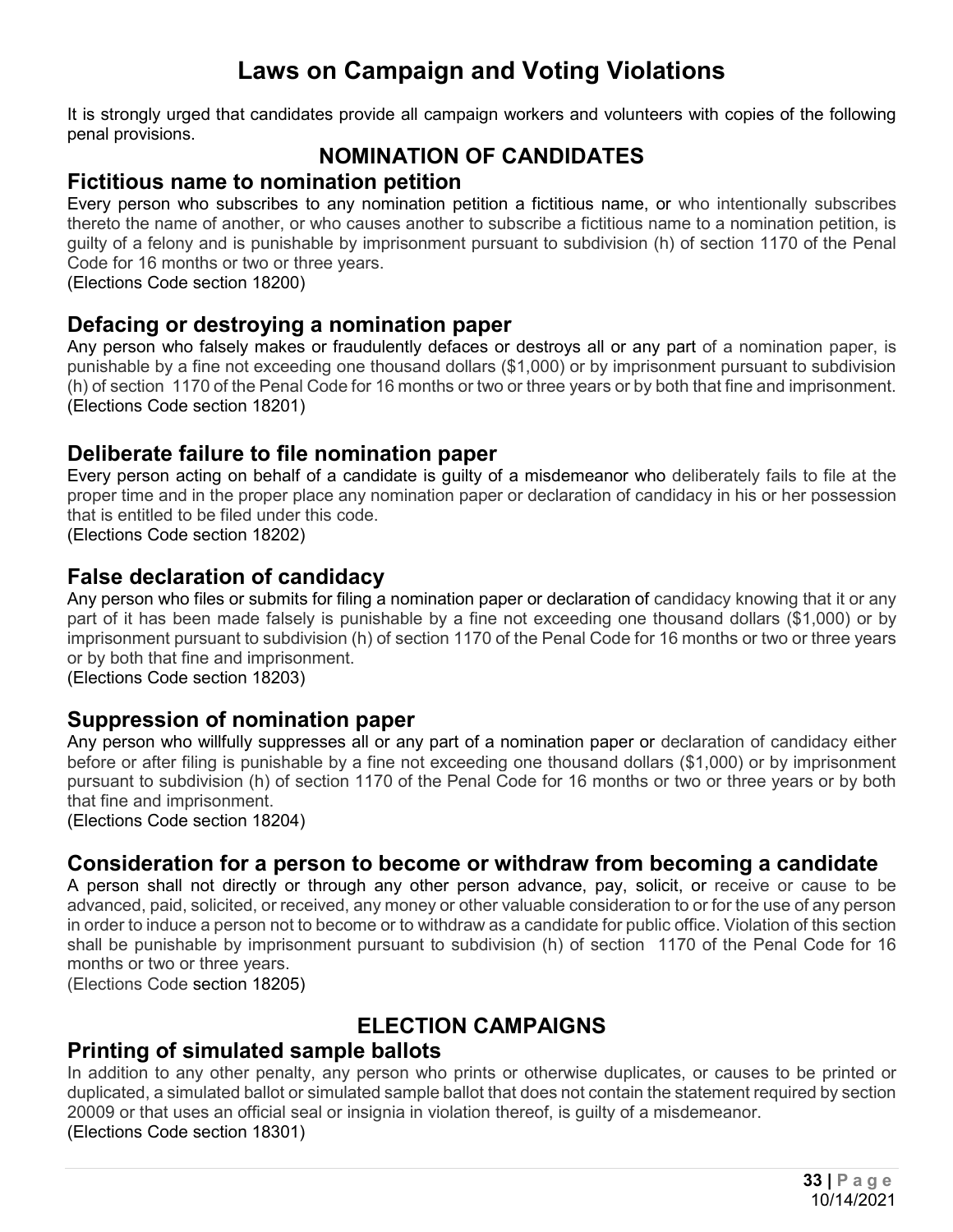## **Distribution of precinct polling place information**

Every person is guilty of a misdemeanor who knowingly causes to be mailed or distributed, or knowingly mails or distributes, literature to any voter that includes a designation of the voter's precinct polling place other than a precinct polling place listed for that voter in an official precinct polling list that constituted the latest official precinct polling list at sometime not more than 30 days prior to the mailing or distribution. (Elections Code section 18302)

#### **Mass mailing penal provisions**

Every person who violates section 84305 of the Government Code relating to mass mailing is subject to the penal provisions set forth in Chapter 11 (commencing with section 91000) of Title 9 of the Government Code. (Elections Code section 18303)

#### **Use of seal in campaign literature is misdemeanor**

- (a) Any person who uses or allows to be used any reproduction or facsimile of the seal of the county or the seal of a local government agency in any campaign literature or mass mailing, as defined in section 82041.5 of the Government Code, with intent to deceive the voters, is guilty of a misdemeanor.
- (b) For purposes of this section, the use of a reproduction or facsimile of a seal in a manner that creates a misleading, erroneous, or false impression that the document is authorized by a public official is evidence of intent to deceive.
- (c) For purposes of this section, the term "local government agency" means a school district, special or other district, or any other board, commission, or agency of local jurisdiction.

(Elections Code section 18304)

## **POLITICAL PARTY CAUCUSES**

## **Payment for voting**

A person shall not directly or through any other person pay or receive any money or other valuable consideration before, during, or after an election in order to reward any person or as a reward for voting for or against or agreeing to vote for or against the election or endorsement of any other person as the nominee or candidate of any caucus, convention, organized assemblage of delegates, or other body representing or claiming to represent a political party, candidate, or principle, or any club, society, or association. A violation of this section shall be punishable by imprisonment pursuant to subdivision (h) of section 1170 of the Penal Code for 16 months or two or three years.

(Elections Code section 18310)

#### **Bribes offered or received at political gathering**

Every person is punishable by imprisonment pursuant to subdivision (h) of section 1170 of the Penal Code for 16 months or two or three years who:

(a) Gives or offers a bribe to any officer or member of any political convention, committee, or political gathering of any kind, held for the purpose of nominating candidates for offices of honor, trust, or profit in this state, with intent to influence the person to whom the bribe is given or offered to be more favorable to one candidate than another.

(b) Being a member of any of the bodies mentioned in this section receives or offers to receive any bribe described in subdivision (a).

(Elections Code section 18311)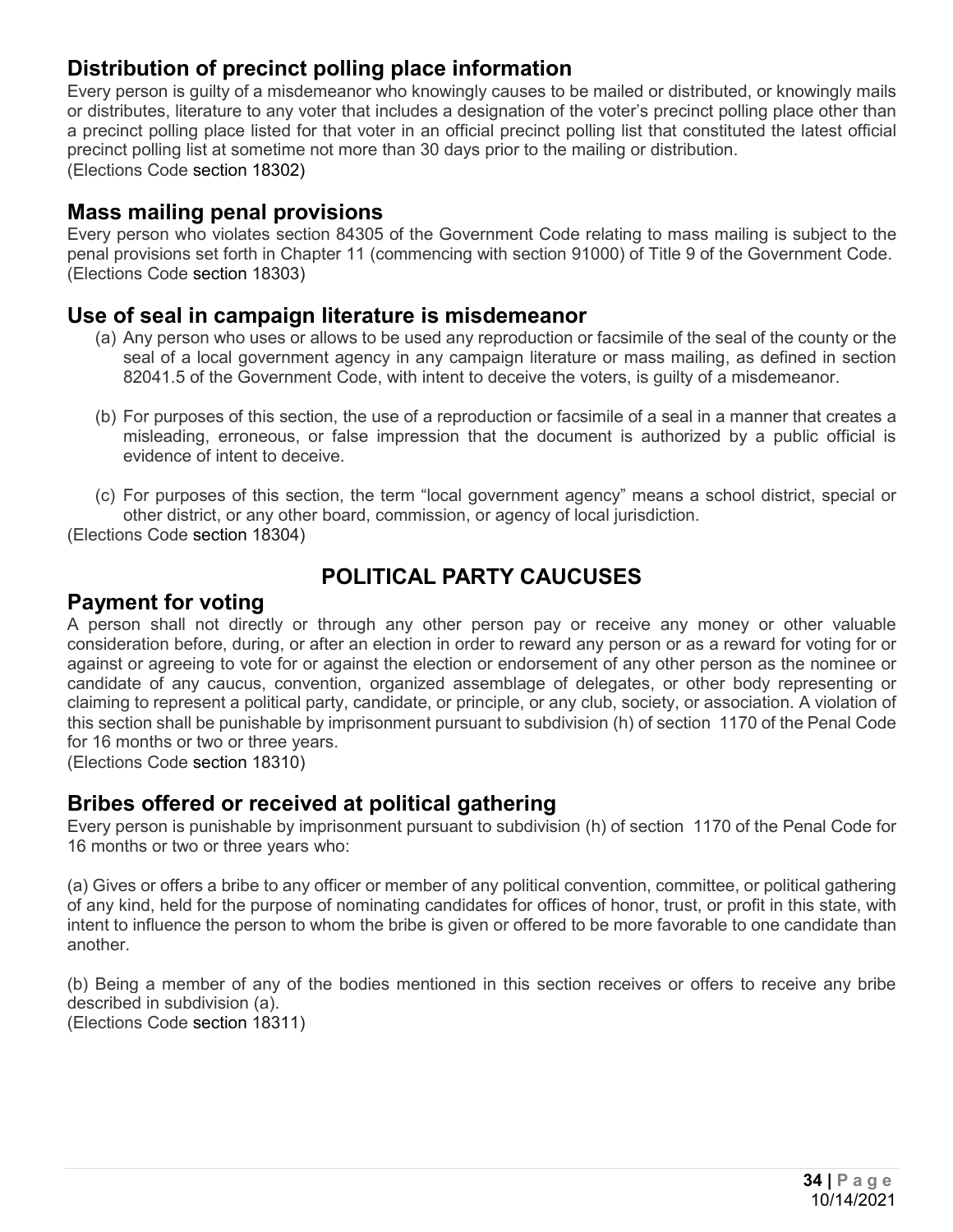## **DECEPTIVE ONLINE ACTIVITIES**

## **"Political cyberfraud" defined**

(a) This act shall be known and may be cited as the "California Political Cyberfraud Abatement Act."

(b) It is unlawful for a person, with intent to mislead, deceive, or defraud, to commit an act of political cyberfraud.

(c) As used in this section:

(1) "Political cyberfraud" means a knowing and willful act concerning a political Web site that is committed with the intent to deny a person access to a political Web site, deny a person the opportunity to register a domain name for a political Web site, or cause a person reasonably to believe that a political Web site has been posted by a person other than the person who posted the Web site, and would cause a reasonable person, after reading the Web site, to believe the site actually represents the views of the proponent or opponent of a ballot measure. Political cyberfraud includes, but is not limited to, any of the following acts:

(A) Intentionally diverting or redirecting access to a political Web site to another person's Web site by the use of a similar domain name, meta-tags, or other electronic measures.

(B) Intentionally preventing or denying exit from a political Web site by the use of frames, hyperlinks, mousetrapping, popup screens, or other electronic measures.

(C) Registering a domain name that is similar to another domain name for a political Web site.

(D) Intentionally preventing the use of a domain name for a political Web site by registering and holding the domain name or by reselling it to another with the intent of preventing its use, or both.

(2) "Domain name" means any alphanumeric designation that is registered with or assigned by any domain name registrar, domain name registry, or other domain registration authority as part of an electronic address on the Internet.

(3) "Political Web site" means a Web site that urges or appears to urge the support or opposition of a ballot measure.

(Elections Code section 18320)

## **Application of article**

This article does not apply to a domain name registrar, registry, or registration authority. (Elections Code section 18321)

## **Court may order transfer of domain name**

In addition to any other remedies available under law, a court may order the transfer of a domain name as part of the relief awarded for a violation of this article. (Elections Code section 18322)

## **Jurisdiction**

Jurisdiction for actions brought pursuant to this article shall be in accordance with section 410.10 of the Code of Civil Procedure.

(Elections Code section 18323)

## **MISREPRESENTATION BY CANDIDATES**

## **Misleading of voters; incumbency; public officer**

A person is guilty of a misdemeanor who, with intent to mislead the voters in connection with his or her campaign for nomination or election to a public office, or in connection with the campaign of another person for nomination or election to a public office, does either of the following acts:

(1) Assumes, pretends, or implies, by his or her statements, conduct, or campaign materials, that he or she is the incumbent of a public office when that is not the case.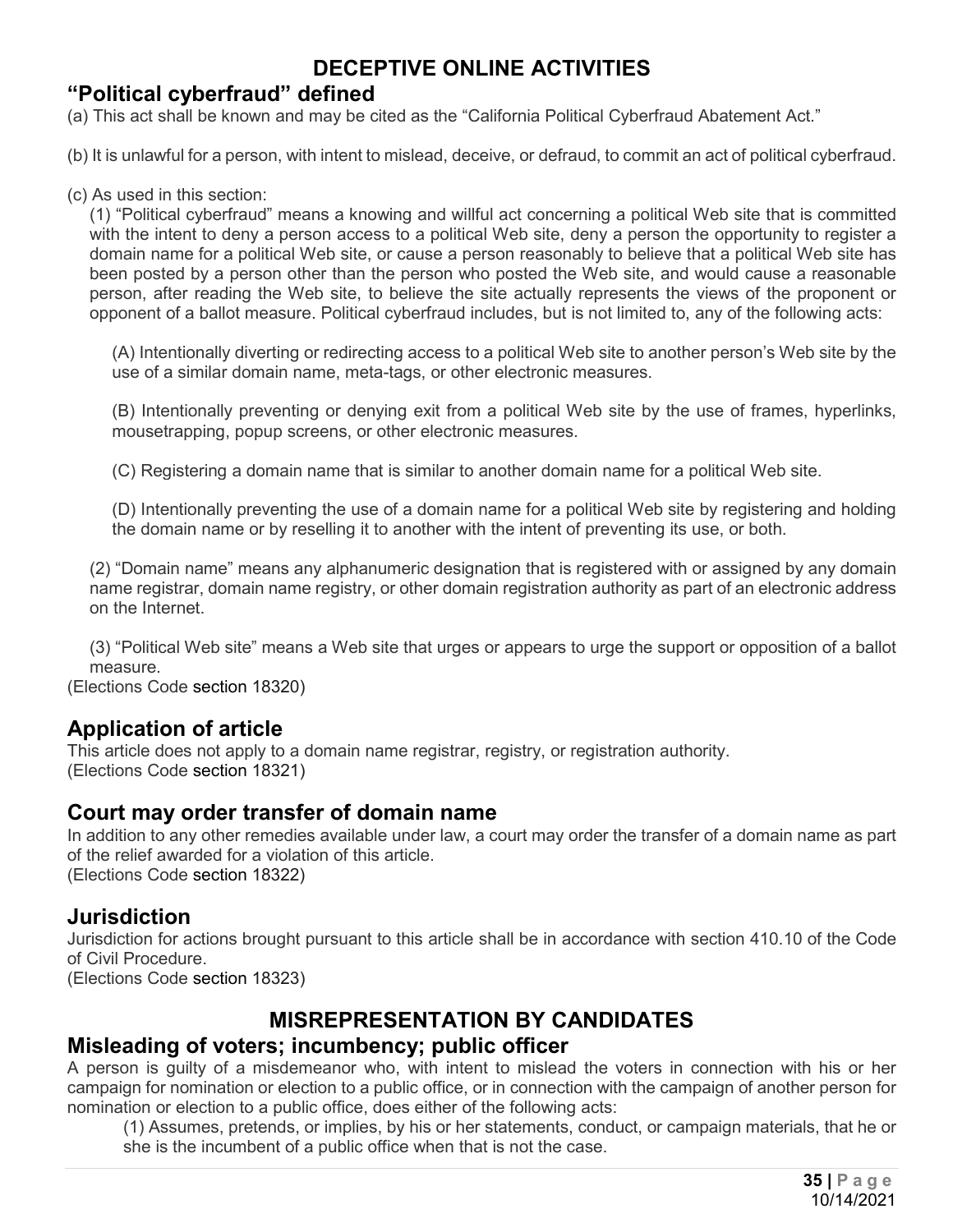(2) Assumes, pretends, or implies, by his or her statements, conduct, or campaign materials that he or she is or has been acting in the capacity of a public officer when that is not the case.

A violation of this section may be enjoined in a civil action brought by a candidate for the public office involved. (Elections Code section 18350)

#### **False statements in candidate statement; fine**

It is unlawful for a candidate in an election, or an incumbent in a recall election to knowingly make a false statement of a material fact in a candidate's statement, prepared pursuant to section 11327 or 13307, with the intent to mislead the voters in connection with his or her campaign for nomination or election to a nonpartisan office. A candidate or incumbent who is convicted of violating this section shall pay a fine not to exceed five thousand dollars (\$5,000). (Elections Code section 18351)

#### **SOLICITATION OF FUNDS**

It is unlawful for any person that includes in any part of its name the name of any political party that was qualified to participate in the last preceding primary election, to directly or indirectly solicit funds for any purpose whatsoever upon the representation either express or implied that the funds are being solicited for the use of that political party unless that person shall have previously obtained the written consent of one of the following: a member of the national committee from California or the majority of the members of the national committee if there are more than two national committee members from California, chairman of the state central committee, executive committee of the state central committee, or executive committee of the county central committee of the party whose name is being used in the county in which the solicitation is to be made. If the county central committee of the party in that county does not have an executive committee, the written consent of the chairman and secretary of that county central committee is sufficient.

All persons soliciting funds in accordance with this section shall be furnished with adequate credentials bearing the name of the solicitor and a copy of the written consent that bears the signature of the person authorizing the solicitation.

(Elections Code section 20201)

Any person who violates section 20201 is guilty of a misdemeanor. (Elections Code section 18360)

#### **Unauthorized use of candidate or committee name**

Upon the complaint of the affected candidate or committee, any person who violates section 20202 or 20203 is guilty of a misdemeanor.

(Elections Code section 18361)

## **CORRUPTION OF THE VOTING PROCESS**

#### **Fraud in connection with vote cast**

Any person who commits fraud or attempts to commit fraud, and any person who aids or abets fraud or attempts to aid or abet fraud, in connection with any vote cast, to be cast, or attempted to be cast, is guilty of a felony, punishable by imprisonment for 16 months or two or three years. (Elections Code section 1850)

## **Public official who knowingly allows fraud shall forever be disqualified from holding office**

Any public official who knowingly violates any of the provisions of this chapter, and thereby aids in any way the illegal casting or attempting to cast a vote, or who connives to nullify any of the provisions of this chapter in order that fraud may be perpetrated, shall forever be disqualified from holding office in this state and upon conviction shall be sentenced to a state prison for 16 months or two or three years. (Elections Code section 18501)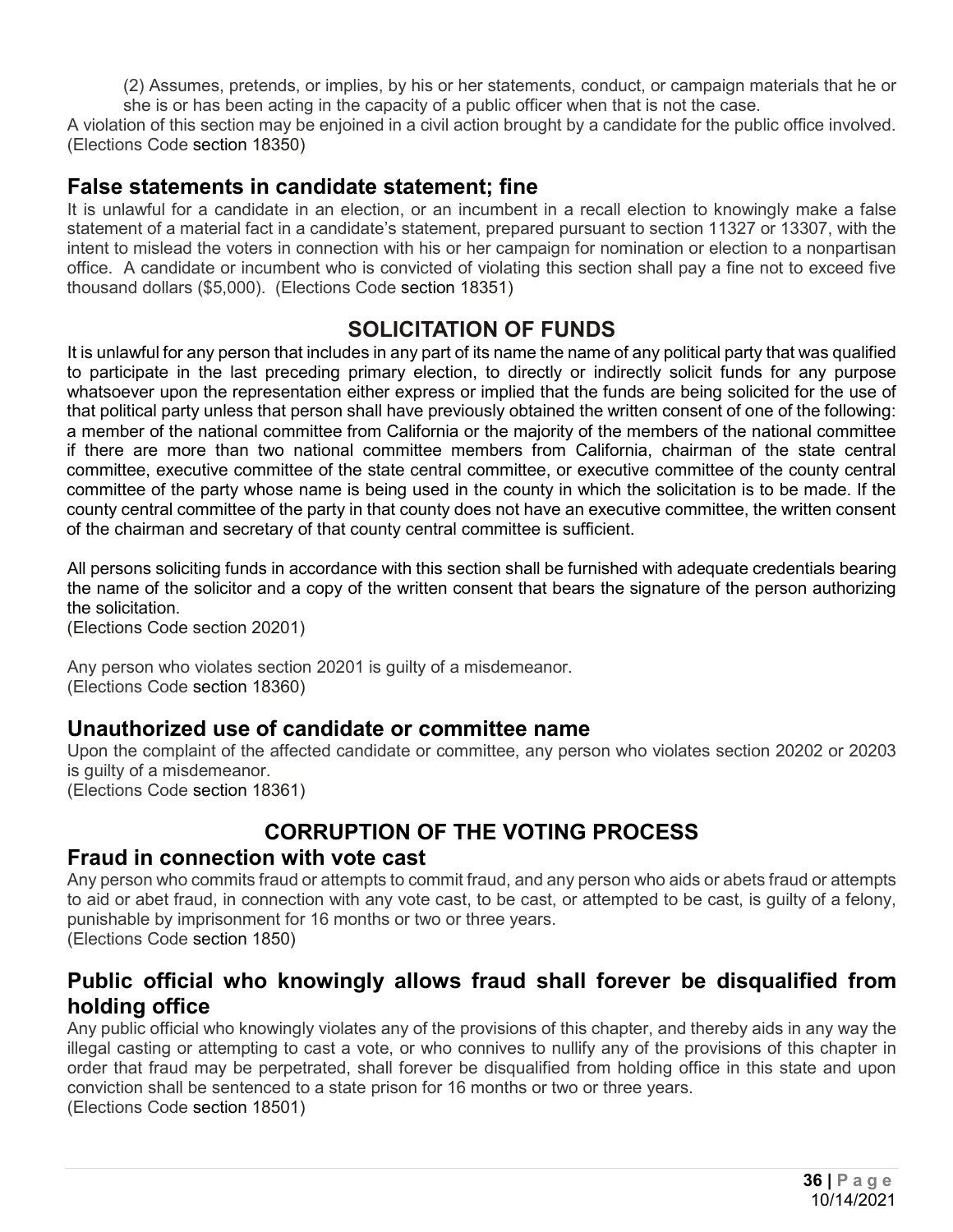#### **Interference with election officers**

Any person who in any manner interferes with the officers holding an election or conducting a canvass, or with the voters lawfully exercising their rights of voting at an election, as to prevent the election or canvass from being fairly held and lawfully conducted, is punishable by imprisonment pursuant to subdivision (h) of section 1170 of the Penal Code for 16 months or two or three years.

(Elections Code section 18502)

## **CORRUPTION OF VOTERS**

#### **Promise of employment**

A person shall not directly or through another person give, offer, or promise any office, place, or employment, or promise to procure or endeavor to procure any office, place, or employment to or for any voter, or to or for any other person, in order to induce that voter at any election to:

- (a) Refrain from voting.
- (b) Vote for any particular person.
- (c) Refrain from voting for any particular person.

A violation of any of the provisions of this section shall be punishable by imprisonment pursuant to subdivision (h) of section 1170 of the Penal Code for 16 months or two or three years. (Elections Code section 18520)

#### **Consideration for voting**

A person shall not directly or through any other person receive, agree, or contract for, before, during or after an election, any money, gift, loan, or other valuable consideration, office, place, or employment for himself or any other person because he or any other person:

(a) Voted, agreed to vote, refrained from voting, or agreed to refrain from voting for any particular person or measure.

- (b) Remained away from the polls.
- (c) Refrained or agreed to refrain from voting.
- (d) Induced any other person to:
	- (1) Remain away from the polls.
	- (2) Refrain from voting.
	- (3) Vote or refrain from voting for any particular person or measure.

Any person violating this section is punishable by imprisonment pursuant to subdivision (h) of section 1170 of the Penal Code for 16 months or two or three years. (Elections Code section 18521)

#### **Consideration for voting**

Neither a person nor a controlled committee shall directly or through any other person or controlled committee pay, lend, or contribute, or offer or promise to pay, lend, or contribute, any money or other valuable consideration to or for any voter or to or for any other person to:

(a) Induce any voter to:

- (1) Refrain from voting at any election.
- (2) Vote or refrain from voting at an election for any particular person or measure.
- (3) Remain away from the polls at an election.

(b) Reward any voter for having:

- (1) Refrained from voting.
- (2) Voted for any particular person or measure.
- (3) Refrained from voting for any particular person or measure.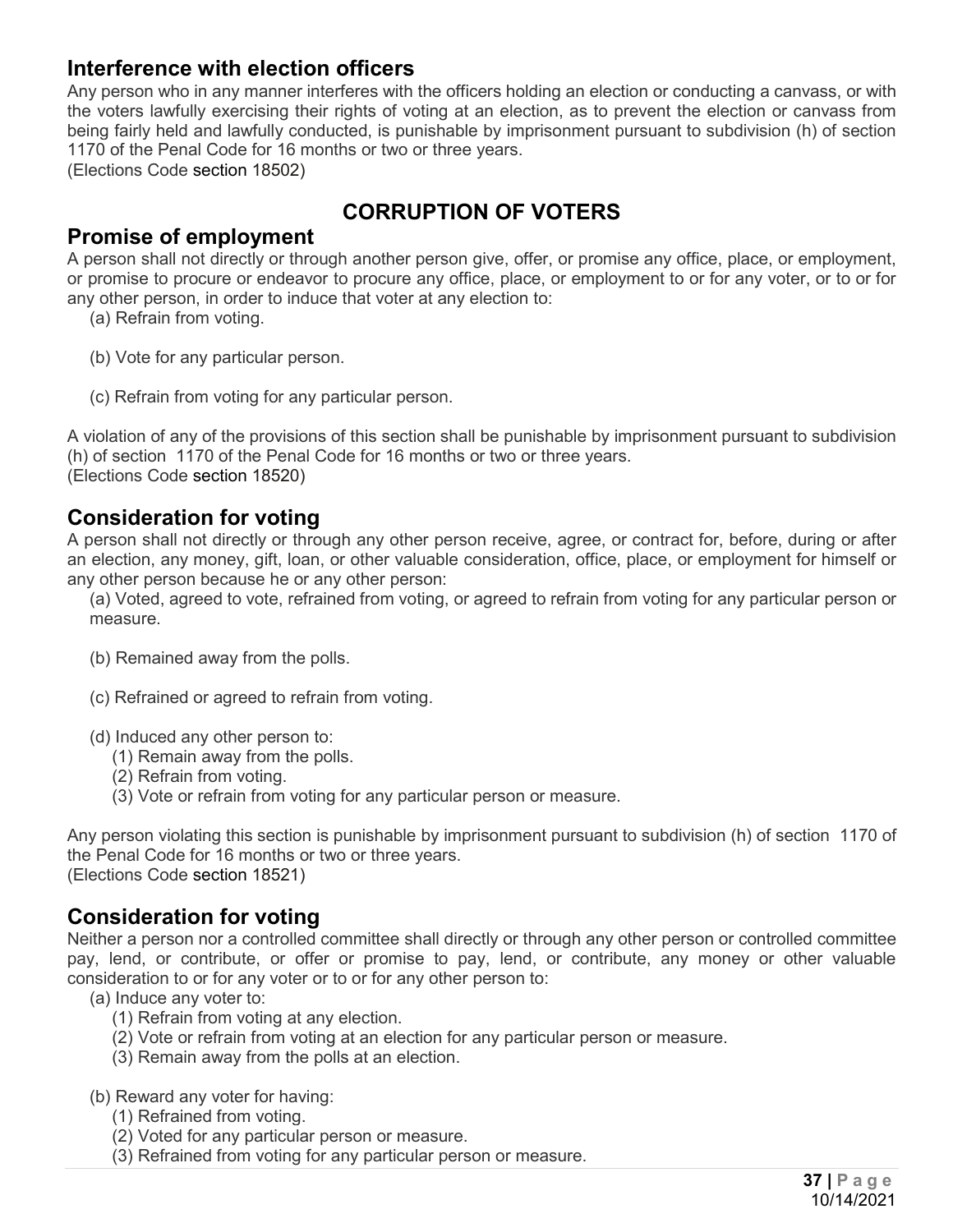(4) Remained away from the polls at an election.

Any person or candidate violating this section is punishable by imprisonment pursuant to subdivision (h) of section 1170 of the Penal Code for 16 months or two or three years. (Elections Code section 18522)

#### **Bribery at election**

A person shall not directly or through any other person advance or pay, or cause to be paid, any money or other valuable thing to or for the use of any other person, with the intent that it, or any part thereof, shall be used in bribery at any election, or knowingly pay or cause to be paid any money or other valuable thing to any person in discharge or repayment of any money, wholly or in part, expended in bribery at any election.

Any person violating this section is punishable by imprisonment pursuant to subdivision (h) of section 1170 of the Penal Code for 16 months or two or three years. (Elections Code section 18523)

#### **Payment for securing vote**

Elections Code section 18524. A person shall not directly or through any other person advance or pay, or cause to be paid, any money or other valuable thing to or for the use of any other person, with the intent that it, or any part thereof, will be used for boarding, lodging, or maintaining a person at any place or domicile in any election precinct, ward, or district, with intent to secure the vote of that person or to induce that person to vote for any particular person or measure.

Any person violating this section is punishable by imprisonment pursuant to subdivision (h) of section 1170 of the Penal Code for 16 months or two or three years. (Elections Code section 18524)

## **INTIMIDATION OF VOTERS**

#### **Compelling another in voting**

(a) Every person who makes use of or threatens to make use of any force, violence, or tactic of coercion or intimidation, to induce or compel any other person to vote or refrain from voting at any election or to vote or refrain from voting for any particular person or measure at any election, or because any person voted or refrained from voting at any election or voted or refrained from voting for any particular person or measure at any election is guilty of a felony punishable by imprisonment pursuant to subdivision (h) of section 1170 of the Penal Code for 16 months or two or three years.

(b) Every person who hires or arranges for any other person to make use of or threaten to make use of any force, violence, or tactic of coercion or intimidation, to induce or compel any other person to vote or refrain from voting at any election or to vote or refrain from voting for any particular person or measure at any election, or because any person voted or refrained from voting at any election or voted or refrained from voting for any particular person or measure at any election is guilty of a felony punishable by imprisonment pursuant to subdivision (h) of section 1170 of the Penal Code for 16 months or two or three years. (Elections Code section 18540)

#### **Solicitation dissuading persons from voting**

(a) No person shall, with the intent of dissuading another person from voting, within 100 feet of a polling place, do any of the following:

(1) Solicit a vote or speak to a voter on the subject of marking his or her ballot.

(2) Place a sign relating to voters' qualifications or speak to a voter on the subject of his or her qualifications except as provided in section 14240.

(3) Photograph, video record, or otherwise record a voter entering or exiting a polling place.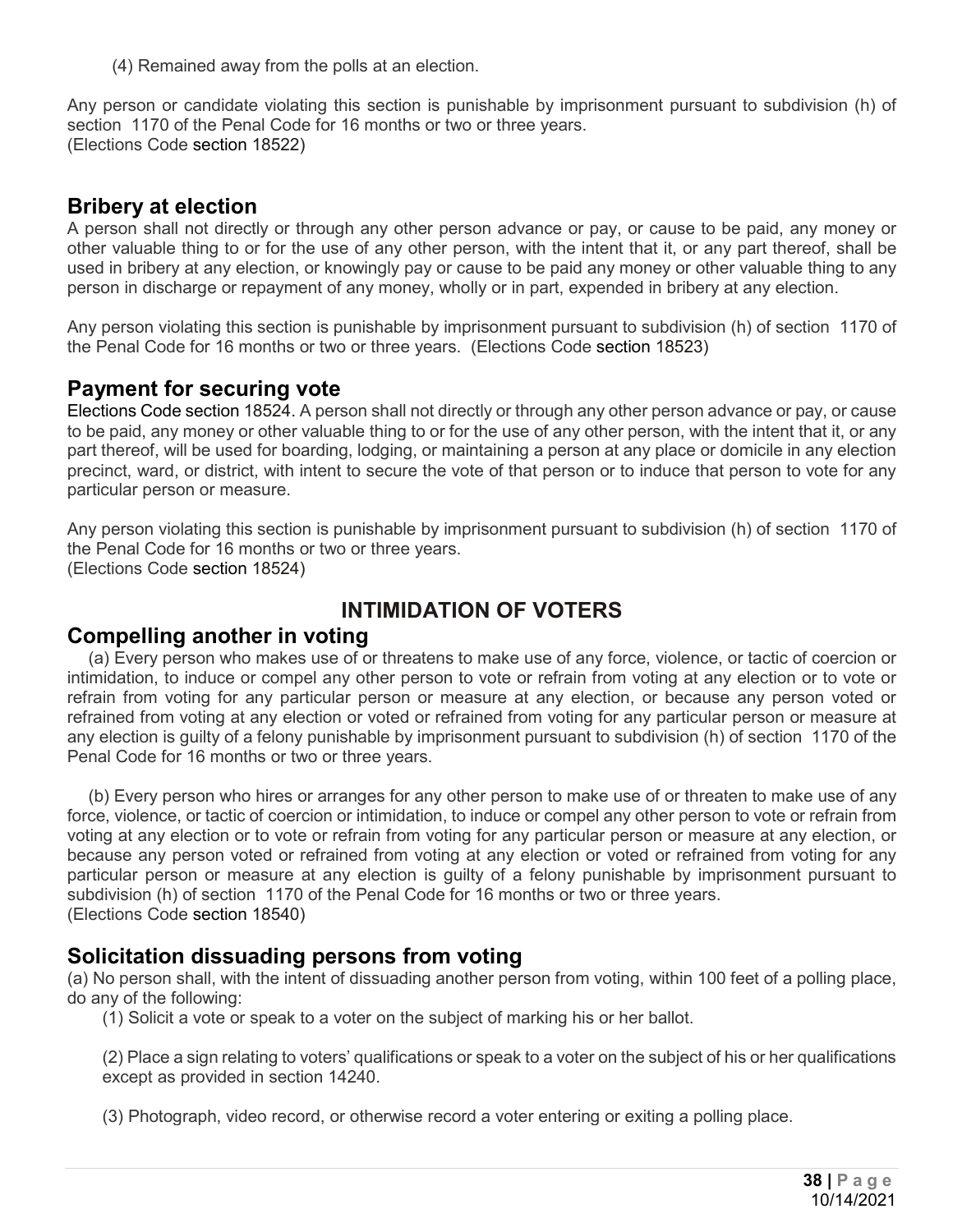(b) Any violation of this section is punishable by imprisonment in a county jail for not more than 12 months, or in the state prison. Any person who conspires to violate this section is guilty of a felony.

(c) For purposes of this section, 100 feet means a distance of 100 feet from the room or rooms in which voters are signing the roster and casting ballots. (Elections Code section 18541)

# **CORRUPTION OF VOTING**

## **Willful interference with return of vote by mail ballot application**

Any person who willfully:

(a) interferes with the prompt delivery of a completed vote by mail ballot application,

(b) retains a completed vote by mail ballot application, without the voter's authorization, for more than three days excluding weekends and state holidays, or by the deadline for return of vote by mail ballot applications, whichever is earlier, or

(c) denies an applicant the right to return his or her own completed vote by mail ballot application to the local elections official having jurisdiction over the election, is guilty of a misdemeanor. (Elections Code section 18576)

## **Willful interference with return of vote by mail ballot**

Any person having charge of a completed vote by mail ballot who willfully interferes or causes interference with its return to the local elections official having jurisdiction over the election is guilty of a misdemeanor punishable by imprisonment in the county jail not exceeding six months, by a fine not exceeding ten thousand dollars (\$10,000), or by both the fine and imprisonment.

(Elections Code section 18577)

## **MISUSE OF CAMPAIGN FUNDS**

#### **Wrongful appropriation of money**

Every person who is entrusted with money or things of value for the purpose of promoting or defeating any initiative, referendum, or recall petition or any measure that has qualified for the ballot is a trustee of the money or things of value. If a person wrongfully appropriates the money or things of value to any use or purpose not in the due and lawful execution of the trust, the person shall be punishable by a fine not exceeding five thousand dollars (\$5,000), or by imprisonment pursuant to subdivision (h) of section 1170 of the Penal Code for 16 months or two or three years, or in a county jail not exceeding one year, or by both that fine and imprisonment.

The following expenses are within the due and lawful execution of the trust:

- (a) Securing signatures to initiative, referendum, or recall petitions.
- (b) Circulating initiative, referendum, or recall petitions.
- (c) Holding and conducting public meetings.
- (d) Printing and circulating prior to an election:
	- (1) Specimen ballots.
	- (2) Handbills.
	- (3) Cards.
	- (4) Other papers.
- (e) Advertising.
- (f) Postage.
- (g) Expressage.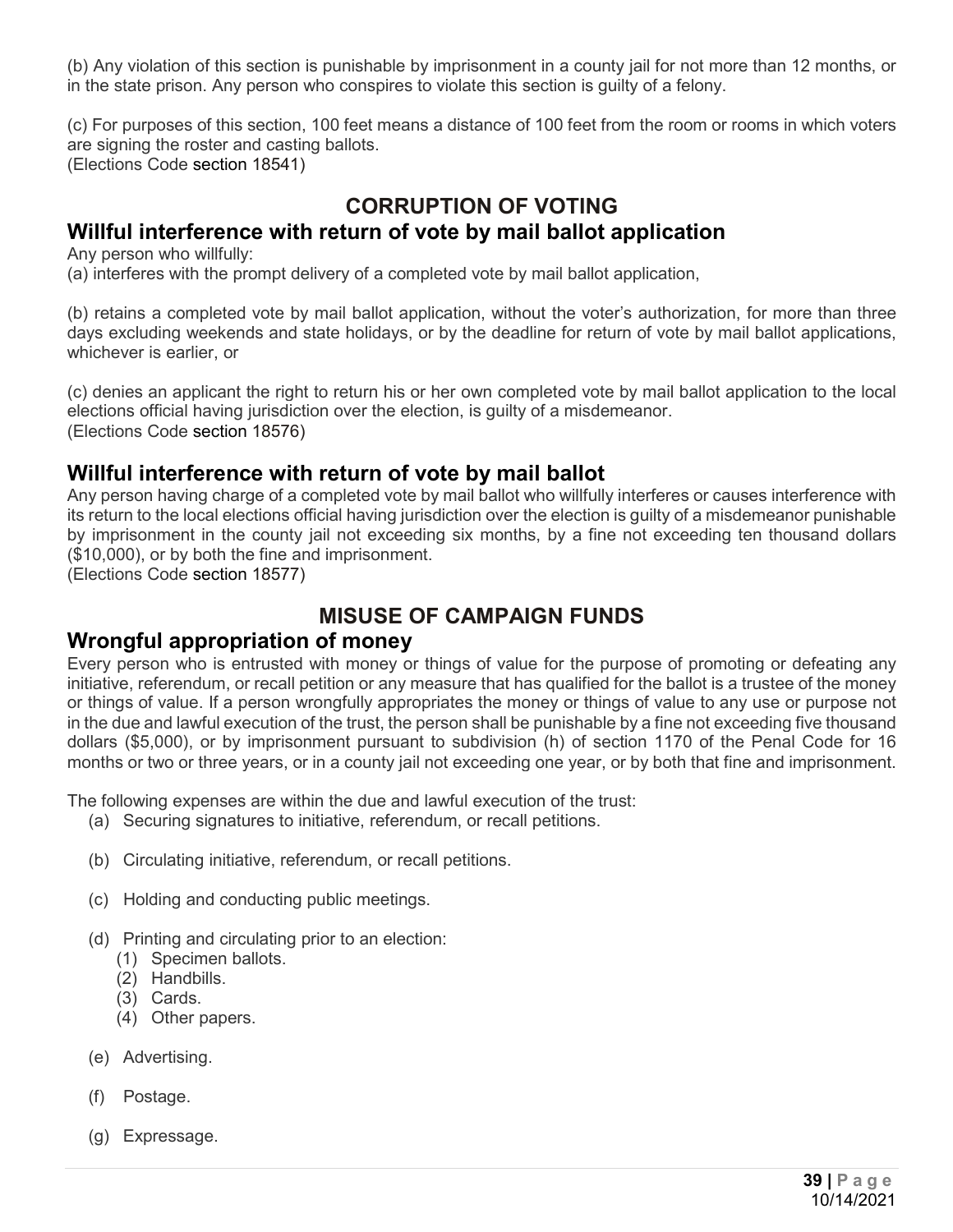- (h) Telegraphing.
- (i) Telephoning.
- (j) All salaries and expenses of:
	- (1) Campaign managers.
	- (2) Lecturers.
	- (3) Solicitors.
	- (4) Agents.

(5) All persons employed in transacting business at headquarters or branch offices, if the business transacted is related to promoting or defeating an initiative, referendum, or recall petition or any measure which has qualified for the ballot.

- (k) Maintaining headquarters and branch offices.
- (l) Renting of rooms for the transaction of the business of an association.

(m) Attorney's fees and other costs in connection with litigation where the litigation arises directly out of any of the following:

(1) Activities related to promoting or defeating an initiative, referendum, or recall petition or any measure that has qualified for the ballot.

(2) The enactment, by the initiative process, of any ordinance, charter amendment, statute, or constitutional amendment.

- (3) An election contest or recount.
- (4) A violation of state or local campaign, disclosure, or election laws.

The amendment of this section by adding subdivision (m) thereto, made at the 1991–92 Regular Session of the Legislature, does not constitute a change in, but is declaratory of, the existing law.

Expenses for food, clothing, shelter and other personal needs of the trustee are not within the due and lawful execution of the trust. However, expenses for travel and necessary accommodations for the trustee are within the due and lawful execution of the trust, if the travel and accommodations are related to promoting or defeating an initiative, referendum, or recall petition or any measure that has qualified for the ballot. (Elections Code section 18680)

For additional information see Division 18 of the California Elections Code.

## **County Employee Political Activities**

The laws governing political activities of County employees include the following:

- <span id="page-39-0"></span>• Provisions of the California Government Code concerning political activities of public employees (California Government Code §3201, et seq.)
- The Federal Hatch Act (5 U.S.C. §7301, et seq.)
- The Butte County Charter (Article XII, Section 3), and Butte County Personnel Rule 7.7.

All County officers and employees are covered by the prohibitions of state law contained in Government Code sections 3201 through 3209 concerning political activities, and the Butte County Charter and Personnel Rules. In addition, a limited number of County officers and employees who are paid with federal grant money or loans, or whose principal employment is in connection with an activity or program which is financed in whole or in part by grants or loans made by the U.S. or a federal agency are also subject to the political restrictions of the Federal Hatch Act.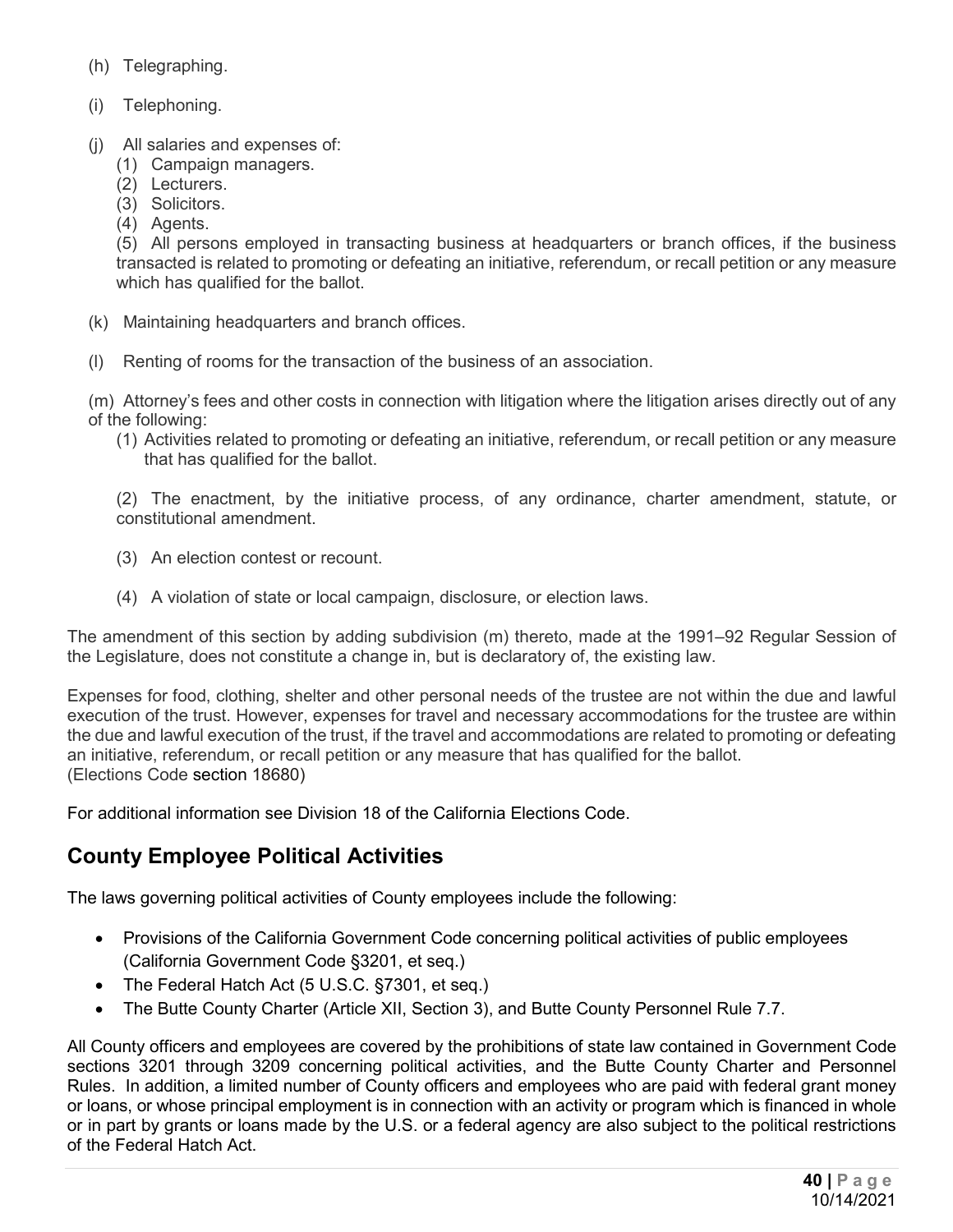# **Questions Frequently Asked by Candidates**

#### <span id="page-40-0"></span>**Can I use my credit card or debit card to pay filing fees, purchase data processing material, or purchase Candidate Statement space in the Voter Information Guide?**

YES. There is a \$2.50 convenience fee for credit/debit transactions. Additionally, cash, check, or money orders are all acceptable forms of payment. Checks and Money Orders can be made payable to Butte County Clerk-Recorder. **Note:** Voter-Nominated Offices make filing fees payable to the Secretary of State. Payment must be by check or money order only.

#### **When will the qualified list of candidates be available?**

The qualified list of candidates will be available by the  $68<sup>th</sup>$  day prior to the election. The list is available on the website [www.ButteVotes.net.](http://buttevotes.net/)

#### **If I submit a Candidate Statement and I change my mind, may I withdraw the statement and receive a refund?**

MAYBE. The candidate statement may be withdrawn, but not changed, during the candidate filing period and a refund can be made. Additionally, any candidate has until 5:00 p.m. the next business day following the close of the candidate filing period to withdraw their statement and a refund can be made.

Once the withdrawal period has ended, no refunds can be given and the statement cannot be withdrawn.

#### **Can I authorize someone to pick up nomination documents for me?**

It is recommended that the candidate to come in and go over all paperwork to make sure there are no issues. However, if an authorized representative is required, the candidate may designate to act on their behalf. See Authorization for Candidate's Representative in this guide.

#### **May someone other than the candidate file petitions in lieu or nomination papers on my behalf?**

Election law does not specifically prohibit another person filing petitions in lieu or nomination papers for a candidate.

#### **I am unable to complete and file my campaign disclosure statement by the filing deadline. May I obtain an extension and will I be fined?**

<span id="page-40-1"></span>NO. There is no provision in the law that allows for an extension of the filing deadline. It is best to get the statement filed no later than the deadline. The NetFile electronic filing system allows candidates to make electronic filings up until 11:59:59 on the day of the filing deadline.

#### **Election Night Results**

All ballots are tabulated at central location.

Hall of Records 155 Nelson Avenue, Oroville

Website: [www.ButteVotes.net](http://buttevotes.net/) Telephone: (530)552-3400 or (800)894-7761 toll free within Butte County.

#### **Election Night Results**

The first election results are released at approximately 8:15pm. These results are vote by mail ballots cast and "mailed ballot precinct" ballots cast throughout the county.

Following the initial release of results, we have to wait until ballots cast at the Voter Assistant Centers are received for tabulation at the County Clerk-Recorder Elections Division. This is usually around 9:30pm and results will be released approximately every 45 minutes thereafter until all ballots have been received and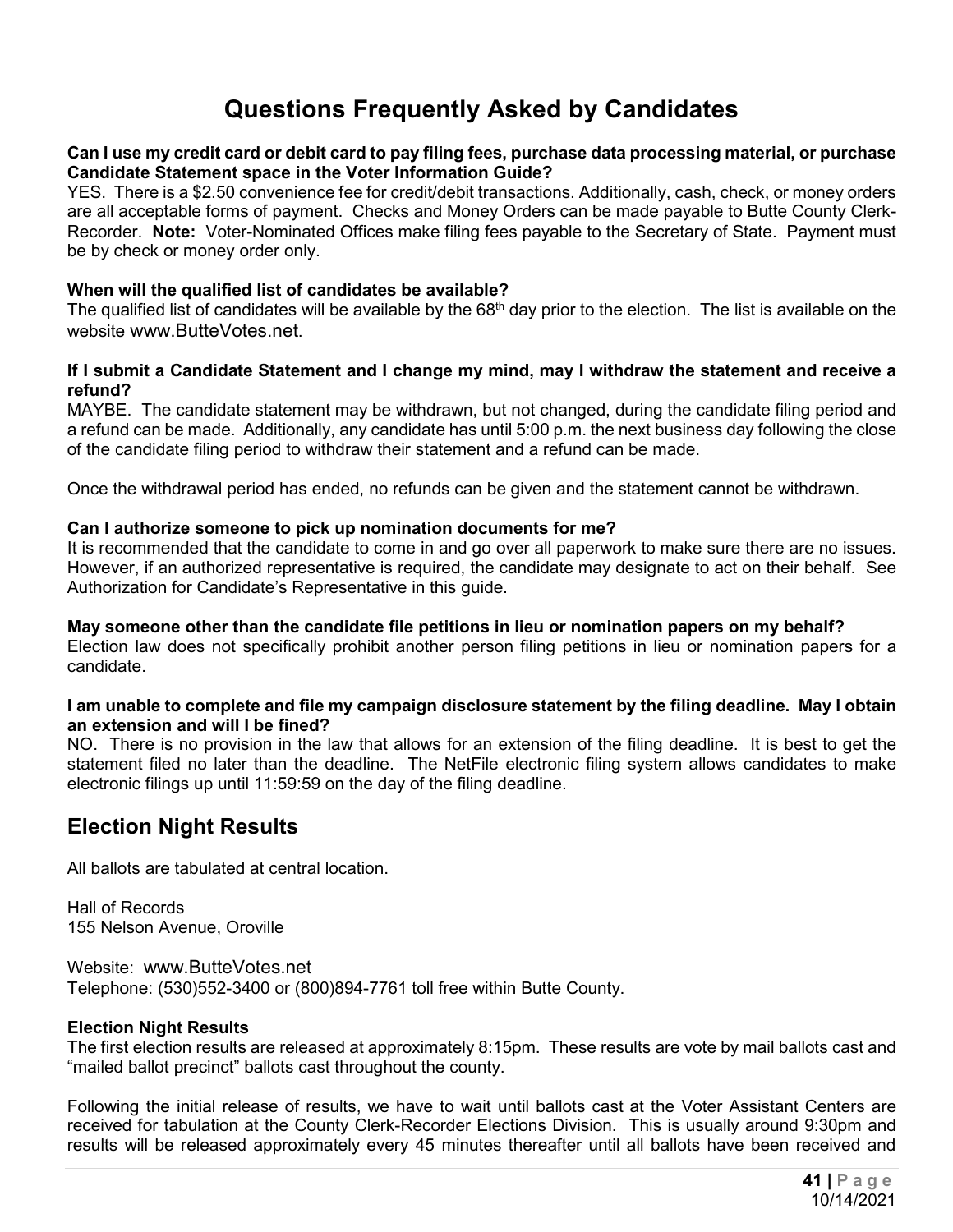tabulated.

#### **Updated Election Results**

Election results will be updated every Friday after 9am until Official Final Results are certified by the County Clerk-Recorder/Registrar of Voters.

The first update will contain Voter Assistant Center ballots that have been reviewed for voter intent and retabulated and some vote by mail ballots dropped at the Voter Assistant Centers on Election Day.

Additional updates will contain vote by mail ballots dropped at the Voter Assistant Centers on Election Day and provisional ballots.

#### **Final Election Results**

The Official Final Results are certified by the County Clerk-Recorder when the official canvass has been completed and all votes are tabulated. The certification must be no later than the 30<sup>th</sup> day following the election.